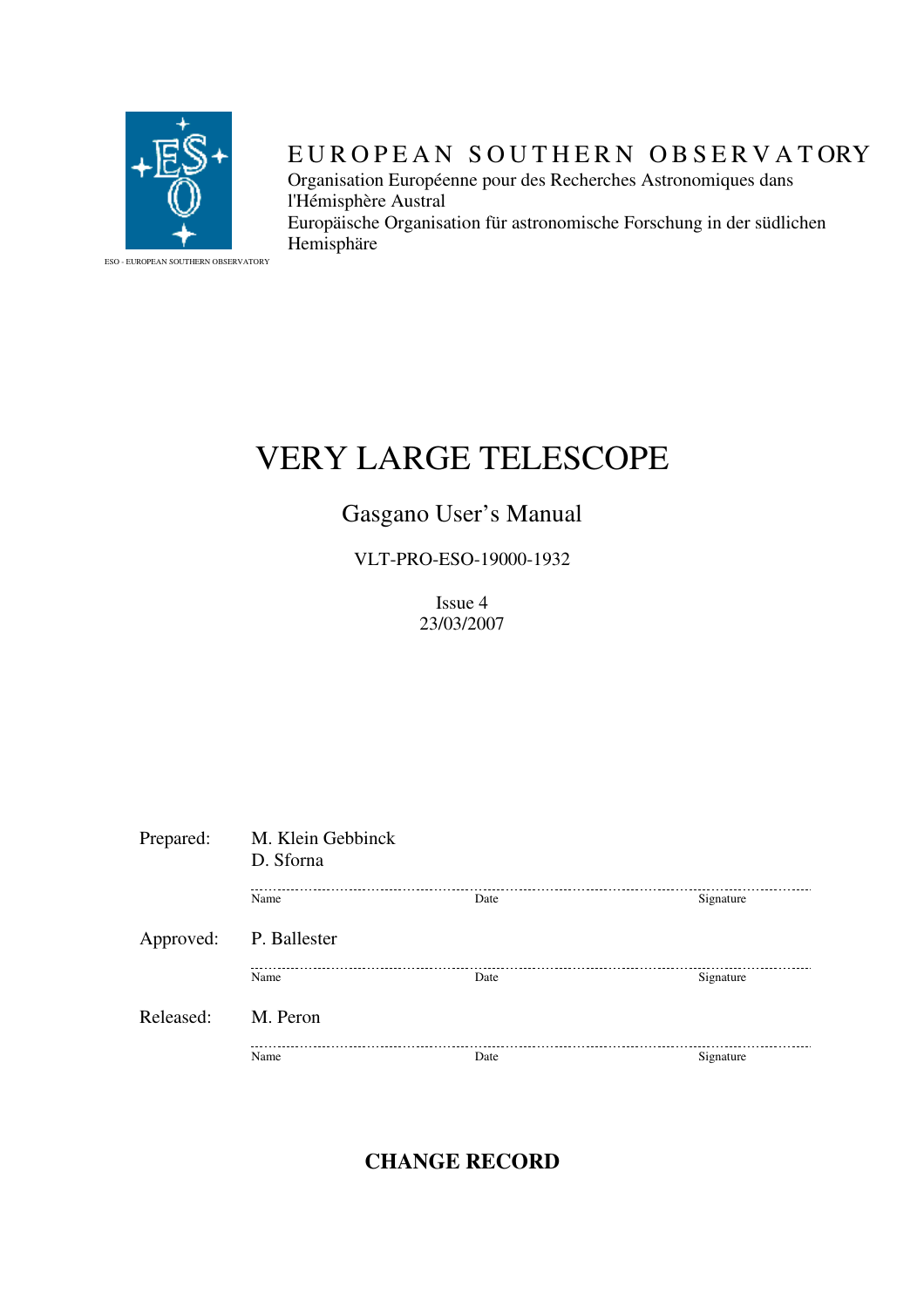|            |                       | Doc:   | VLT-PRO-ESO-19000-1932 |
|------------|-----------------------|--------|------------------------|
| <b>ESO</b> | Gasgano User's Manual | Issue: |                        |
|            |                       | Date:  | 23/03/2007             |
|            |                       | Page:  | 2 of 66                |

| <b>Issue</b> | Date       | <b>Affected Paragraphs(s)</b> | <b>Reason/Initiation/Remarks</b> |
|--------------|------------|-------------------------------|----------------------------------|
| 1.0          | 27/9/99    | All                           | <b>Preliminary Draft</b>         |
| 1.4          | 26/2/01    | All                           | Draft PSO Commissioning          |
|              |            |                               | <b>MAR2001</b>                   |
| 1.4          | 26/2/01    | All                           | <b>Revised Version</b>           |
|              | 2002       | All                           | Public release                   |
| 3            | 04/27/2004 | All                           | General update and addition of   |
|              |            |                               | Recipe Panel section.            |
|              | 23/03/07   | 3,4,5,6,7                     | General Update                   |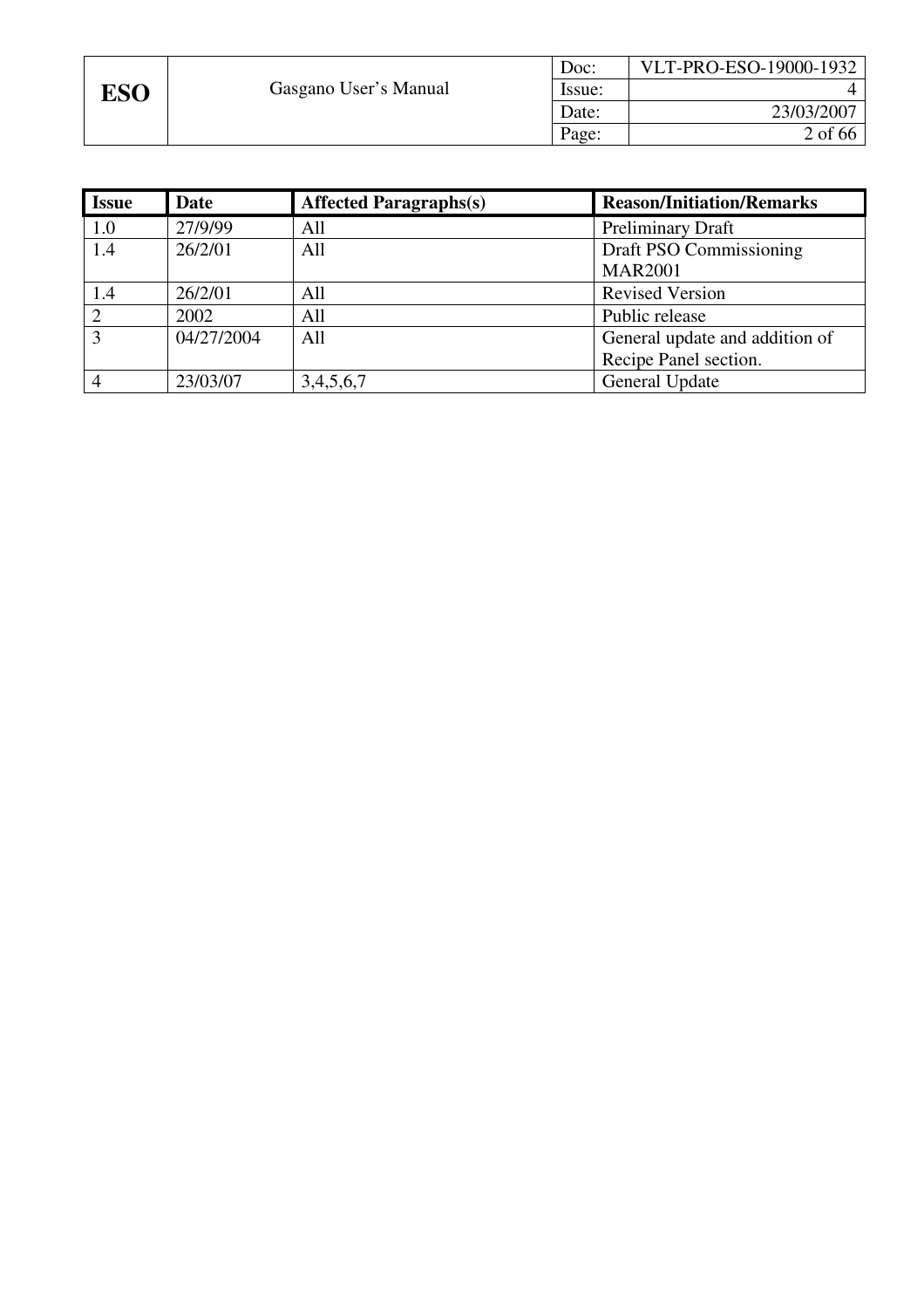**ESO** 

# **TABLE OF CONTENTS**

| 1.          |  |
|-------------|--|
| 1.1         |  |
| 1.2         |  |
| 1.3         |  |
| 1.4         |  |
| 1.5         |  |
| 1.6         |  |
| 1.7         |  |
| 2.          |  |
| 2.1         |  |
| 2.1.1       |  |
| 2.1.2       |  |
| 2.1.3       |  |
| 2.2         |  |
| 2.3         |  |
| 3.          |  |
| 3.1         |  |
| 3.2         |  |
| 3.3         |  |
| 3.4         |  |
| 3.5         |  |
| 3.6         |  |
| 3.6.1       |  |
| 3.6.2       |  |
| 3.6.3       |  |
| 3.6.4       |  |
| 3.6.5       |  |
| 3.7         |  |
| 3.8         |  |
|             |  |
| 3.9<br>3.10 |  |
|             |  |
| 3.11        |  |
| 3.12        |  |
| 3.13        |  |
| 3.14        |  |
| 4.          |  |
| 4.1         |  |
| 4.1.1       |  |
| 4.1.2       |  |
| 4.1.3       |  |
| 4.2         |  |
| 4.2.1       |  |
| 4.2.2       |  |
| 4.2.3       |  |
| 4.2.4       |  |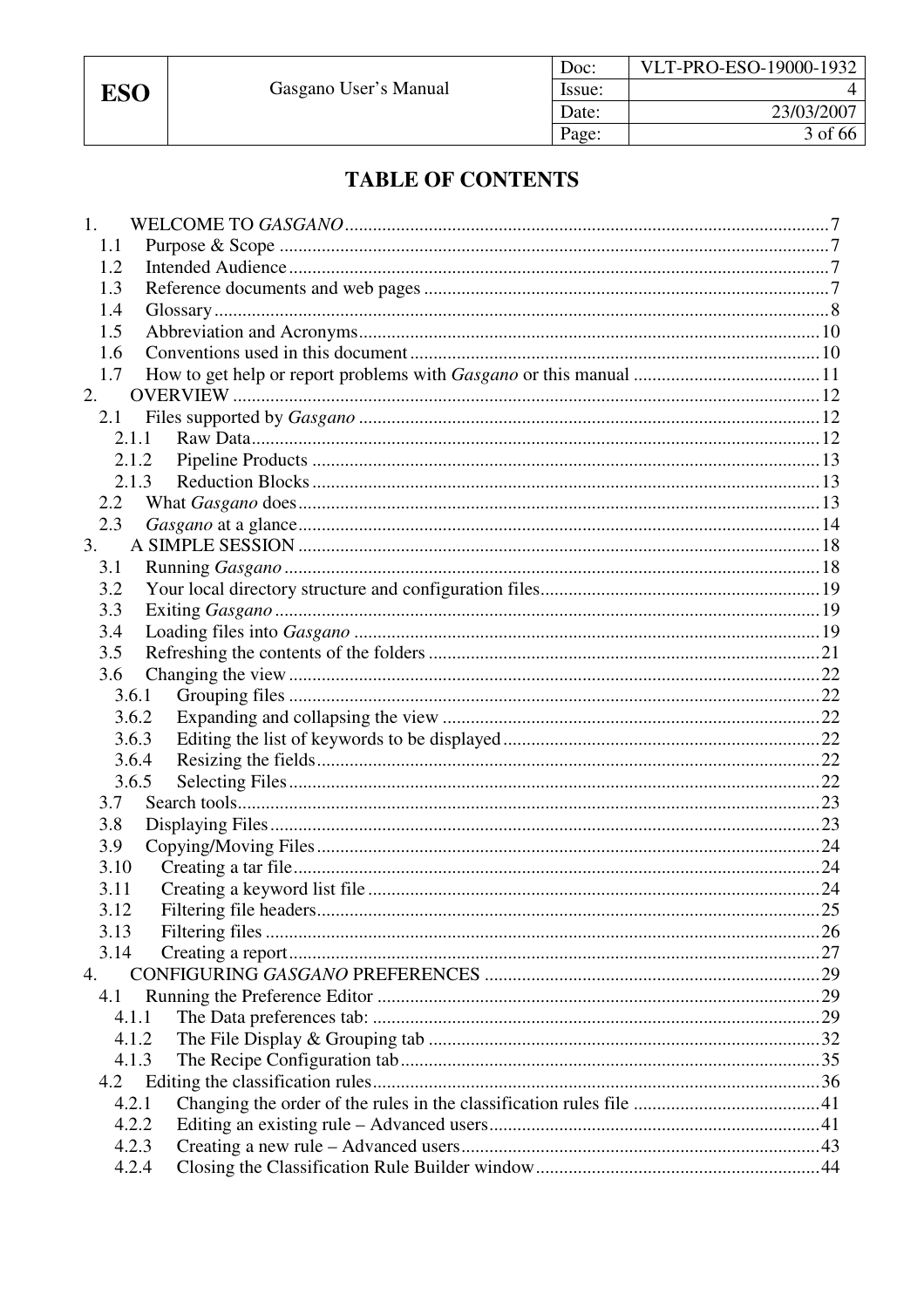ESO

| Doc:   | VLT-PRO-ESO-19000-1932 |
|--------|------------------------|
| Issue: |                        |
| Date:  | 23/03/2007             |
| Page:  | 4 of 66                |

| 4.3            |                                                                                                         |
|----------------|---------------------------------------------------------------------------------------------------------|
| 5 <sub>1</sub> |                                                                                                         |
| 5.1            |                                                                                                         |
| 5.2            |                                                                                                         |
| 5.3            |                                                                                                         |
| 5.4            |                                                                                                         |
| 6.             |                                                                                                         |
| 6.1            |                                                                                                         |
|                |                                                                                                         |
| 6.2            |                                                                                                         |
| 6.3            |                                                                                                         |
| 6.4            |                                                                                                         |
| 6.5            |                                                                                                         |
| 6.6            |                                                                                                         |
| 6.7            |                                                                                                         |
| 6.8            |                                                                                                         |
| 6.9            |                                                                                                         |
| 6.10           |                                                                                                         |
| 6.11           |                                                                                                         |
| 6.12           |                                                                                                         |
| 6.13           |                                                                                                         |
| 6.14           |                                                                                                         |
| 7.             |                                                                                                         |
| 7.1            |                                                                                                         |
| 7.2            |                                                                                                         |
| 7.3            |                                                                                                         |
| 7.4            |                                                                                                         |
| 7.5            |                                                                                                         |
|                |                                                                                                         |
|                |                                                                                                         |
|                |                                                                                                         |
|                |                                                                                                         |
|                | Printout of a default .gasganorc, note that not all properties are relevant to this version of Gasgano. |
|                |                                                                                                         |
|                |                                                                                                         |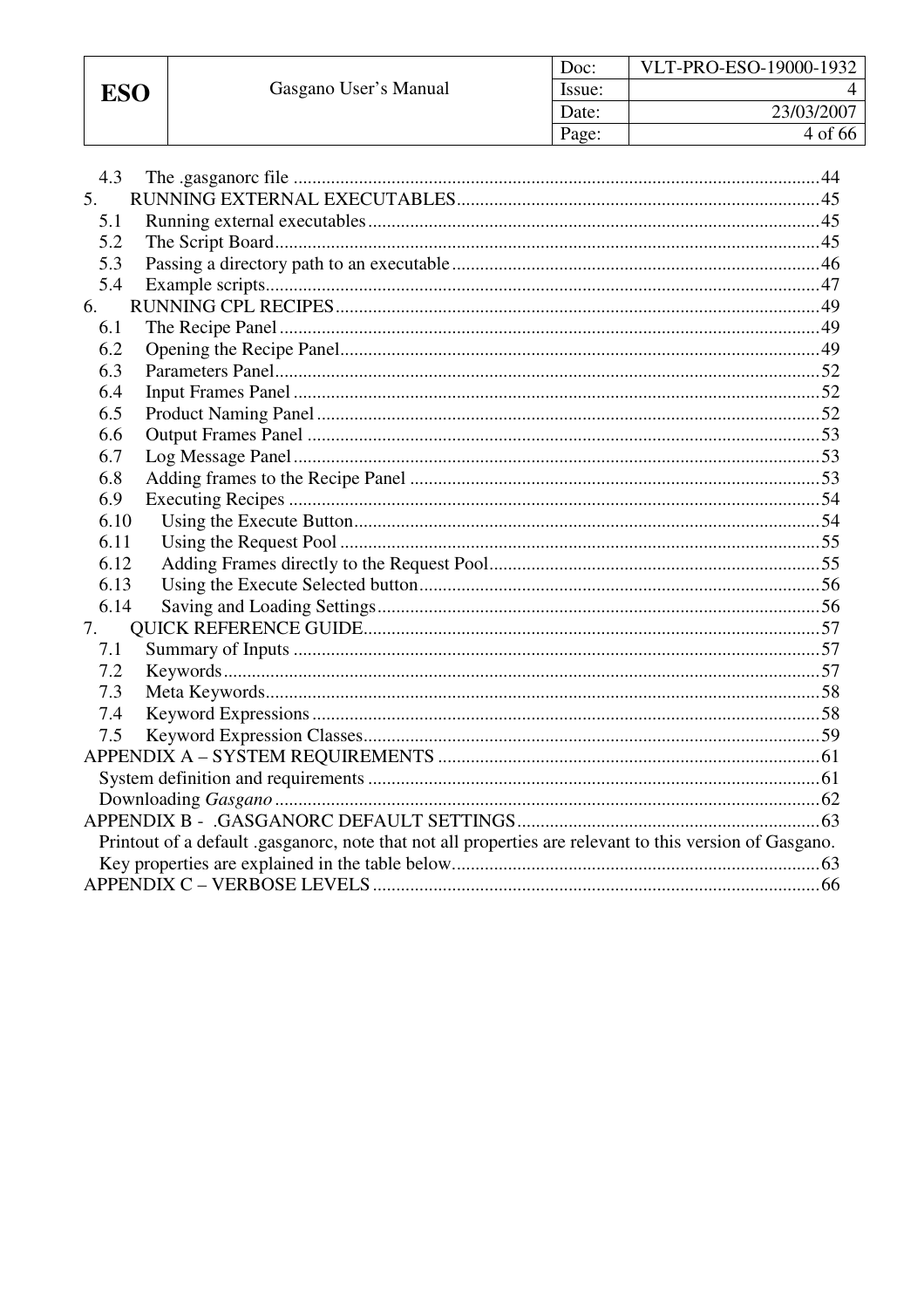| Doc:   | VLT-PRO-ESO-19000-1932 |
|--------|------------------------|
| Issue: |                        |
| Date:  | 23/03/2007             |
| Page:  | 5 of 66                |

# **LIST OF FIGURES**

- **Figure 1:** *Gasgano***'s main panel. The panels are Navigation Panel (top) and the File Detail panel (bottom). Panels are separated by a horizontal sliding bar that can be moved up or down with "click and drag" or can be collapsed using the triangular icon on their left side. The Menu bar contains File, Selected Files, Tools, and Help pull-down Menus. Note: by default the File Association Panel is hidden. It may be displayed if required with the File>Show Frame Assoc menu item. ................15**
- **Figure 2:** *Gasgano***'s main panel. The three sections are, from top to bottom, the Navigation Panel, the Association Panel, the File Detail panel. Sections are separated by horizontal sliding bars, which can be moved up or down with "click and drag" or can be collapsed using the little triangular icon on their left side. The Menu bar contains File, Selected Files, Tools, and Help pull-down Menus. Note: by default the File Association Panel is hidden. It may be displayed if required with the File>Show Frame Assoc menu item. ............................................................................................................................16**

**Figure 3:** *Gasgano***'s main panel after loading a VLT data set. Refer to the text for a description of this figure.............................18**

- **Figure 4: the** Edit directory set **window allows adding or removing directories/files to/from the** Navigation Panel. **In this example no files are loaded. Clicking on** Add File **opens a file chooser dialog for browsing and selecting files and directories. .....20**
- **Figure 5: The** Add File **Panel allows browsing the file system to select directories and files to be loaded into the application. To select a directory/file, single click on it and then click on the** Add File **button. Multiple selections when adding directories is** NOT **possible. ...........................................................................................................................................................................21**

**Figure 6: snapshot of the** Navigation Panel **when the** Group by Directory **option is selected. In addition to the three levels OBS.PROG.ID (60.A-9021(A)), OBS.ID (200004904), and TPL.START, the path of the files is included at the top: these files are under the directory /**raid51\_isaac/isaac/raw/010425**. .............................................................................................................21**

**Figure 7: The Keyword List Editor window. The list of keywords has been edited and the file saved to disk. ...............................25**

**Figure 8: The** Filter Builder **window. In this example, rules are saved in the file** filter.rul. **It is possible to configure the file and its location through the** File>Preferences **panel. The upper panel shows a list of rules (Existing Rules), with the selected rule (highlighted in blue) displayed in the lower panel (Expression Builder). .................................................................................26**

**Figure 9: The** Report **window. A list of files (previously selected in the** Navigation Panel**) is displayed with their keyword values. If a keyword is not present in the header, this is replaced by a blank space (like in the case of ra and** dec **for this example). .......................................................................................................................................................................................................28**

**Figure 13: The** Library Contents Panel **showing a set of selected CPL recipes with vmbias selected................................................36**

**Figure 14: The** Classification Rules Builder Panel**. Some of the rules for the ISAAC instrument are displayed in the upper panel. The lower panel (**Expression Builder Panel**) shows the classification rule for files of the type JITTER\_OBJ. This rule is explained in more detail in the following text.............................................................................................................................39**

**Figure 15: Editing Boolean expression window. Syntax and examples are explained in the text below the editable fields. .........42**

**Figure 17: The** To Recipe **menu, showing one open recipe (vmdet v10300) and the full set of recipes under the Load Recipe menu..................50**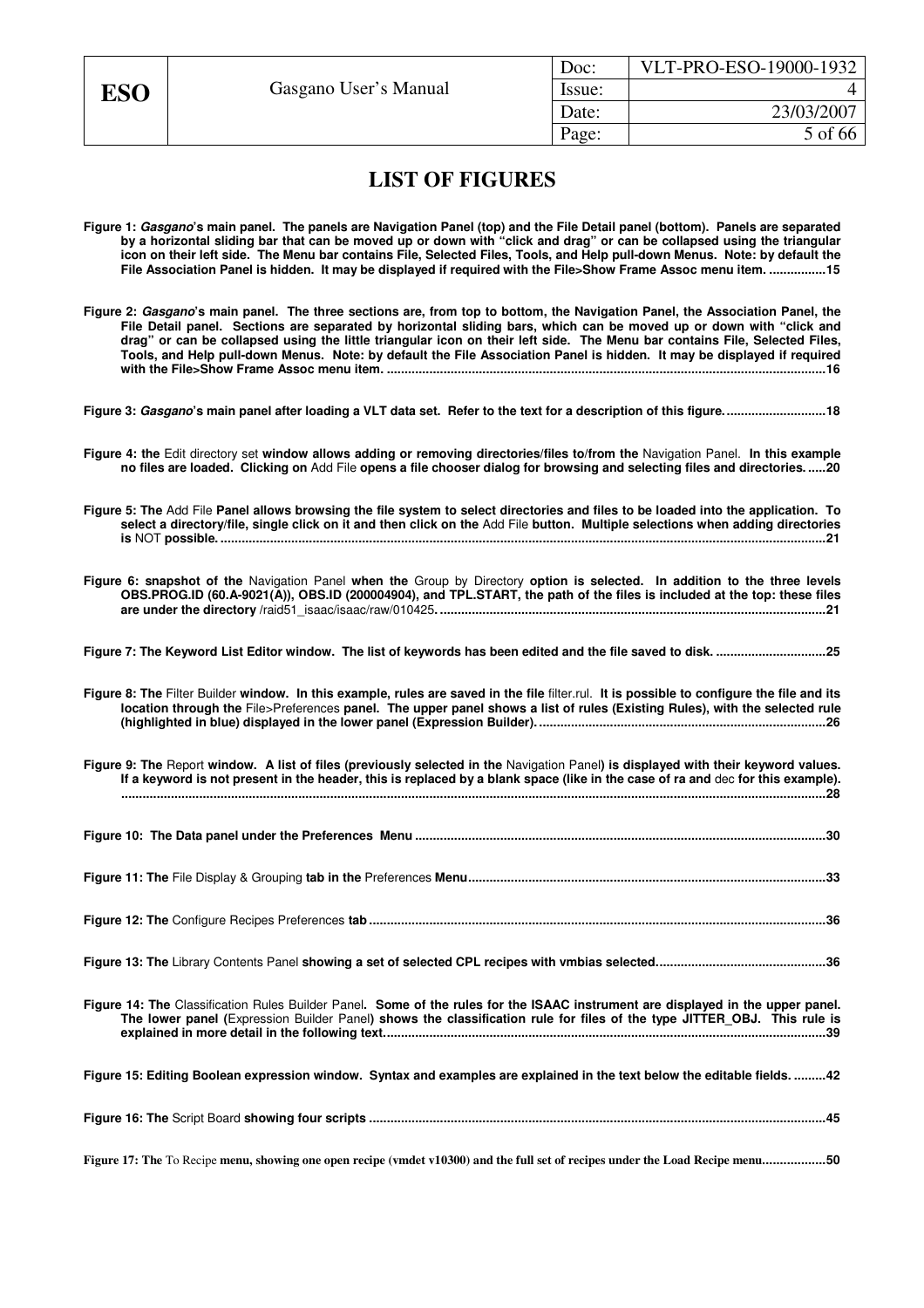|            |                       | Doc:   | VLT-PRO-ESO-19000-1932 |  |
|------------|-----------------------|--------|------------------------|--|
| <b>ESO</b> | Gasgano User's Manual | Issue: |                        |  |
|            |                       | Date:  | 23/03/2007             |  |
|            |                       | Page:  | 6 of 66                |  |
|            |                       |        |                        |  |
|            |                       |        |                        |  |
|            |                       |        |                        |  |

# **LIST OF TABLES**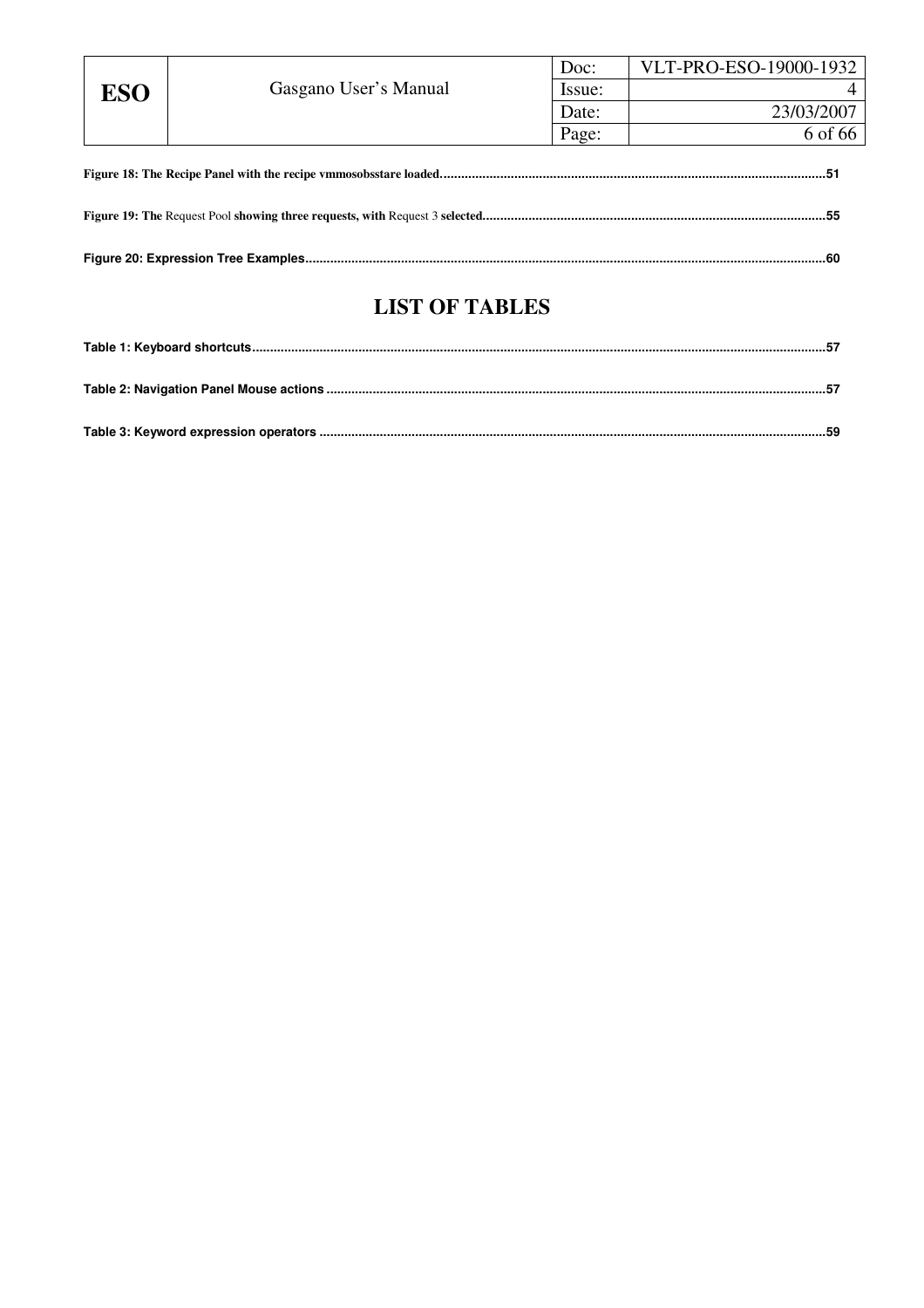# **1. WELCOME TO** *GASGANO*

*Gasgano* is a Data File Organiser developed and maintained by the European Southern Observatory (ESO) to help its user community manage and organize astronomical data observed and produced by VLT compliant telescopes. The tool also supports FITS files which are not generated by those telescopes but with limited functionality.

# **1.1 Purpose & Scope**

This document is the user's manual for the *Gasgano* ESO Data Flow System File Organiser, in short *Gasgano.* It is intended for guiding ESO-external users through its basic usage.

This manual describes *Gasgano* Version 2+, the second public release of the tool. The tool was distributed to internal ESO users for the first time at the end of 1999 and since then it has successfully assisted Paranal Science Operations in their daily operations with the large amount of data generated by the VLT.

The manual is organized as follows: Chapter 2 gives an Overview of the tool, describing its main and most general features and functionalities; Chapter 3 leads the user through a simple session of *Gasgano* with the aim of showing the basic usage of the tool; Chapter 4 takes the user deeper into *Gasgano*, to discover how the tool can be customized to the user's needs; Chapter 5 describes the execution of external programs launched from within the tool; Chapter 6 details the loading and execution of ESO CPL recipes. Chapter 7 provides a quick reference guide to keywords, rules, keyboard-shortcuts, etc. At the end, three Appendixes complete the *Gasgano* documentation: System Requirements (Appendix A), description of configuration parameters and a listing of the .gasganorc file (Appendix B), and information on the Verbose Levels (Appendix C).

This manual does not contain an installation guide. Installation instructions are maintained online on the *Gasgano* web pages (http://www.eso.org/gasgano). The latest version of this manual will also be available from this web site.

#### **1.2 Intended Audience**

This manual is intended for all astronomers making use of ESO VLT compliant telescopes, who after obtaining/receiving their set of data need to process them in an efficient way. Familiarity with the high-level operational concepts used to operate VLT compliant telescopes (e.g. Observation Block) and with the ESO data format (in particular the hierarchical keywords in FITS files) is desirable.

#### **1.3 Reference documents and web pages**

- [1] GEN-SPE-19400-794/1.1/25-Nov-97 *Data Interface Control Document*
- [2] VLT-SPE-ESO-19000-0842/0.92/14-Aug-97 *VLT Data Flow System, Architectural Design Document*
- [3] VLT-PRO-ESO-19000-1930/1.0/27-Sep-99 *VLT Data Flow System, Gasgano DFS File Organiser Design Document*
- [4] For more information on science operations and the VLT Data Flow, go to http://www.eso.org/projects/dfs/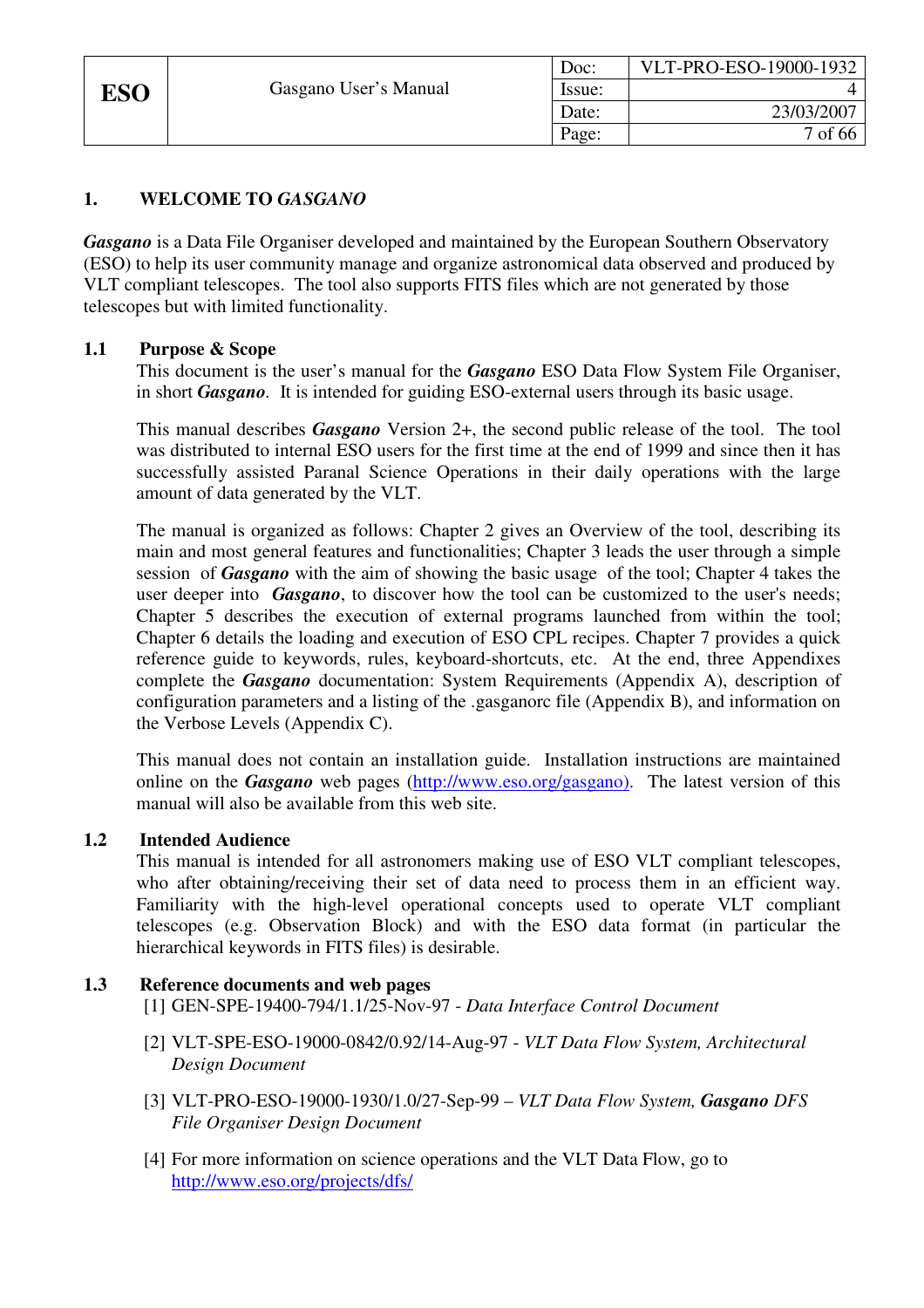|     |                       | Doc:   | VLT-PRO-ESO-19000-1932 |
|-----|-----------------------|--------|------------------------|
| ESO | Gasgano User's Manual | Issue: |                        |
|     |                       | Date:  | 23/03/2007             |
|     |                       | Page:  | 8 of 66                |

[5] The Common Pipeline Library http://www.eso.org/observing/cpl

# **1.4 Glossary**

Where appropriate, these definitions were adopted from the Data Interface Control Document ([1]). Minor wording changes have been made since *Gasgano* is used at several ESO facilities, not just the VLT.

**Acquisition Template (AT**): an Observation Block component. An Acquisition Template is used to specify how a target is acquired by the telescope. It may also specify any preliminary instrument configuration steps (e.g. set rotator to specific angle). It can contain parameters for interactive as well as automatic acquisitions. This template may define a different instrument/detector configuration from the templates within the Observation Description. Each science Observation Block contains at most one Acquisition Template.

**Calibration Observation Blocks**: Observation Blocks used to acquire calibration data.

**Common Pipeline Library (CPL)**: An ESO-DMD developed data reduction recipe encapsulated in a shared object library that can be read into Gasgano and executed.

**Data Flow System (DFS):** a system that can handle the flow of data and information within certain ESO facilities, in particular, the VLT. It includes subsystems for proposal handling, observation handling, science and engineering data archiving, science data pipeline processing and handling and data quality control [2]. The DFS is being developed by the *ESO Data Management and Operations Division* (DMD).

**Data Organizer (DO):** software, part of the DFS, used in the on-line environment to support the automatic pipeline data reduction of incoming data.

**Data Products:** data files delivered to PI/Co-Is as result of the execution of ESO observing programs or setup information submitted to ESO in relation to observing programs. Data products include observation frames, observatory calibrations, meteorological and seeing measurements relevant to primary observations, etc.

**Exposure:** a synonym for the acquisition of a single data frame, typically resulting in a single FITS file.

**Header Keywords:** header keywords can be standard FITS (8 character long, e.g. TELESCOP, MJD-OBS), ESO standard (e.g. HIERARCH ESO OBS PROG ID) or *Gasgano* "Meta Keywords". Within *Gasgano* HIERARCH ESO keywords are specified in "dot" notation without the HIERACH ESO part. E.g.: OBS.PROG.ID represents HIERARCH ESO OBS PROG ID.

**Master calibration product:** a reduced frame used as a master for calibration of raw science and calibration frames.

**Observing Run**: an approved ESO Program consists of one or more Observing Runs, each of which specifies an independent combination of telescope, instrument, and observing operations mode (i.e. Service Mode or Visitor Mode).

**Observing Program ID**: see Run ID.

**Observation:** a coordinated sequence of telescope, instrument, and detector actions that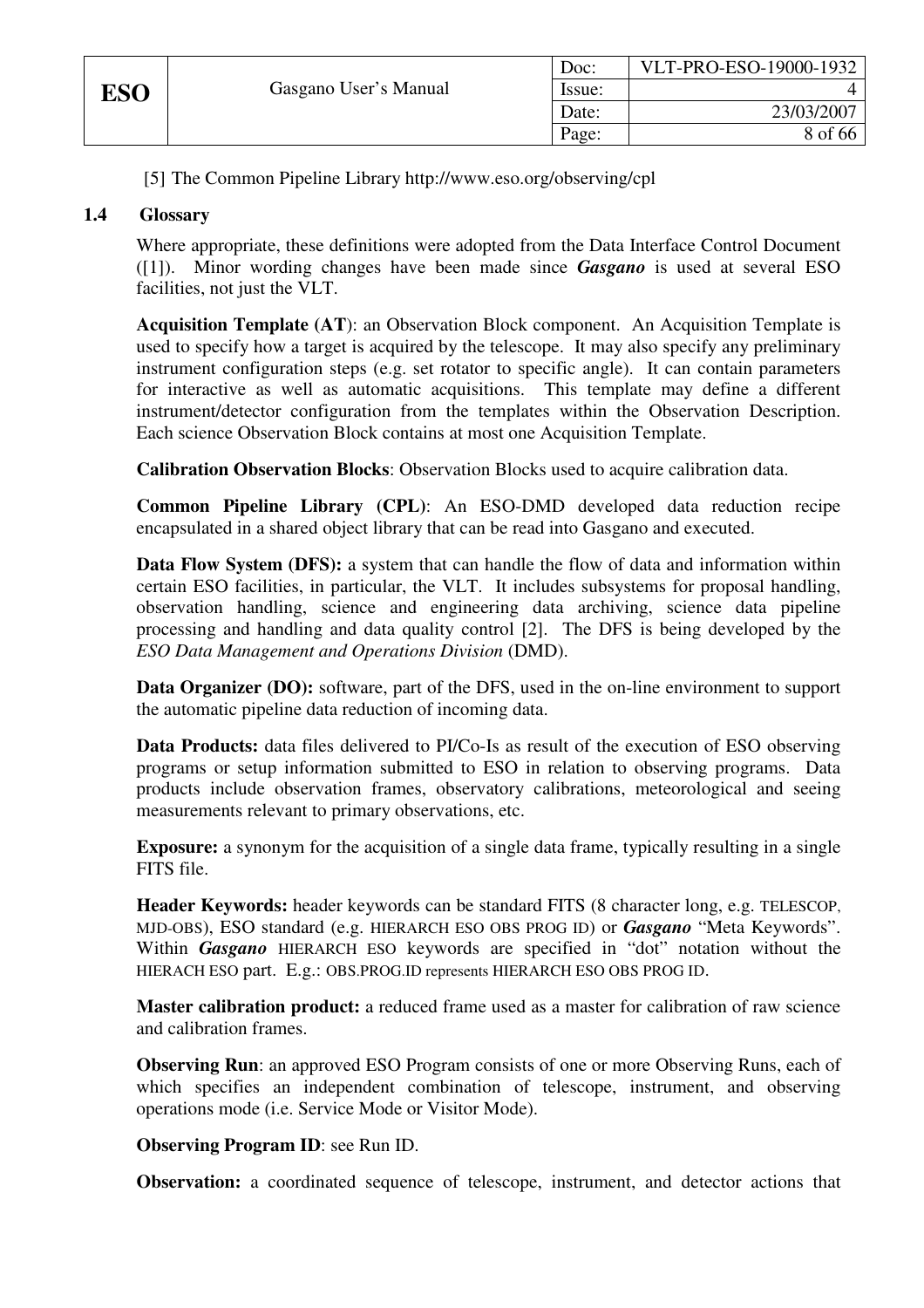results in a scientific or technical dataset.

**Observation Blocks (OB):** the smallest observational unit within the Data Flow System. An Observation Block contains a sequence of high level operations, called templates, which need to be performed sequentially and without interruption in order to ensure the scientific usefulness of an observation. Observation Blocks may contain only one target acquisition. Observation Blocks may contain scheduling and collect all status information of operations as they pass through the Data Flow System from definition, execution, and reduction. Observation Blocks are used in both Visitor and Service Mode to acquire data.

**Observation Block ID:** the unique identifier of an Observation Block. It is stored in the keyword HIERARCH ESO OBS ID. Valid OB ID examples: 19368, 200083938

**Raw Frame:** Result of execution of an exposure by the VCS. The execution of an Observation Block may generate one or more Raw Frames. Raw frames are stored as FITS files. Their headers contain all the information relevant for pipeline data reduction, QC, and archiving.

**Reduction Block (RB)**: A Reduction Block contains all the information needed to reduce one or more raw frames: it contains the name of the pipeline recipe to be applied, the list of input frames, the list of associated master calibration files, and the name of the output pipeline products to be generated.

**Reduction Block Scheduler (RBS):** software, part of the DFS, which operates on Reduction Blocks, obtained from the Data Organizer: it analyzes the RB, checks the presence of input files, and fires the corresponding data reduction recipe.

**Reduction recipe:** standard procedure for reducing observational data in a standard way. Recipes are implemented for each of the instrument standard templates. Those scripts take as input raw frames and execute them in a particular Data Reduction System (DRS).

**Pipeline Product**: Result of the execution of a Reduction Block. Pipeline products are stored on disk as FITS files (image or table) or ASCII files (e.g. PAF file).

**Run ID:** As with Observing Program ID: the ID of an Observing Run. The format is kPP.X- $0000(X)$  where kpp.c-nnnn where k is blank for normal, 1 for key programmes, pp is the period, c the category defined for proposals approved by the ESO OPC and nnnn a sequential number. Valid Run ID examples: 63.A-0352(A), 167.A-4563(B). The Run ID is stored in the HIERARCH ESO OBS PROG ID keyword.

**Service Mode (SM)**: observing operations mode where the astronomer submits a detailed description of their observing program to ESO for later possible execution. Service Mode programs are executed primarily in order of their ESO Observing Programs Committee assigned priority but only when the astronomer specified observing conditions are achieved onsite.

**Science Observation Blocks:** Observation Blocks used to acquire scientific data.

**Template:** a high-level data acquisition operation. Templates provide the means to group commonly used procedures into well-defined and standardized units. They can be used to specify a combination of detector, instrument, and telescope configurations and actions.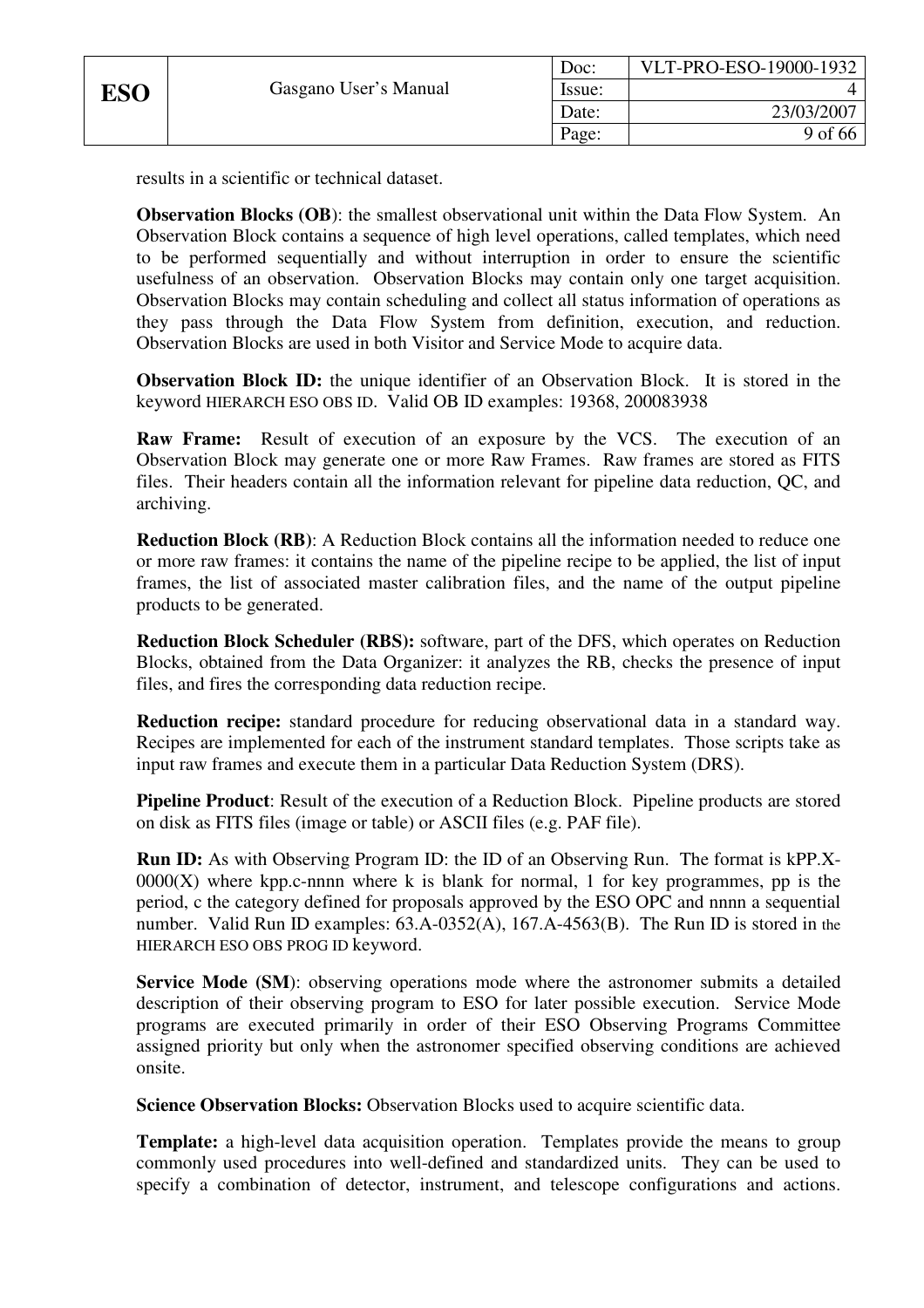|--|

Templates have input parameters described by a template signature, and produce results that can serve as input to other templates. As an example, an Acquisition Template takes target coordinates and produces through an interactive procedure the precise positions used later, e.g. to place an object on a slit.

**Visitor Mode (VM):** observing operations mode where the astronomer is present at the telescope while their observing program is being executed**.** 

**VLT Control System (VCS):** the software and hardware tools that are used to control VLT instruments, telescopes, and related hardware. It enables and performs the acquisition of scientific and technical data. Originally designed for the Very Large Telescope, the VCS has also been installed at the La Silla New Technology Telescope (NTT) and 3.6m telescope.

### **1.5 Abbreviation and Acronyms**

- AT Acquisition Template
- CPL Common Pipeline Library
- DFS Data Flow System
- ESO European Southern Observatory
- GUI Graphical User Interface
- OB Observation Block
- RB Reduction Block
- SM Service Mode
- UT (VLT) Unit Telescope
- VM Visitor Mode
- VLT Very Large Telescope
- VRB Virtual Reduction Block
- VCS VLT Control System

# **1.6 Conventions used in this document**

- ♦ Tips are highlighted by a "candle bullet":
	- ' This is a tip!
- ♦ Examples and default values are typed using Courier fonts*.*
- ♦ *Gasgano* graphical user interface labels and key items are typed in **bold**.
- ♦ Keystrokes combinations are typed in *underlined italic*.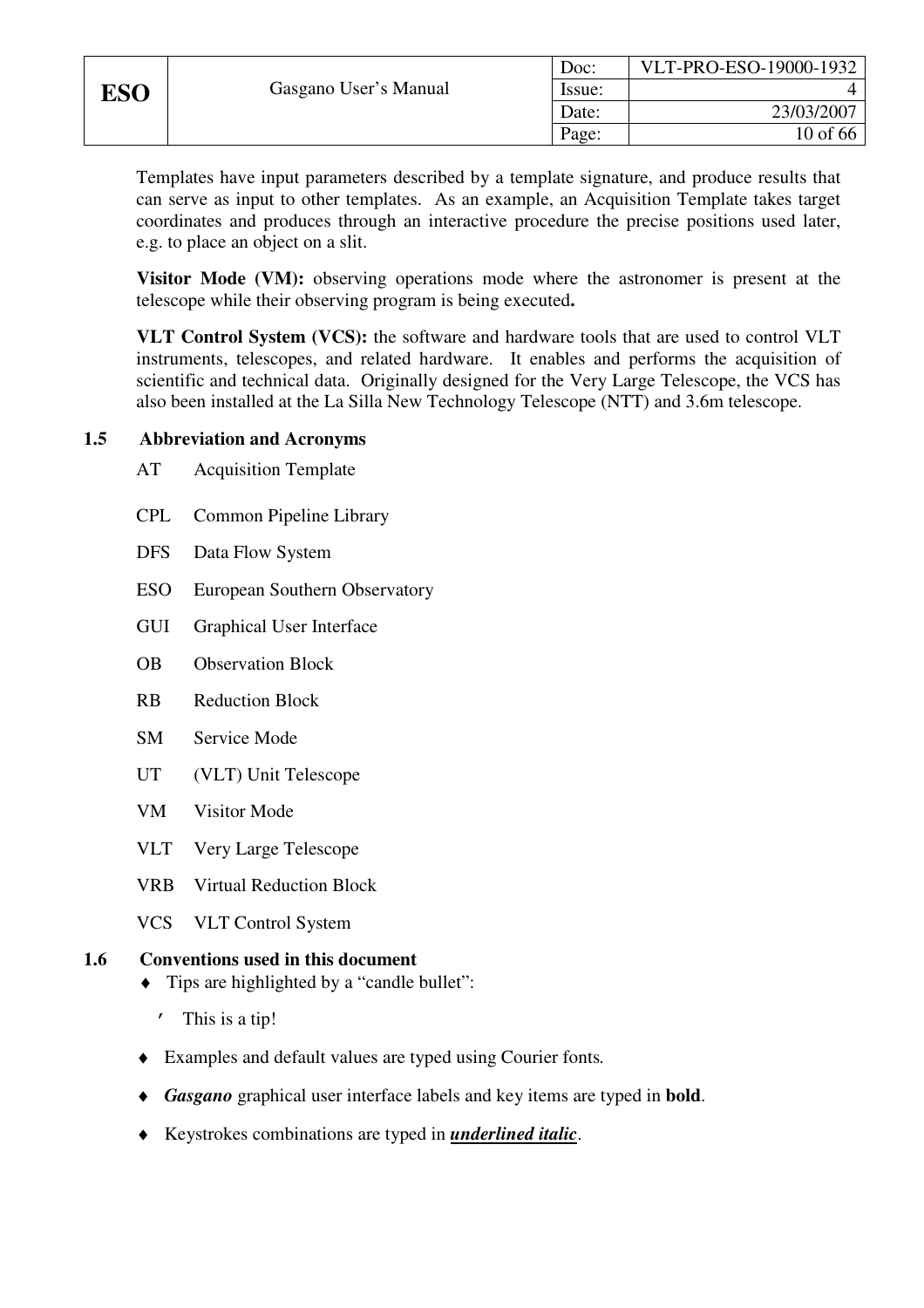|     |                       | Doc:   | VLT-PRO-ESO-19000-1932 |
|-----|-----------------------|--------|------------------------|
| ESO | Gasgano User's Manual | Issue: |                        |
|     |                       | Date:  | 23/03/2007             |
|     |                       | Page:  | 11 of 66               |

- **1.7 How to get help or report problems with** *Gasgano* **or this manual**  In all of the following situations:
	- *Gasgano* bug reports
	- Suggestion for improvements to this product or manual
	- Technical assistance

Contact the **ESO User Support Group (**usg-help@eso.org)**.**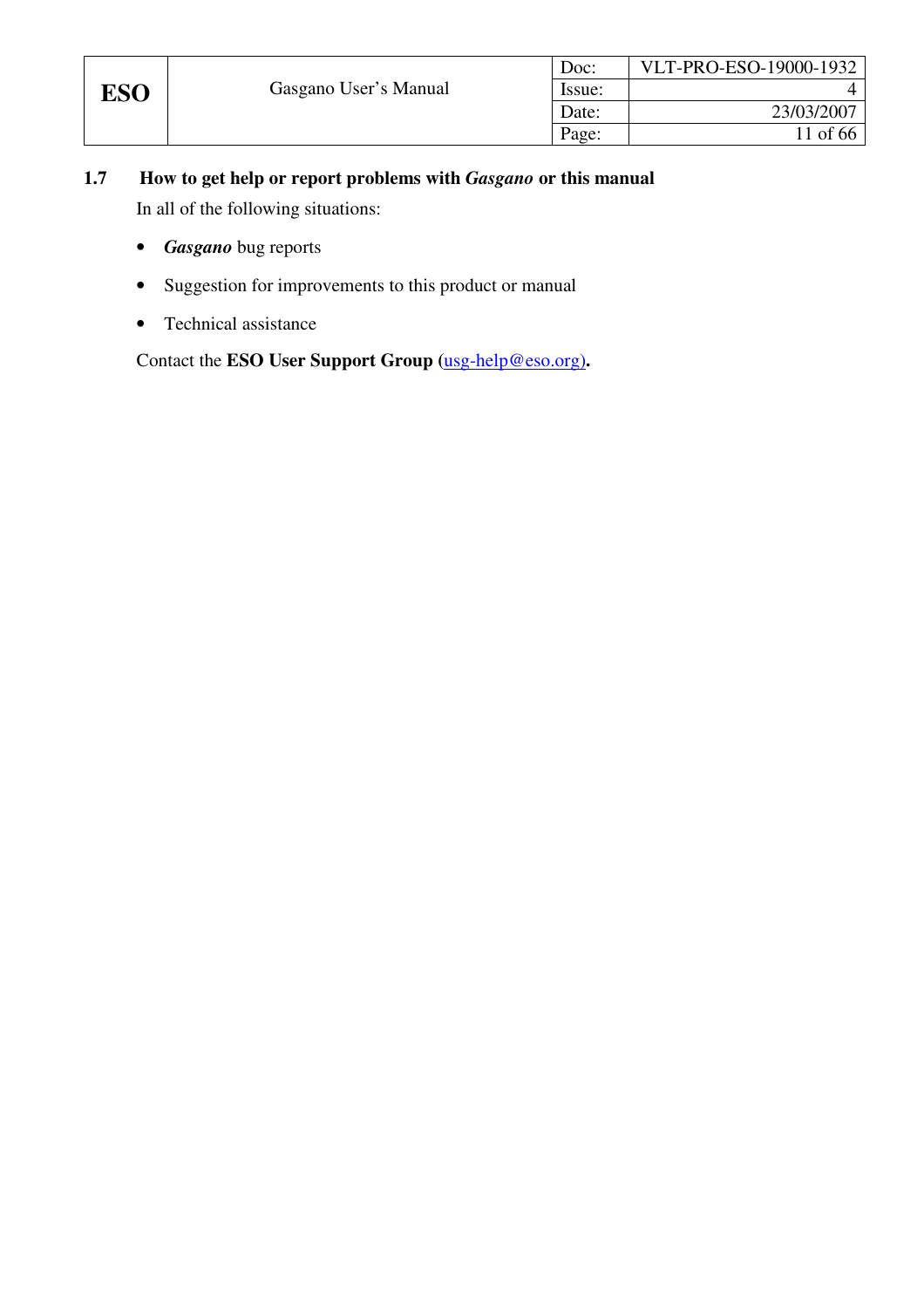|            |                       | Doc:   | VLT-PRO-ESO-19000-1932 |
|------------|-----------------------|--------|------------------------|
| <b>ESO</b> | Gasgano User's Manual | Issue: |                        |
|            |                       | Date:  | 23/03/2007             |
|            |                       | Page:  | 12 of 66               |

# **2. OVERVIEW**

*Gasgano* is a GUI software tool for managing and viewing data files produced by VLT Control System (VCS) and the Data Flow System (DFS). The main purpose for developing it was to provide a user-friendly tool capable of dealing with the large amount of data generated by the VLT and the other ESO astronomical facilities.

As you go through this guide you see that the *Gasgano* distribution includes a series of satellite files that are instrument-dependent (e.g. classification rules). At the time of release, *Gasgano* includes instrument packages for the following (VLT) instruments: FORS1 and FORS2, ISAAC, UVES, VIMOS. As new instruments are released to the community, these will be included in future versions of the *Gasgano* distribution kit.

# **2.1 Files supported by** *Gasgano*

*Gasgano* understands and supports the specific types of files listed in the following sections, and ignores the others.

### **2.1.1 Raw Data**

All VLT compliant instruments generate data which are stored as FITS files. In addition to the FITS standard keywords, ESO uses a set of primary keywords and a set of hierarchical keywords in its data products. The additional primary keywords, although not belonging to the official FITS standard are widely used by the community. One of them, MJD-OBS is essential for the DFS and *Gasgano* (e.g. to sort files). It represents the modified Julian Date at the start of the observation. Hierarchical keywords are used as means to group keywords that belong to the same logical entity, i.e. domain. An ESO hierarchical keyword starts by convention with "HIERARCH ESO" and is followed by words describing the domain. All ESO official dictionaries are available on-line through the following link:

http://archive.eso.org/Tools/DidRep/DidRepWebQuery

Important hierarchical keywords for *Gasgano* are:

HIERARCH ESO PROG ID =  $60.A-9203(A)$ : corresponds to the unique identifier of the parent Observing Run.

HIERARCH ESO OBS ID =  $200103093$  : corresponds to the unique identifier of the parent Observation Block

Note that *Gasgano* supports and uses shorter format for hierarchical keywords: The "HIERARCH ESO" prefix is not used and all spaces are replaced by dots. For example: HIERARCH ESO INS FILT1 ID is being shortened to INS.FILT1.ID.

Gasgano is able to understand and load FITS files which do not contain those keywords; however the functionality of the tool is restricted.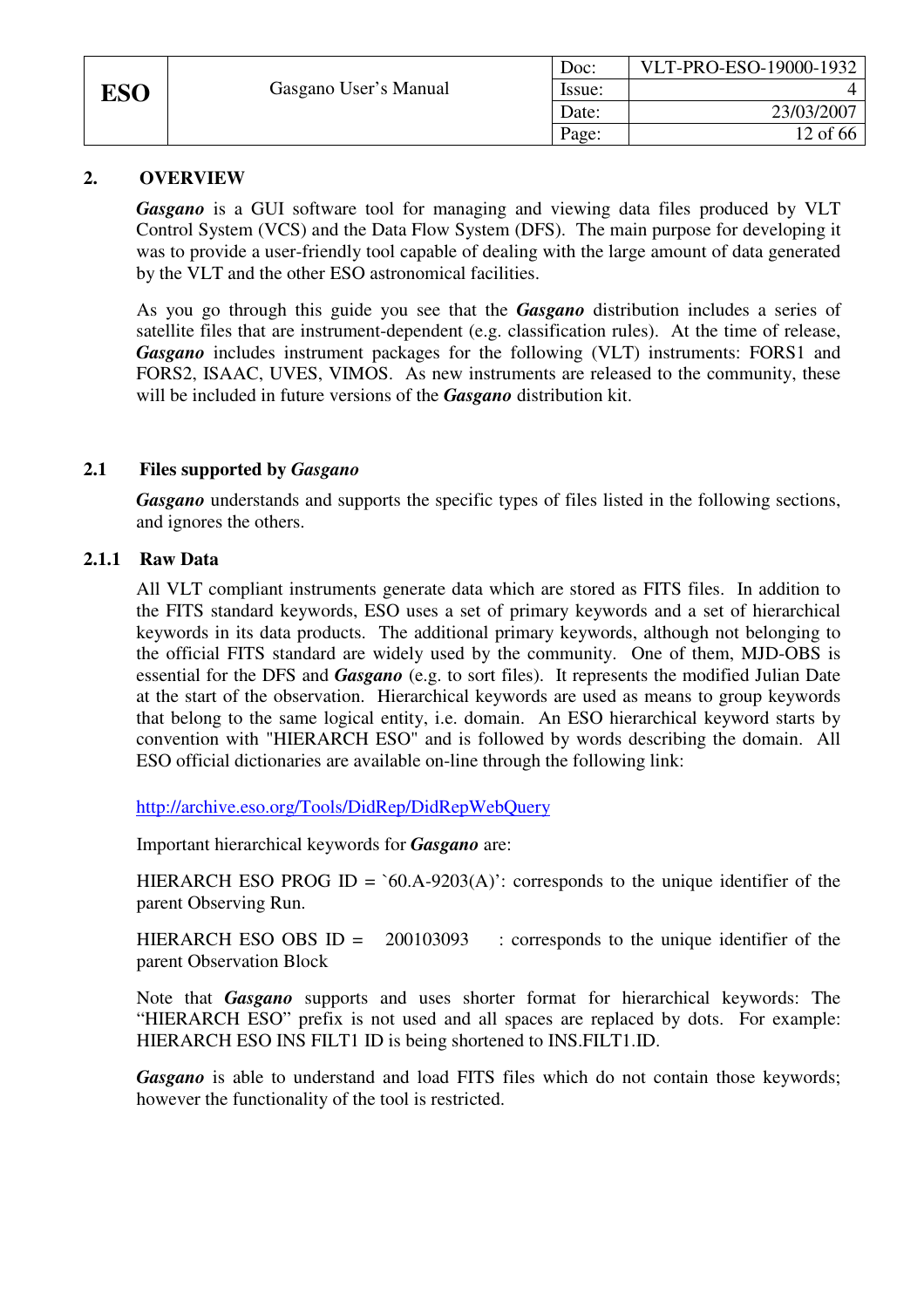|            |                       | Doc:   | VLT-PRO-ESO-19000-1932 |
|------------|-----------------------|--------|------------------------|
| <b>ESO</b> | Gasgano User's Manual | Issue: |                        |
|            |                       | Date:  | 23/03/2007             |
|            |                       | Page:  | 13 of 66               |

# **2.1.2 Pipeline Products**

The VLT instrument pipelines generate for each raw frame and/or each set of raw frames one or more pipeline products of the types described below.

• **FITS images and tables**: These files contain a number of hierarchical keywords which are being used by *Gasgano* e.g.:

HIERARCH ESO PRO CATG = 'MASTER\_IMG\_FLAT\_BADPIX': is used to identify a FITS file as being a pipeline product. The keyword value is also used to classify the data.

The keywords RECi RAWj contain all the information describing the set of input frames (raw and calibration) used to generate the product. They provide means to associate the pipeline products with the corresponding raw frames and master calibration data. Note that pipeline products created before October 2001 do not contain those keywords.

HIERARCH ESO PRO REC1 RAW1 NAME = 'ISAAC.2001-06-09T07:14:46.460.fits'

HIERARCH ESO PRO REC1 RAW2 NAME = 'ISAAC.2001-06-09T07:16:05.599.fits

HIERARCH ESO PRO REC1 CAL1 NAME = 'IS\_SSFM\_010608A\_SK\_s03t\_216.fits'

HIERARCH ESO PRO REC1 CAL1 CATG = 'MASTER\_SP\_FLAT'

HIERARCH ESO PRO REC1 CAL1 DATAMD5 = 'dda44920b1dda6fe222fc5a0a5092040'

# • **PAF and ASCII files**

Some of the instrument pipelines (e.g. ISAAC) create in addition to the primary pipeline products additional ones which contain for instance Quality Control information such as zero points. Those products are stored on disk either in a Parameter File (PAF) format or in an ASCII format.

# **2.1.3 Reduction Blocks**

Reduction Blocks are entities created and used in particular by the pipeline in its on-line environment (at the VLT). They contain all the information needed to reduce one or more raw frame, i.e. name of the recipe, list of appropriate calibration frames and name of the outputs to be generated. They provide means for associating pipeline products to raw and master calibration data.

#### **2.2 What** *Gasgano* **does**

The functionalities offered by *Gasgano* can be summarized as follows:

• **Data Grouping/Sorting:** *Gasgano* groups files located on a specified set of directories automatically into a tree structure based on the program ID and observation ID of the files. Files are put into the same folder/subfolder if they have some common features: same Observing Run ID/ same Observation Block ID within the same observing run. This holds for all types of files supported by *Gasgano*. Users have the option to change the virtual view by first grouping their data around the directory to which they belong or/and by defining instrument specific groups. The tree structure is refreshed every time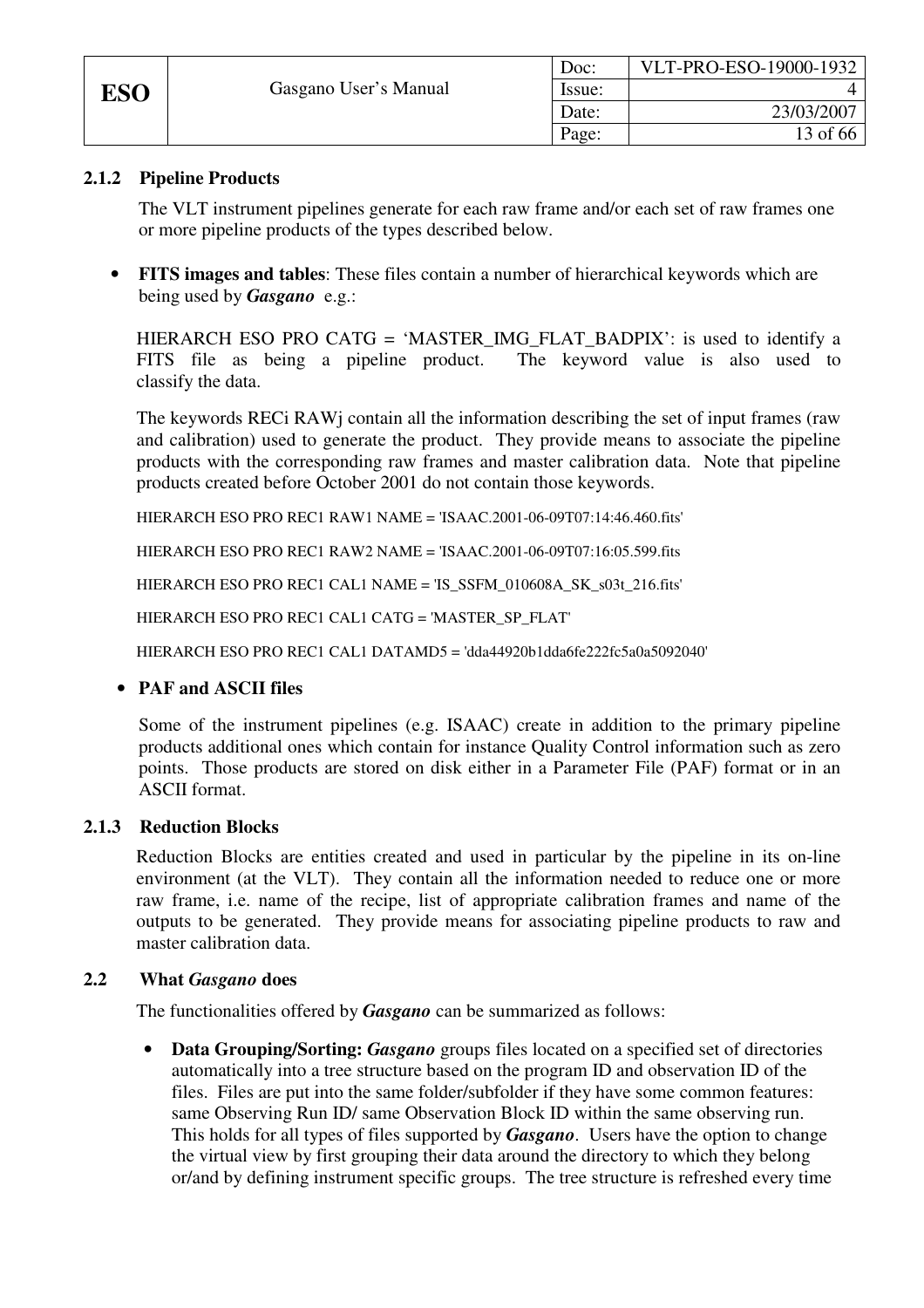a new file is loaded into the tool. Note that *Gasgano* is capable of differentiating raw files from pipeline products: the former are displayed in blue, whereas the latter are displayed in red (reduced frames) or grey (e.g. reduction blocks). Furthermore, by default, pipeline products are grouped together with the raw and master calibration frames that were used to generate them, making the raw-processed data association very intuitive. Within a folder files are ordered after their alphabetical names. The option exists to order them by the value of the MJD-OBS keyword.

- **Data Classification:** *Gasgano* overcomes the well-known difficulty of understanding the *type* of a data file is (e.g. BIAS, DARK, SCIENCE, etc.). The archive filenames used for ESO data products ensure the file names are unique, but they are unfortunately userunfriendly. *Gasgano* automatically assigns a classification tag to all FITS files (tables and images) which have been loaded by the tool, by applying a set of keyword based logical rules. These are instrument dependent and can be modified by the user (cf Chapter 4). A set of classification rules for FORS1, FORS2, UVES, ISAAC and VIMOS are part of the *Gasgano* delivery package. Data reduction products are classified using the hierarchical keyword PRO CATG.
- **Data Browsing/Filtering:** *Gasgano* allows the user to select a list of keywords to be displayed in the tree view for all FITS files loaded by the tool. Users might browse these folders in a friendly and effective way, or filter the file set based on logical keywordsbased expressions specified on the fly. Filtering and searching functionality permits searching folders for specific keyword values.
- **Data Viewing/Searching:** *Gasgano* provides means for viewing and searching all the relevant information of a data file. Viewing options include displaying FITS images and header keyword information (as a whole or based on a selected set of keywords only, e.g. by using the Filter option). The Search option allows searching keywords/keyword values within a displayed header and FITS extensions are supported.
- **Data Handling:** *Gasgano* allows the user to make mouse selections on the files displayed on the tree. The headers of selected files are visualized in detail (or just in part, depending on the filtering option used). Selected files may additionally be moved, copied, archived, or piped into an external display tool. The Report option provides a useful tool to generate a text report on the selected files. These options (Move, Copy, Archive, Report, etc.) are *Gasgano* pre-defined commands. Furthermore, *Gasgano* may also be used as a front-end application to other UNIX tools, such as instrument pipelines. Once a set of files has been selected, users can send them as direct inputs to external executables and scripts.

# **2.3** *Gasgano* **at a glance**

The purpose of this section is to introduce the tool, to familiarize the user with its look and main functions. A more detailed session follows in the next chapter.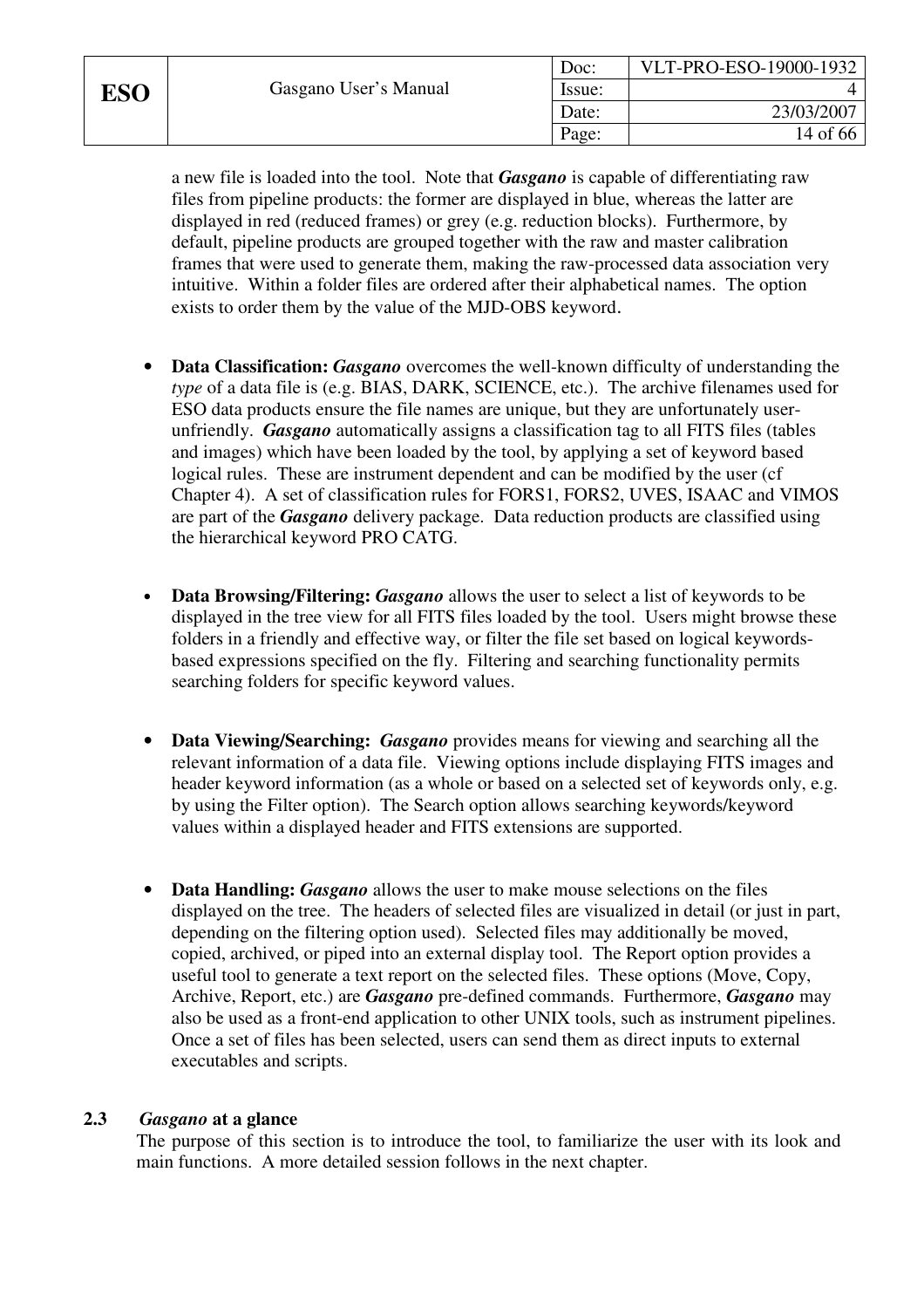|     |                       | Doc:   | VLT-PRO-ESO-19000-1932 |
|-----|-----------------------|--------|------------------------|
| ESO | Gasgano User's Manual | Issue: |                        |
|     |                       | Date:  | 23/03/2007             |
|     |                       | Page:  | $15$ of 66             |

Figure 1 shows the main screen of the tool as it appears when started. It consists of two panels: the N**avigation Panel** at the top and the **File Detail Panel** at the bottom. A sliding horizontal bar separates the panels and allows panel re-sizing.

' On the left edge of each sliding bar there are two control buttons, of triangular shape, which allow expanding and collapsing of the panel, both upwards and downwards.



**Figure 1:** *Gasgano***'s main panel. The panels are Navigation Panel (top) and the File Detail panel (bottom). Panels are separated by a horizontal sliding bar that can be moved up or down with "click and drag" or can be collapsed using the triangular icon on their left side. The Menu bar contains File, Selected Files, Tools, and Help pull-down Menus. Note: by default the File Association Panel is hidden. It may be displayed if required with the File>Show Frame Assoc menu item.** 

Gasgano can also be set to display the File Association Panel. This is useful when running Gasgano on a file set that contains Reduction Block files (\*.rb, \*.rx, \*.ry or \*.rz). The File Association Panel is turned on/off through the File->Show Frame Assoc. menu item.

Figure 2 shows the main screen of the tool with the File Association Panel. It consists of three panels: the N**avigation Panel** at the top, the **File Association Panel** in the middle and the **File Detail Panel** at the bottom. Sliding horizontal bars separate the panels and allow panel re-sizing. Note: by default the File Association Panel is hidden. It may be displayed if required with the **File>Show Frame Assoc** menu item.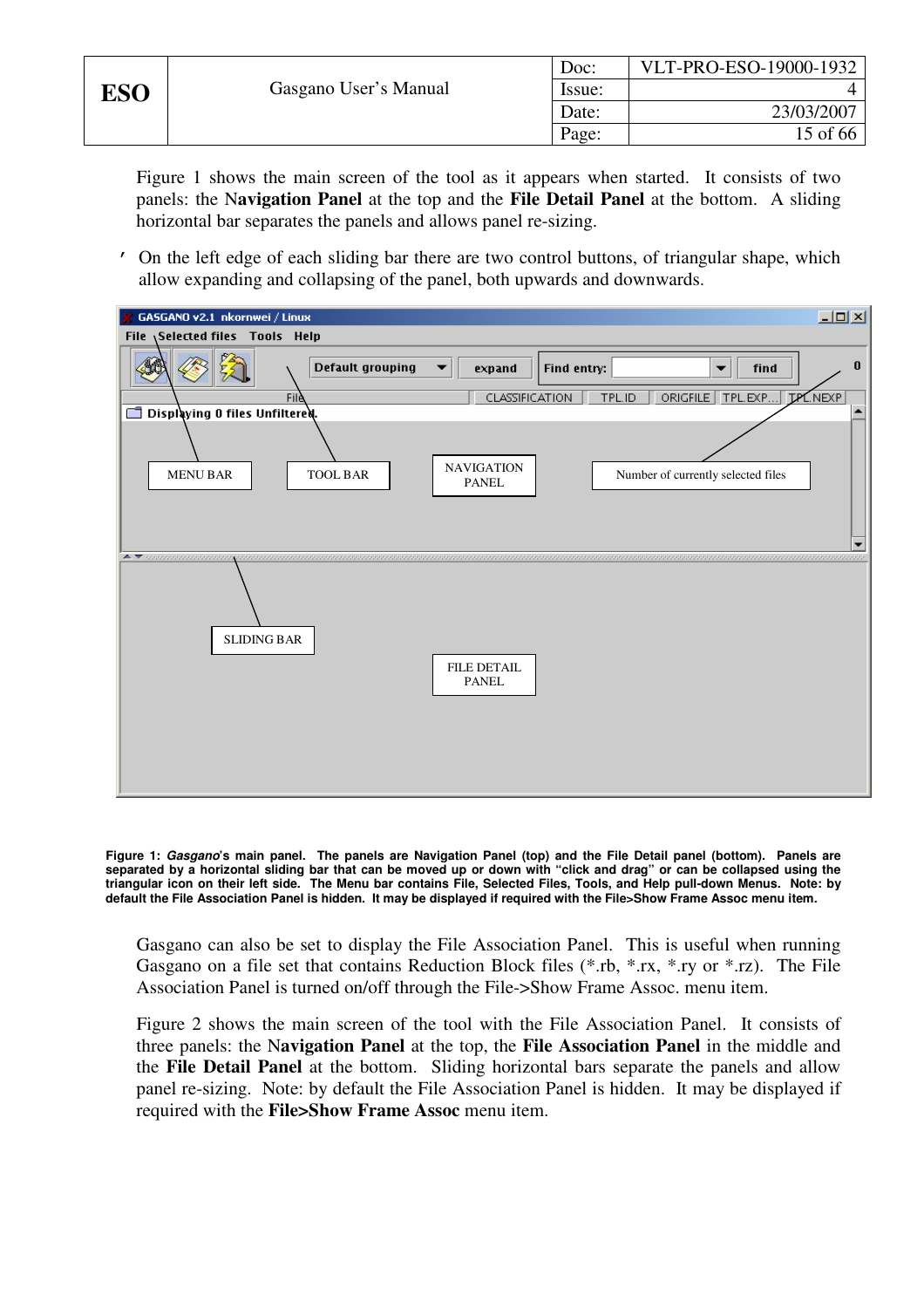|     |                       | Doc:   | VLT-PRO-ESO-19000-1932 |
|-----|-----------------------|--------|------------------------|
| ESO | Gasgano User's Manual | Issue: |                        |
|     |                       | Date:  | 23/03/2007             |
|     |                       | Page:  | 16 of 66               |



**Figure 2:** *Gasgano***'s main panel. The three sections are, from top to bottom, the Navigation Panel, the Association Panel, the File Detail panel. Sections are separated by horizontal sliding bars, which can be moved up or down with "click and drag" or can be collapsed using the little triangular icon on their left side. The Menu bar contains File, Selected Files, Tools, and Help pull-down Menus. Note: by default the File Association Panel is hidden. It may be displayed if required with the File>Show Frame Assoc menu item.** 

- I. The **Navigation Panel** can be identified by (from top to bottom) :
	- q the **Menu bar** (**File, Selected Files, Tools** and **Help**)
	- q the **Toolbar,** showing from left to right:
		- § The **External Viewer button** which starts a viewing application (e.g. ds9, skycat, rtd, etc) and displays the selected file,
		- § The **Frame Report button**, which creates reports in a tabular format containing a user-defined list of keyword values of the selected file(s).
		- § The S**cript Board button**, which launches the script board window, to run scripts on the selected file(s).
		- § The **Grouping Menu button,** which changes the grouping of the files in the **Navigation Panel** (e.g. grouping around directory contents or telescope).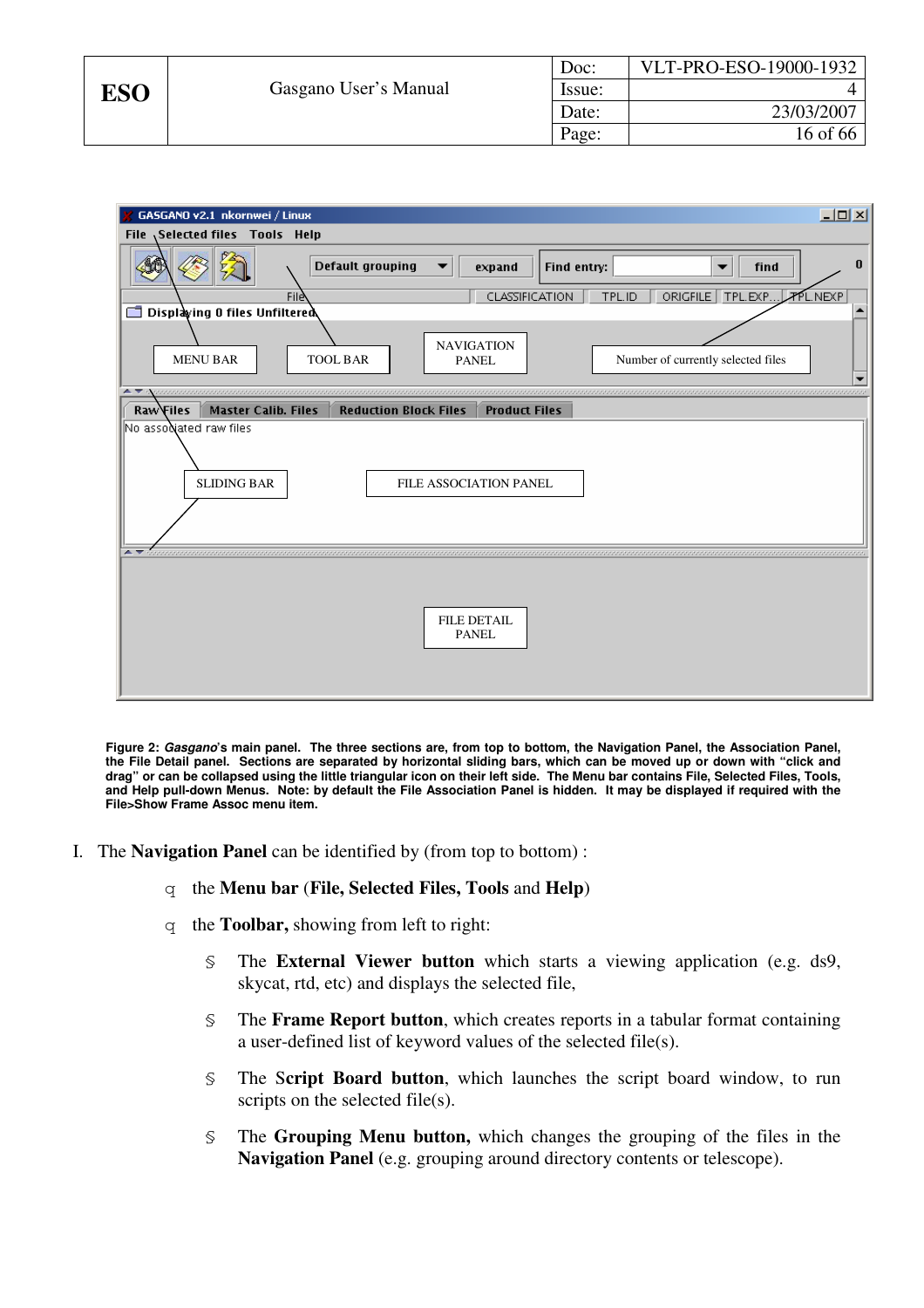- § The **Expand/Collapse button,** which unfolds/folds all the branches of the tree**.**
- § The **Find Entry** field and **find** bottom, which allow the user to search the **Navigation Panel** for any entry typed in.
- § The **File counter:** at the right end of the **Toolbar** a number indicates the total number of files currently selected.

Files loaded by the tool are shown in the **Filesystem** view of the **Navigation Panel**. For each FITS file in the view a set of (user-defined) list of keywords is displayed. The keyword names are displayed at the top of each column. In the example shown in Figure 1, these are: CLASSIFICATION, TPL.ID, ORIGFILE, TPL.EXPNO, and TPL.NEXP.

- II. The **File Association Panel** (by default not displayed) displays associations between set of raw frames, pipeline products and the master calibration frames used to process them. The file associations are made through Reduction Block files. If these files are not present in the file set, this panel will be essentially empty. It is organised into four different registers:
	- q **Raw Files**,
	- q **Master Calibration Files**,
	- q **Reduction Blocks,**
	- q **Product Files**.

Given a file selected in the Filesystem view of the navigation panel, clicking on one of those registers will result in the corresponding and appropriate type of data being displayed.

III. The **File Detail Panel** shows the keyword blocks of the last file selected in the **Navigation Panel.**  This panel can be used to filter the header using a user-defined list of keywords and to search for strings in the header itself. Depending on the type of file selected, the **File Details Panel** displays different details: the header of fits and tfits files, the content of PAF and ASCII files (including reduction blocks).

Once a set of data files has been loaded into the tool (more on this step in Chapter 3), the main *Gasgano* panel resembles Figure 3, below. In the example below the **Navigation Panel** displays 50 files. This can be seen the first row of the panel which indicates how many files is loaded and how they are grouped and/or filtered. In the example, the default grouping mechanism is being used, that is the files are organised in folders, according to their Run ID (e.g. 168.A-0322(B)) and their OB ID (e.g. 100120929). Each folder is identified and shown with a node icon, a folder icon, and a line of text describing the folder (**folder line).** The latter may be, for instance, the combination of the OBS.PROG.ID + INSTRUME keywords, as seen in Figure 3 (e.g. 60.A-9022(B) GIRAFFE).

Raw files are displayed in blue, reduced in red, text files in grey. The icons for each file differ according to the file type.

For each FITS file (image or table) the values of some selected and user definable keywords are displayed. In this example CLASSIFICATION (SKY FLAT), **TPL.ID** (WFI\_img\_cal\_SkyFlat), ORIGFILE, TPL.EXPNO, and TPL.NEXP are displayed.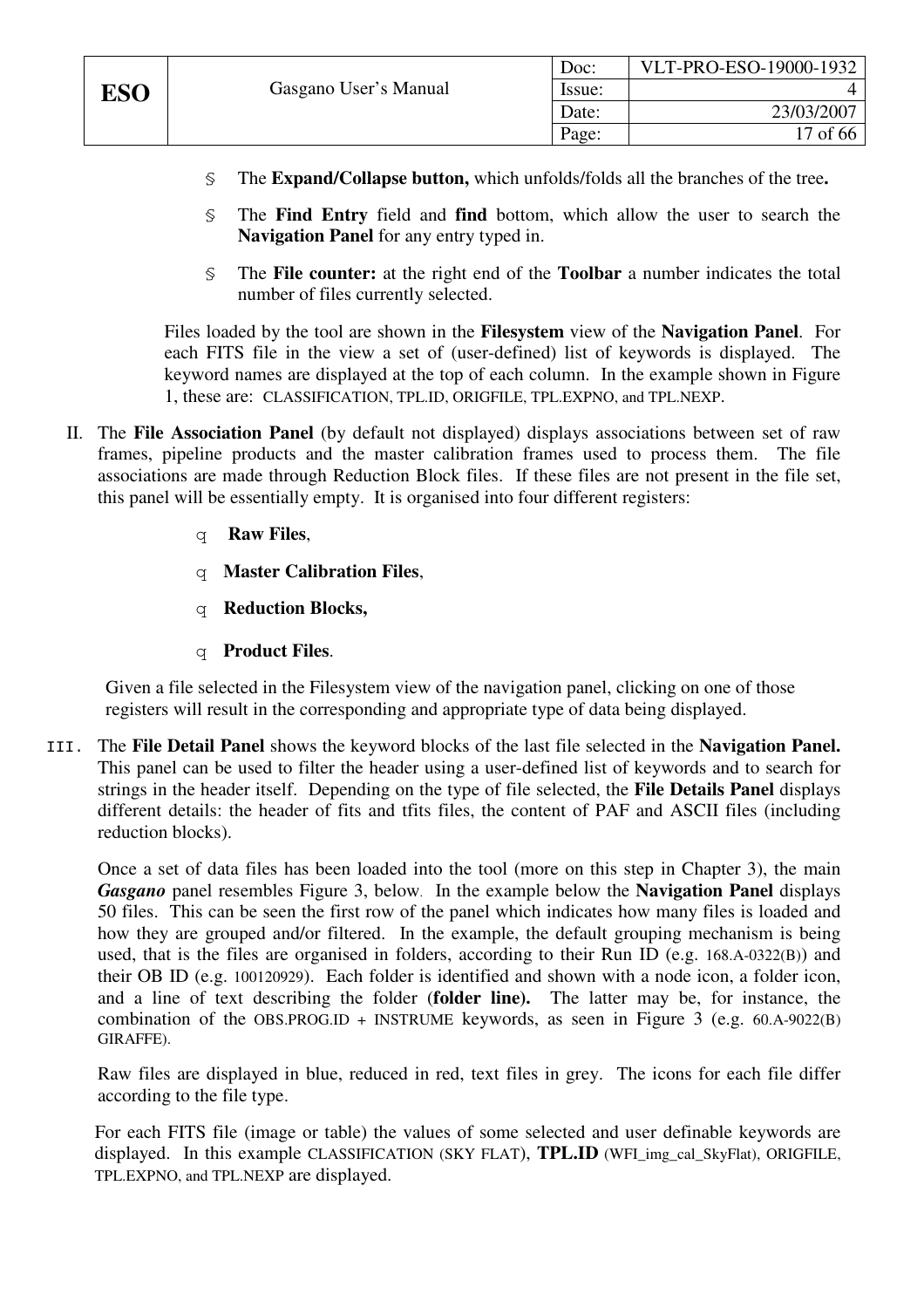| Doc:   | VLT-PRO-ESO-19000-1932 |
|--------|------------------------|
| Issue: |                        |
| Date:  | 23/03/2007             |
| Page:  | 18 of 66               |

The file WFI.2003-04-15T10:39:55.363.1.fits is currently selected, as can be seen by the light blue highlight band. On the upper right corner of the window the number 1 gives the total number of selected files.

| GASGANO v2.1 nkornwei / Linux                                                                                                                                                                |                                                                                                                           | $ \Box$ $\times$ |  |
|----------------------------------------------------------------------------------------------------------------------------------------------------------------------------------------------|---------------------------------------------------------------------------------------------------------------------------|------------------|--|
| <b>File Selected files Tools Help</b>                                                                                                                                                        |                                                                                                                           |                  |  |
| Default grouping                                                                                                                                                                             | Find entry:<br>expand<br>$\blacktriangledown$<br>find<br>$\overline{\phantom{a}}$                                         | 1                |  |
| File                                                                                                                                                                                         | ORIGFILE TPL.E TPL.N<br>TPL.ID<br>CLASSIFICATION                                                                          |                  |  |
| Displaying 50 files Unfiltered.<br>$pi$ 168.A-0322 $(B)$ VIMOS<br>$\bullet$<br>555555555<br>pid 60.A-9022 (B) GIRAFFE<br>۰<br>pid 60.A-9050(4) VIMOS<br>۰<br>同 60.A-9120(A) WFI UNKNOWN<br>۰ |                                                                                                                           |                  |  |
| © 5 100120929 SkyFlatHalpha_7<br>WFI.2003-04-15T10:39:55.363.1.fits<br>WFI.2003-04-15T10:39:55.363.fits                                                                                      | <b>SKY FLAT</b><br>WFI_img_cal_SkyFlat<br>$WFL$ FL $\,$ 3<br>3<br>3<br><b>SKY FLAT</b><br>WFI_img_cal_SkyFlat<br>WFI_FI 3 |                  |  |
| A <b>V</b> Harang<br>/home/nkornwei/fits/WFI.2003-04-15T10:39:55.363.1.fits                                                                                                                  | <br>WFI_FlatSkyIma.15.fits SKY FLAT                                                                                       |                  |  |
| <b>Extension: HEADER</b><br>Find in header:                                                                                                                                                  | C Filter<br><b>Load Filter</b><br>find<br>$\overline{\phantom{a}}$                                                        | Auto Dist        |  |
| Keyword                                                                                                                                                                                      | Value                                                                                                                     | $\cdot$          |  |
| <b>SIMPLE</b>                                                                                                                                                                                | T                                                                                                                         | $\blacktriangle$ |  |
| BITPIX                                                                                                                                                                                       | 16                                                                                                                        |                  |  |
| <b>NAXIS</b>                                                                                                                                                                                 | Ő                                                                                                                         |                  |  |
| ORIGIN                                                                                                                                                                                       | ESO.                                                                                                                      |                  |  |
| DATE<br>2003-04-15T10:40:45.493                                                                                                                                                              |                                                                                                                           |                  |  |
| MID-OBS                                                                                                                                                                                      | 52744.44439078                                                                                                            |                  |  |
| DATE-OBS                                                                                                                                                                                     | 2003-04-15T10:39:55.363                                                                                                   |                  |  |
| EXPTIME<br><b>EXTEND</b>                                                                                                                                                                     | 48.5397                                                                                                                   |                  |  |
|                                                                                                                                                                                              | т                                                                                                                         |                  |  |
|                                                                                                                                                                                              |                                                                                                                           |                  |  |
| OBIECT                                                                                                                                                                                       | FLAT, SKY                                                                                                                 |                  |  |
| <b>INSTRUME</b>                                                                                                                                                                              | WFI                                                                                                                       |                  |  |
| OBSERVER<br>PI-COI                                                                                                                                                                           | <b>UNKNOWN</b><br><b>UNKNOWN</b>                                                                                          |                  |  |

**Figure 3:** *Gasgano***'s main panel after loading a VLT data set. Refer to the text for a description of this figure.** 

The lower **File Details** Panel displays the keyword blocks for the selected WFI fits file. The **Extension** combo box permits navigation between the various keyword blocks in the fits file. Currently the primary header (**HEADER**) is selected. The **Find in header** and **Filter** control permit searching and filtering the keywords displayed.

#### **3. A SIMPLE SESSION**

This chapter describes a simple session with *Gasgano* and its most fundamental features. If you are a first time user please take some time to read this part.

#### **3.1 Running** *Gasgano*

To start the application, at the prompt, enter the following command:

• gasgano &

If *Gasgano* starts correctly, the main screen will appear. If the DISPLAY setting is incorrect or .Xauthority is not correctly set, the application will not start, and messages similar to the following will be displayed on the screen (note you will need to use the –debug option to see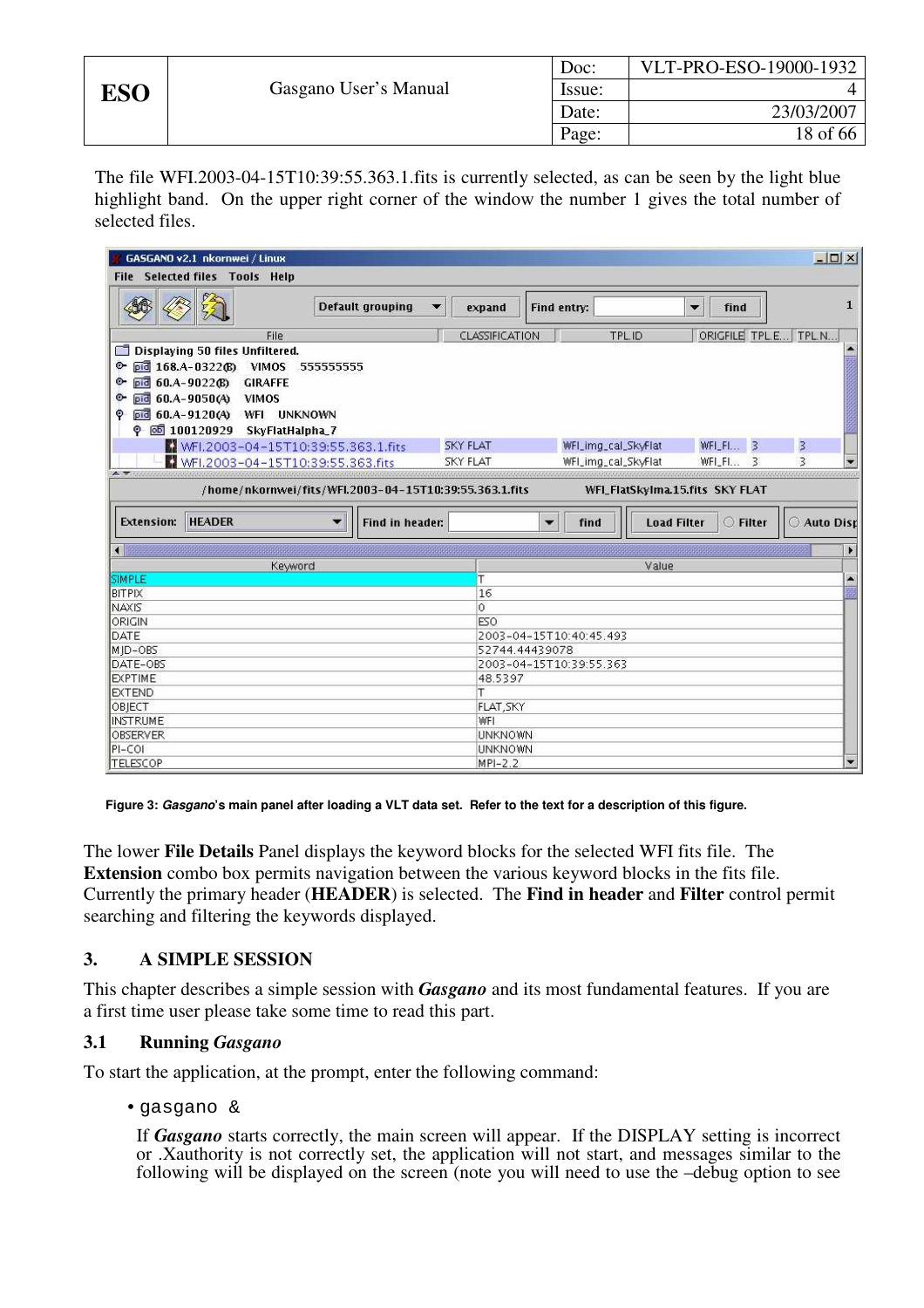these messages):

```
DISPLAY environment variable not set - exiting
```
or

```
Xlib: connection to "xt313:0.0" refused by server 
Xlib: Client is not authorized to connect to Server
```
# **3.2 Your local directory structure and configuration files**

With the default installation, a directory named "gasgano" is created under  $\{HOME\}$ . This directory contains all the executables and the accessory files. These files should never be modified directly by the user, except:

- o The configuration file called .gasganorc created in \${HOME} (cf Appendix B for an example).
- o the additional directories used to store:
	- keyword lists for reports and filtering of headers (defaulted to \${HOME}/gasgano/keywords),
	- classification rules files,
	- rules for file filtering (both defaulted to  $\frac{1}{2}$ HOME}/gasgano/),
	- and user defined scripts (defaulted  $\{HOME\}/gasgano/scripts)$ .

The user may change the default values by means of the **Preference editor** (see Chapter 4).

 If *Gasgano* does not find the .gasganorc configuration file, or if this file is not correct, the following message will be displayed:

 Failed to load properties file: /diska/astro1/.gasganorc Creating /diska/astro1/.gasganorc with default values

In such case clicking OK will create the .gasganorc file and start the application with default settings.

#### **3.3 Exiting** *Gasgano*

To exit *Gasgano*, select **File>Quit** on the Menu bar or type *CTRL+Q*.

#### **3.4 Loading files into** *Gasgano*

To load files into the application, click on **File>Add/Remove Files…**. A window appears (see below, Figure 4).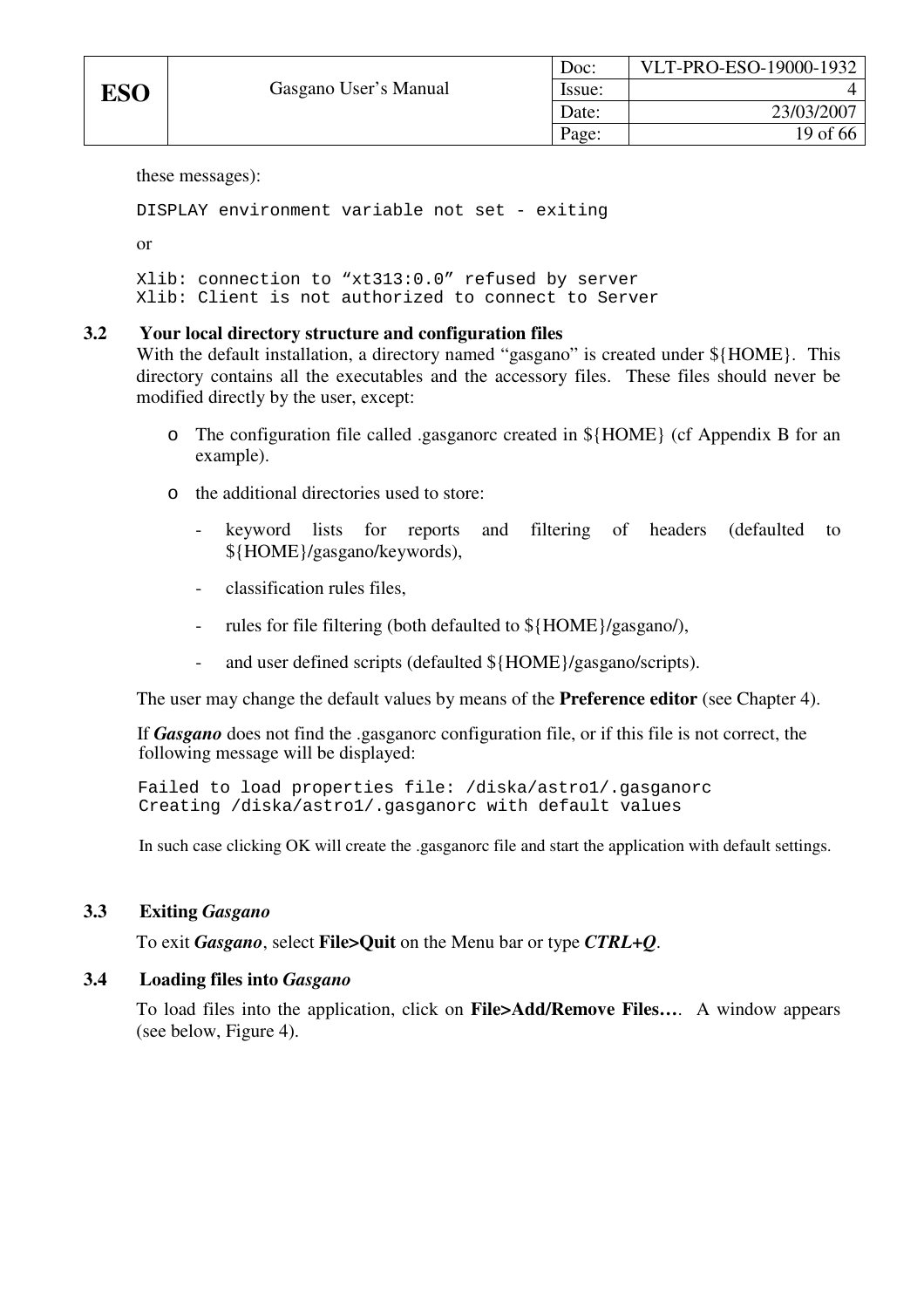

|                                                 | v            |
|-------------------------------------------------|--------------|
| ∢                                               | $\mathbf{E}$ |
| <b>Remove Selected Files</b><br><b>Add File</b> |              |

**Figure 4: the** Edit directory set **window allows adding or removing directories/files to/from the** Navigation Panel. **In this example no files are loaded. Clicking on** Add File **opens a file chooser dialog for browsing and selecting files and directories.** 

To add directories and files, click on the **Add File** button. A file chooser dialog appears, as shown in Figure 5.

It is possible to navigate through the file system either double clicking on a folder to change directory or using the first button after the combo box on the upper toolbar to move up one level.

Files can be loaded by a single click on the file name and then pressing the **Add File** button. A set of files can be selected as well, using the Shift-click feature (for consecutive items), or the Ctrl-click (for non-consecutive feature).

A directory can also be loaded (its name should appear in the field **File Name** at the bottom). A set of directories can be selected as well, using the Shift-click feature (for consecutive items), or the Ctrl-click (for non-consecutive feature).

Loading a directory will automatically load all its subdirectories. If some of them are not needed, they have to be selected in the **Edit directory set** panel (cf Figure 4) and removed by clicking on the **Remove Selected Files** button**.** When removing directories or files from the list of loaded ones, multiple selections are possible. To learn how to do multiple selections, go to Section 3.6.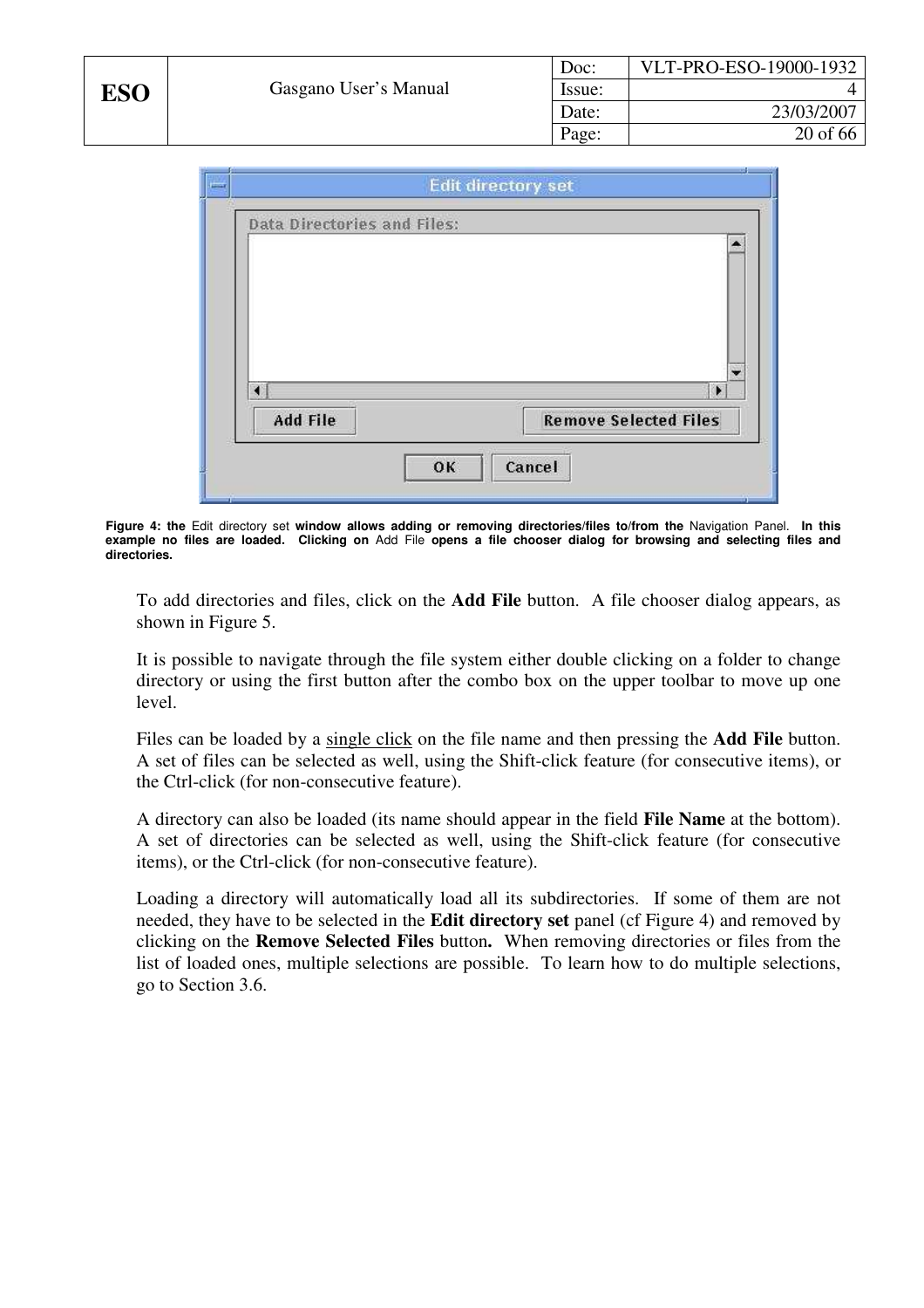|            |                |                       | Doc:              | VLT-PRO-ESO-19000-1932 |
|------------|----------------|-----------------------|-------------------|------------------------|
| <b>ESO</b> |                | Gasgano User's Manual | Issue:            | 4                      |
|            |                |                       | Date:             | 23/03/2007             |
|            |                |                       | Page:             | 21 of 66               |
|            |                |                       |                   |                        |
|            | $-1$           | <b>Add File</b>       |                   |                        |
|            | Look in:       | $\Box$ raw            | $\mathbf{E}$<br>▼ | -8 85<br>命<br>$\Box$   |
|            | 7010617        |                       |                   |                        |
|            | 1010620        |                       |                   |                        |
|            | 1010621        |                       |                   |                        |
|            | 1010622        |                       |                   |                        |
|            | 1010623        |                       |                   |                        |
|            | 1010624        |                       |                   |                        |
|            | 1010627        |                       |                   |                        |
|            | 1010628        |                       |                   |                        |
|            | C20100         |                       |                   | ۳                      |
|            | File name:     | 010624                |                   | <b>Add File</b>        |
|            | Files of type: | All Files (*.*)       |                   | ۷<br>Cancel            |

**Figure 5: The** Add File **Panel allows browsing the file system to select directories and files to be loaded into the application. To select a directory/file, single click on it and then click on the** Add File **button. Multiple selections when adding directories is** NOT **possible.** 

Once files are loaded into the tool, the **Navigation Panel** will look like Figure 6.

|                                     | <b>Group by Directory</b>                                      |
|-------------------------------------|----------------------------------------------------------------|
|                                     |                                                                |
|                                     | File<br>Displaying 372 files grouped by directory. Unfiltered. |
|                                     |                                                                |
| raid51_isaac/isaac/raw/010425/<br>ø |                                                                |
| ங் 80.A-9021(A) ISAAC<br>o          |                                                                |
|                                     | 酮 200004904 Calibration (no status available)                  |
| o-                                  | $\Box$ TPL.START = 2001-04-26T10:10:08                         |
| ⊙                                   | <b>■ TPL.START = 2001-04-26T11:28:42</b>                       |
|                                     | TPL.START = 2001-04-26T11:40:41                                |
|                                     | ISAAC.2001-04-26T11:43:53.793.fits                             |
|                                     | ISAAC.2001-04-26T11:45:06.335.fits                             |
|                                     | ISAAC.2001-04-26T11:46:27.708.fits                             |
|                                     | ISAAC.2001-04-26T11:47:40.216.fits                             |
|                                     | ISAAC.2001-04-26T11:49:01.586.fits                             |
|                                     |                                                                |
|                                     | ISAAC.2001-04-26T11:50:14.115.fits                             |
|                                     | ISAAC.2001-04-26T11:51:51.126.fifs                             |

**Figure 6: snapshot of the** Navigation Panel **when the** Group by Directory **option is selected. In addition to the three levels OBS.PROG.ID (60.A-9021(A)), OBS.ID (200004904), and TPL.START, the path of the files is included at the top: these files are under the directory /**raid51\_isaac/isaac/raw/010425**.** 

#### **3.5 Refreshing the contents of the folders**

It is possible to request a rescanning of the directory contents to update the Navigation Panel (for instance after moving/deleting files) by using the **Refresh option,** under **File>Refresh** in the **Menu** bar. There is also an automatic, periodic, refresh function. The automatic refresh option is useful when the content of the loaded directories changes frequently and can be activated by setting up the refresh time in the **Data** tab of **File>Preferences**.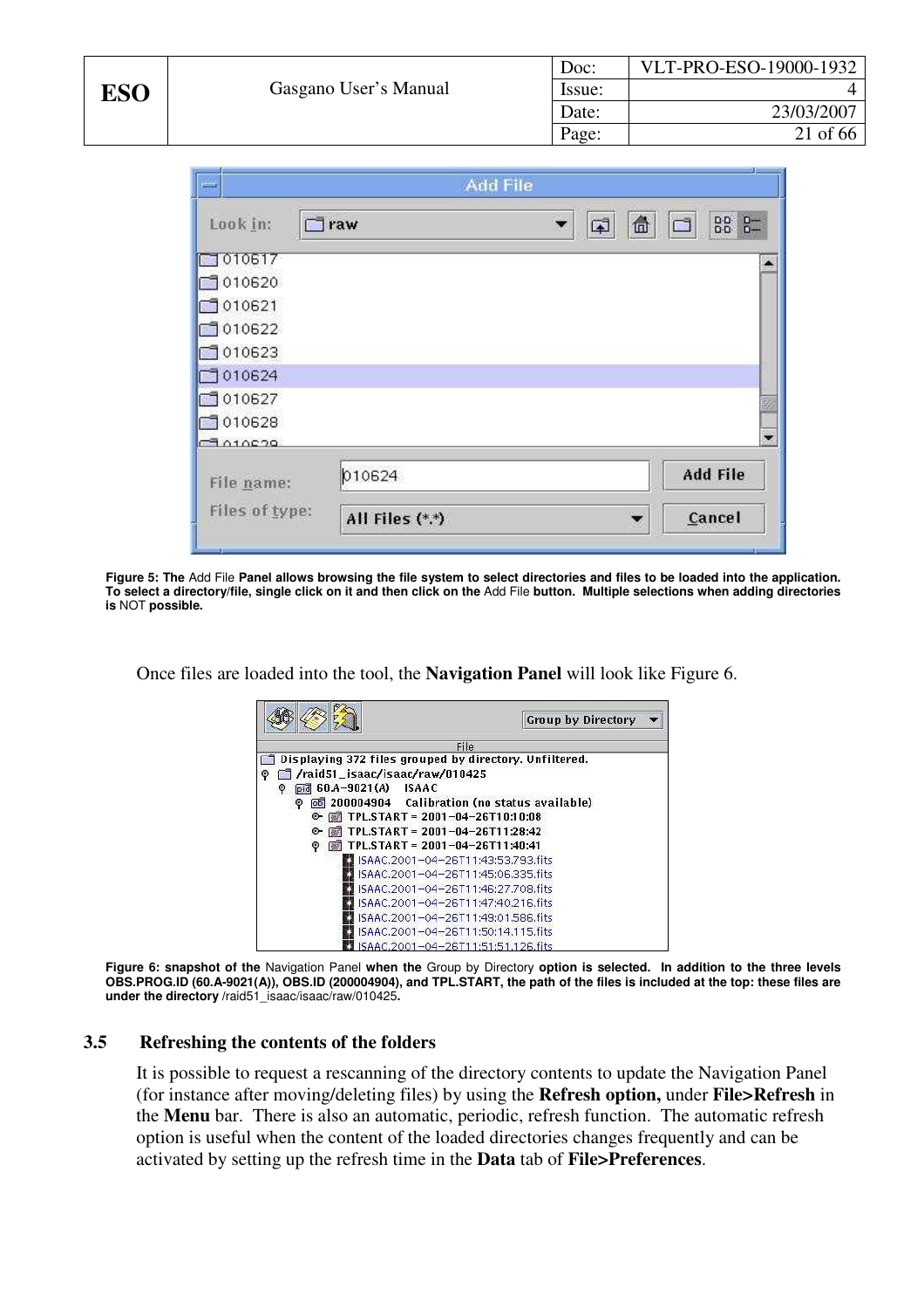|            |                       | Doc:   | VLT-PRO-ESO-19000-1932 |
|------------|-----------------------|--------|------------------------|
| <b>ESO</b> | Gasgano User's Manual | Issue: |                        |
|            |                       | Date:  | 23/03/2007             |
|            |                       | Page:  | 22 of 66               |

# **3.6 Changing the view**

The view in the **Navigation Panel** can be changed in various ways, according to the user's preferences or needs.

# **3.6.1 Grouping files**

On the **Toolbar** of the **Navigation Panel**, on the right side of the icon buttons, there is a selector menu (combo box), which sets the grouping mode. Its default value is **Default Grouping**. The other available options are **Group by Directory** and **Group by Telescope**. The default setting displays files grouped according to their OBS.PROG.ID, OBS.ID and any other optional grouping keywords defined by the user. The **Group by Directory** option adds an extra layer on top of the default view and groups files according to their location in the file system. The complete absolute path of each group of files present in the same directory is displayed in the panel, as shown in Figure 5.

The **Group by Telescope** option works in the same way as the **Group by Directory** but adds a top layer which group files according to the keyword TELESCOP (e.g. ESO-VLT-U1).

### **3.6.2 Expanding and collapsing the view**

The first time a data set is loaded into the application, the tree view in the Navigation Panel is collapsed, and only the list of the top folders (e.g. the list of OBS.PROG.ID) is displayed. In order to view the content of the folders below, single click on the folder line (at any position, i.e. on the node, on the folder icon or on the name). Be aware that a second click closes the folder (that is, the double click has no effect, and if you are fast enough no changes in the view are noticeable!!). Clicking through the various layers of the tree will expand/collapse the selected tree node. It is possible to expand or collapse the entire tree at once, by means of the **Expand/Collapse** toggle button on the **Toolbar**.

#### **3.6.3 Editing the list of keywords to be displayed**

The list of keywords displayed in the Navigation Panel can be edited/modified using the register in the **File Display & Grouping tab** of **File>Preferences…** . Short names for ESO hierarchical keywords (e.g. TPL.ID) are used.

#### **3.6.4 Resizing the fields**

All fields in the **Navigation Panel** can be resized to accommodate the length of the keywords' values. The fields names are displayed in a bar just below the main **Toolbar,** in the order specified in the **"***FileSystem – Displayed Keywords"* item , **File Display & Grouping** tab of **File>Preferences…**. When the mouse pointer is on the separation line between two fields, it changes its shape. Clicking the mouse left button allows grabbing the separation line and resizing the field to the preferred length. Note that with some windows manager the mouse pointer might not change the shape, resizing is however always possible.

#### **3.6.5 Selecting Files**

Any operation you may want to do on your file(s), such as viewing the header content, displaying a frame with a viewer, copying/moving, creating reports, etc, requires a selection. Selected files appear highlighted in light blue. Single selection is done by single clicking on the file. Multiple selections are possible in two ways: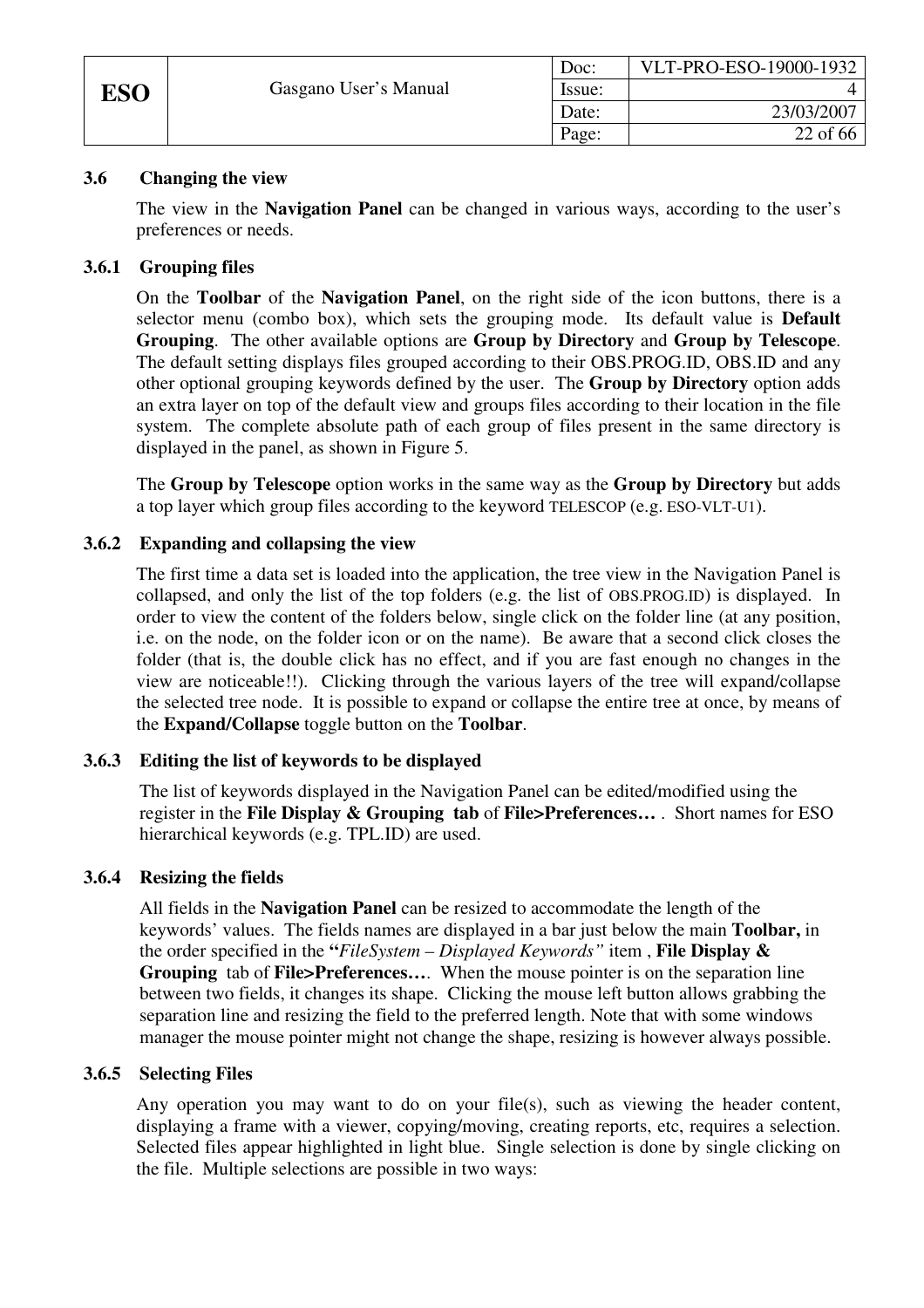After selecting the first file via a single click, the user can:

- 1) press the *Shift* key while mouse clicking on another file: this selects a block of contiguous files;
- 2) press the *Ctrl* key while mouse clicking on another file: this adds individual files to the selected list.

In all cases, if files are selected, the action of clicking will deselect all of them except the file on which the user clicks on.

Once a set of files is highlighted, the **Selected files** menu provides the list of actions that may be applied to the files. The **Selected files** menu is also displayed when pressing the right mouse button on a file selection.

In Chapter 6, Table 2 summarises all mouse click options.

#### **3.7 Search tools**

It is possible to find entries in the **Navigation Panel** and in the **File Details Panel** by means of the "**Find" tools**. To find an entry in the **Navigation Panel**, type a search string in the field **Find entry** on the upper **Toolbar** and then click on **find**, to the right. The string is searched "as is", i.e. no wildcard characters may be entered. The search is case insensitive. A successful match is highlighted. Pressing **find** again will locate the next match in the Navigator Panel, looping back to the start when the end of the data is reached.

To find an entry in a fits header proceed in the same way but from the **File Details panel**, using the **Find in header** field on the panel's toolbar.

#### **3.8 Displaying Files**

*Gasgano* offers the possibility to define default file viewers, as explained in Section 4.1.2, even though NO viewers are distributed together with the application, however several example scripts are provided showing how to connect Gasgano with ds9, skycat, rtd, etc. The simplest way to display a file is to select it and to click on the leftmost button icon on the **Toolbar** (if you move the mouse pointer over this icon, the tool tip reads "External Viewer"). The selected file is passed to the defined application/script, which displays the file. It is possible to define three types of viewers, which will be automatically started by the tool, according to the type of selection in the **Navigation Panel**:

- 1) Single tfits table: the tool runs the tfits viewer
- 2) Single fits selection: the tool runs the fits file viewer
- 3) Multiple fits file selection: the tool runs a viewer that accepts data cubes as input

It is advisable to use a script which calls the viewer application and to launch the viewer in the background. This permits Gasgano to continue running after launching the viewer.

In addition to the **Toolbar** button, the viewer can be launched to display a selected file from the **Menu** bar**,** choosing **Selected files>Display ...** item**.**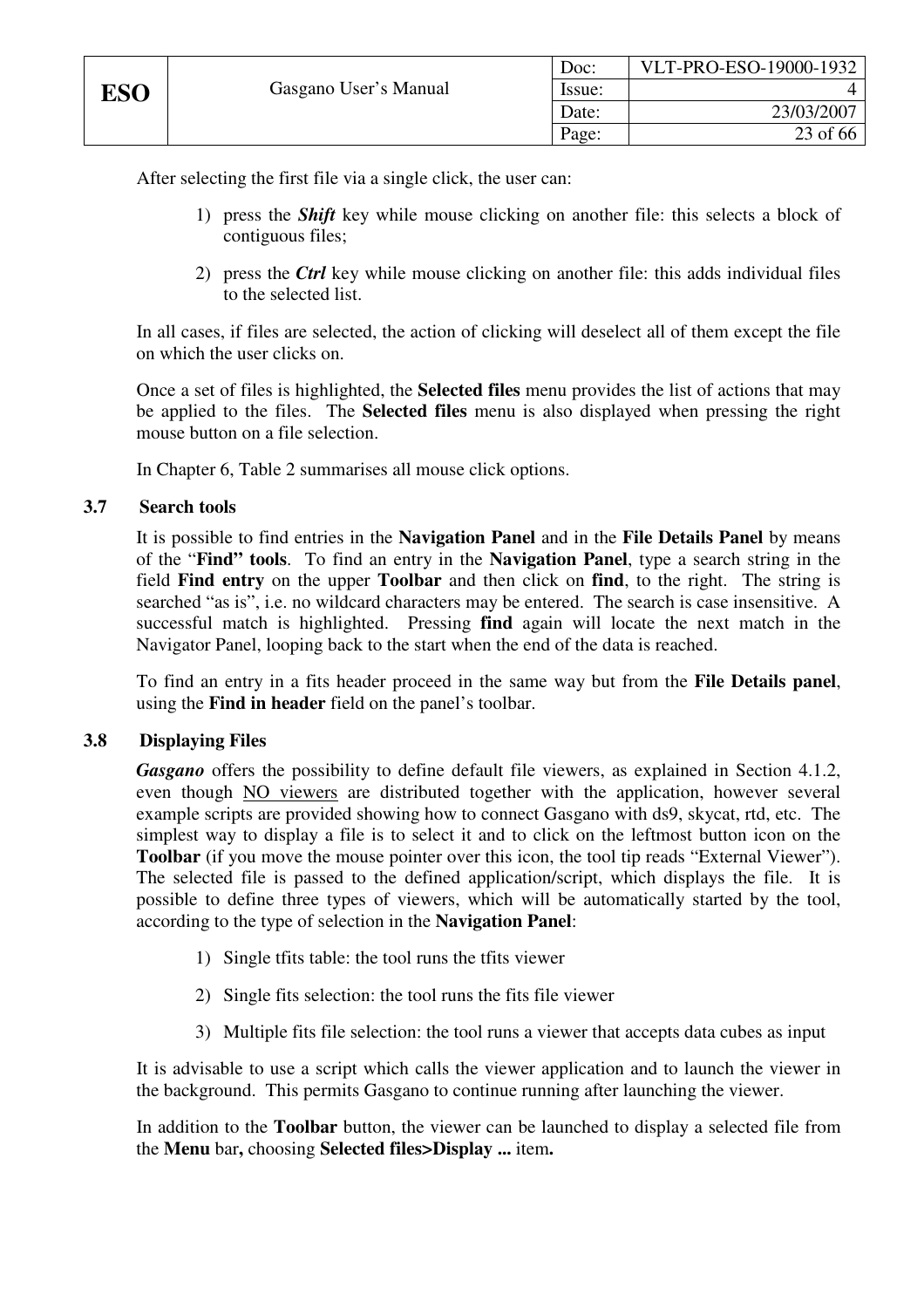|            |                       | Doc:   | VLT-PRO-ESO-19000-1932 |
|------------|-----------------------|--------|------------------------|
| <b>ESO</b> | Gasgano User's Manual | Issue: |                        |
|            |                       | Date:  | 23/03/2007             |
|            |                       | Page:  | 24 of 66               |

# **3.9 Copying/Moving Files**

*Gasgano* can move or copy files from one location to another one, as selected by the user. After selection of file(s), click on the **Menu Bar** on **Selected Files>Copy** or **Selected Files>Move.** A window similar to that shown in Figure 4 appears: it allows browsing the file system to select the destination directory. When the location has been selected, click on the **Copy/Move** button. According to the operation here selected, *Gasgano* may behave in different ways:

- 1) If files are moved to a new directory (i.e. not loaded), the directory is automatically loaded by the tool
- 2) If files are copied to a new directory the directory is not automatically loaded by the tool
- 3) If files are copied or moved to a directory that is already loaded by Gasgano, a manual refresh will display the new files (click on **File>Refresh** in the **Menu bar**.)
- ' It is not possible to delete a file from *Gasgano*, but you can move files to a designated "wastebasket" directory in your file system and then remove them manually.

### **3.10 Creating a tar file**

To create a tar file out of a set of selected files click on the **Menu bar**, **Selected Files>Tar…**. A window similar to the one shown in Figure 4 appears. Select the destination directory and type the name of the tar file in the field **File name,** at the bottom. Click on the **tar** button. The tool will "freeze" for the time needed to create the tar file (i.e., the time needed by the underlying UNIX workstation to perform the job). This can be quite long if the number of files is large. The syntax of the tar command used by *Gasgano* is:

 $\ar - \ch 20$  -  $\operatorname{clist}$  of parameters>

where <list of parameters> is the list of files selected in *Gasgano*.

# **3.11 Creating a keyword list file**

Keyword lists are ASCII files used in various parts of *Gasgano* for example to show subsets of file headers or print reports.

To create a keyword list file from scratch, click from the **Menu Bar** on **Tools>Edit Keyword**  Lists.... A new window, called **Keyword List Editor** appears (cf Figure 6). It contains two columns, **Keyword Name** and **Report Label**. At the bottom there are the buttons **Insert Row** and **Delete Row**. On the upper **Menu Bar**, the **File Menu** contains the entries: **Open, New, Save As** and **Quit.** 

Add as many rows as needed with the **Insert Row** button. In the first column enter the fits keyword as it appears in the file header, i.e. in uppercase and including the dot notation (but without the HIERARCH ESO part). The **Report Label** column allows the user to specify the label used by the application when creating a report. The syntax and the contents are free.

Once the list is complete, click on **File>Save As…** to save the file.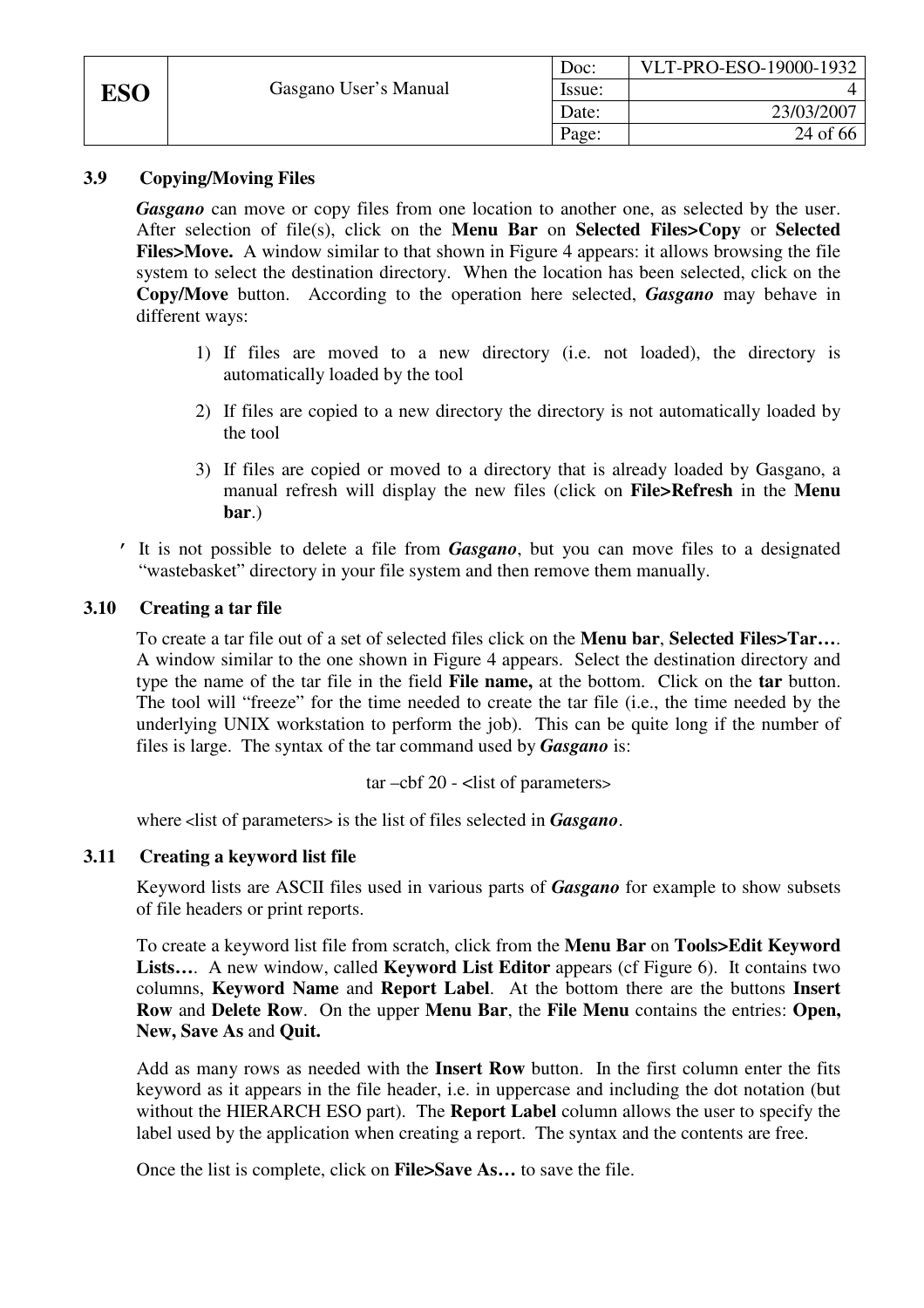The file should be saved in the default directory specified in the **Preferences**, under the **Data** register, since this is the default directory where *Gasgano* looks when trying to load a keyword list file (default is ~/gasgano/keywords).

To edit an existing keyword list file, click on **File>Open** in the **Menu bar** of the keyword list editor. The tool opens the usual file system browse window, in the default directory (as specified in the **Preferences**). Browse and/or select the file, then click **Load**. Edit the file as needed and then save. To create a new file: click on **File>New**.

**File>Quit** quits the editor without saving the file.

- ' The keyword list files are standard ASCII files and can be edited with any editor, without having to use the built in editor.
- ' Keywords and, in fact, any text in Gasgano that may be selected can be copied into the clip board using Ctrl-C. To paste the text in another text field, press Ctrl-V.

| Keyword Name    | Report Label      |
|-----------------|-------------------|
| OBS.PROG.ID     | Prog ID           |
| OBS.ID          | Obs ID            |
| OBS.TARG.NAME   | Target            |
| OBS.TPLNO       | T num             |
| TPL.ID          | TPL id            |
| TPL.NEXP        | NX.               |
| <b>TPLEXPNO</b> | X num             |
| ARCFILE         | Archive File Name |
| ORIGFILE        | Orig File Name    |
| DPR.CATG        | DPR Cat           |
| DPR.TYPE        | DPR Type          |
| DPR.TECH        | DPR Tech          |
| TEL.AIRM.START  | AirM              |
| <b>RA</b>       | ra.               |
| DEC-            | dec               |

**Figure 7: The Keyword List Editor window. The list of keywords has been edited and the file saved to disk.** 

#### **3.12 Filtering file headers**

On the top part of the **File Detail Panel** there is a **Load Filter** button and a **Filter** toggle on/off button. Click on **Load filter** to have the browsing window open on the default directory for keyword lists. Select the file and click on **Load**. Click on the toggle button **Filter** so that it is checked. If a file in the **Navigation Panel** is selected, only the header keywords present in the keyword list file will be displayed. To remove the filter, deselect the toggle button **Filter**. To load another keyword list file, repeat the above procedure.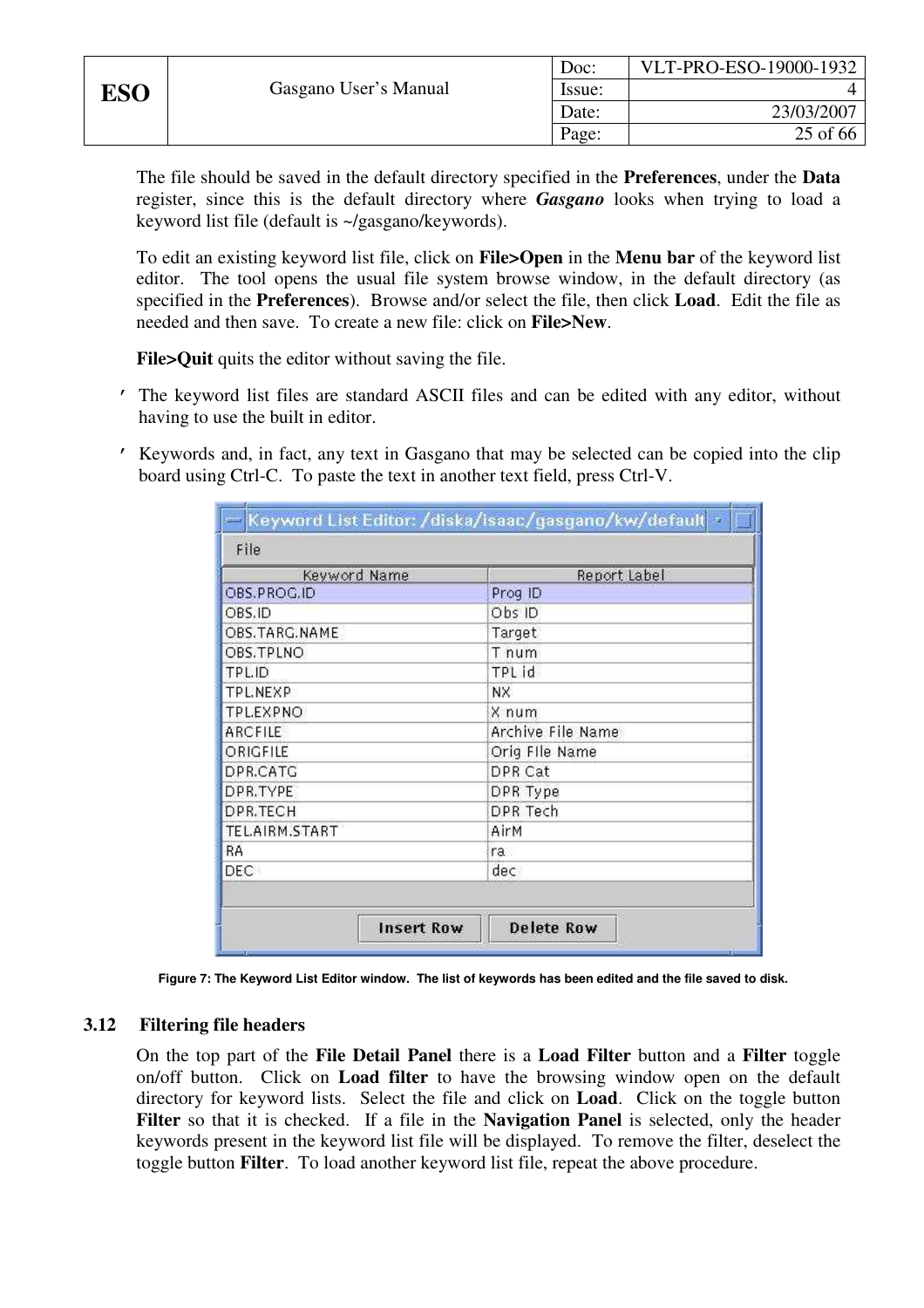| יי |  |
|----|--|
|----|--|

When the fits header filtering is on, the **Find in header** works only on the currently displayed keywords. You may need here to enlarge the main *Gasgano* panel to see all keywords associated to the current selected file.

# **3.13 Filtering files**

*Gasgano* offers the possibility to filter files loaded in the **Navigation Panel** on the basis of keyword values. The concept is similar to that of the classification rules. It is possible to set a constraint on a keyword, or a set of keywords by means of AND/OR logical expressions, and to have the tool displaying only those files that fulfil that condition.

To filter files select **File> Filter Files** from the **Menu** bar. The **Filter Builder** dialog will be displayed (cf Figure 8). It consists of an upper panel of existing filters and a lower panel (Expression Builder) for editing or adding filters. The lower window allows editing in the same way as the **Classification rules builder**. Refer to Section 4.2, for a description of the syntax and how to edit these rules. Once OK is pressed, the currently selected filter is applied to the loaded data set. Rules are saved in the \${HOME}/gasgano/config/filter.rul file, unless otherwise specified in the **Preferences**.

| Filter Builder:/home/vimos/vimosdrs/gasgano/filter.rul                                                    | $\mathbf{x}$ |
|-----------------------------------------------------------------------------------------------------------|--------------|
| Expression                                                                                                |              |
| $(OCS. CON. QUAD = "4")$                                                                                  |              |
| $(OCS. CON. QUAD = "2")$<br><b>EXISTING FILTERS</b>                                                       |              |
| $(OCS. CON. QUAD = "3")$                                                                                  |              |
| $(OCS$ .CON.QUAD = "1")                                                                                   |              |
| $($ INS.MODE = "IMG")                                                                                     |              |
| $\vert$ (INS.MODE = "MOS")                                                                                |              |
| $($ (OCS.CON.QUAD = "3") AND (FILTER3 like "*blue*"))                                                     |              |
|                                                                                                           |              |
| <b>AND</b><br>OCS.CON.QUAD = "3"<br>FILTER3 like "*blue*"<br><b>EXPRESSION BUILDER</b><br>Selected Filter |              |
| <b>Add Leaf</b><br><b>Insert Node</b><br>Edit<br><b>Delete</b>                                            |              |
| OК<br><b>Duplicate</b><br><b>Delete</b><br>Cancel                                                         |              |

**Figure 8: The** Filter Builder **window. In this example, rules are saved in the file** filter.rul. **It is possible to configure the file and its location through the** File>Preferences **panel. The upper panel shows a list of rules (Existing Rules), with the selected rule (highlighted in blue) displayed in the lower panel (Expression Builder).** 

Once the filter has been applied, the first row of the **Navigation Panel** displays the filter information, for this example:

Displaying X files. Filter: ((OCS.CON.QUAD="3") AND (FILTER3 like "\*blue\*"))

Where "X" is equal to the number of files matching the filter. To remove the filter: click on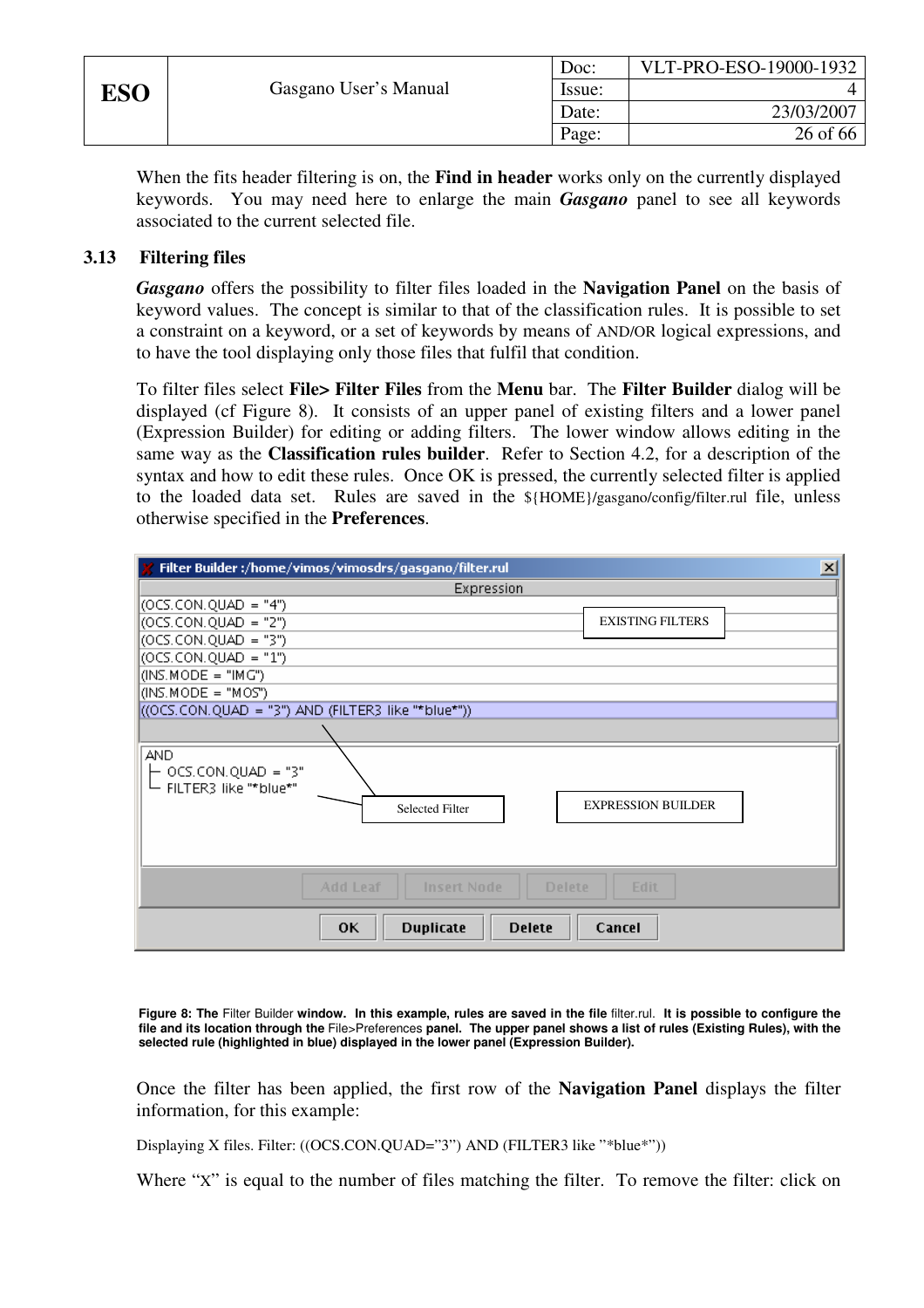|     |                       | Doc:   | VLT-PRO-ESO-19000-1932 |
|-----|-----------------------|--------|------------------------|
| ESO | Gasgano User's Manual | Issue: |                        |
|     |                       | Date:  | 23/03/2007             |
|     |                       | Page:  | 27 of 66               |

#### the **Menu bar** the **File>Unfilter files**.

- ' When a data set is filtered, the application keeps in memory the files that have been filtered out. Therefore, removing a filter does not require any re-loading of the files from disk.
- ' The filter files option is very useful when dealing with a large data set. It is usually recommended to load at first the entire data set and then to apply filters. One application is, for instance, to filter out all calibration files (DPR,CATG!="CALIB") when just a quick look at the scientific frames is needed.

### **3.14 Creating a report**

A report is an ASCII file that displays in a tabular format file header keywords (or a sub-set of them, as specified) for a group of fits and/or tfits files. To create a report a keyword list file is needed. If none is available, create one as explained above. Then:

- 1) Select fits or tfits files in the **Navigation Panel** ;
- 2) Click on the **Report** button on the main **Toolbar** (the second icon button from left) or click on **Selected files>Report…;**
- 3) The **Load Keyword list** window appears. At first use it is empty, while for subsequent iterations the last loaded keyword list is kept in memory;
- 4) If it is empty, click on the **Load Keyword List** button at the bottom; the browse window opens in the default directories for keyword list files. Browse and select a file.
- 5) Modify the loaded file if needed, using the **Insert Row,** and **Delete Row** buttons. To add a row above another one, select reference line and right click on the **Insert Row** button. Edit the fields as needed.
- 6) Click on **OK**.
- 7) The report is generated and the report window is opened (see Figure 8).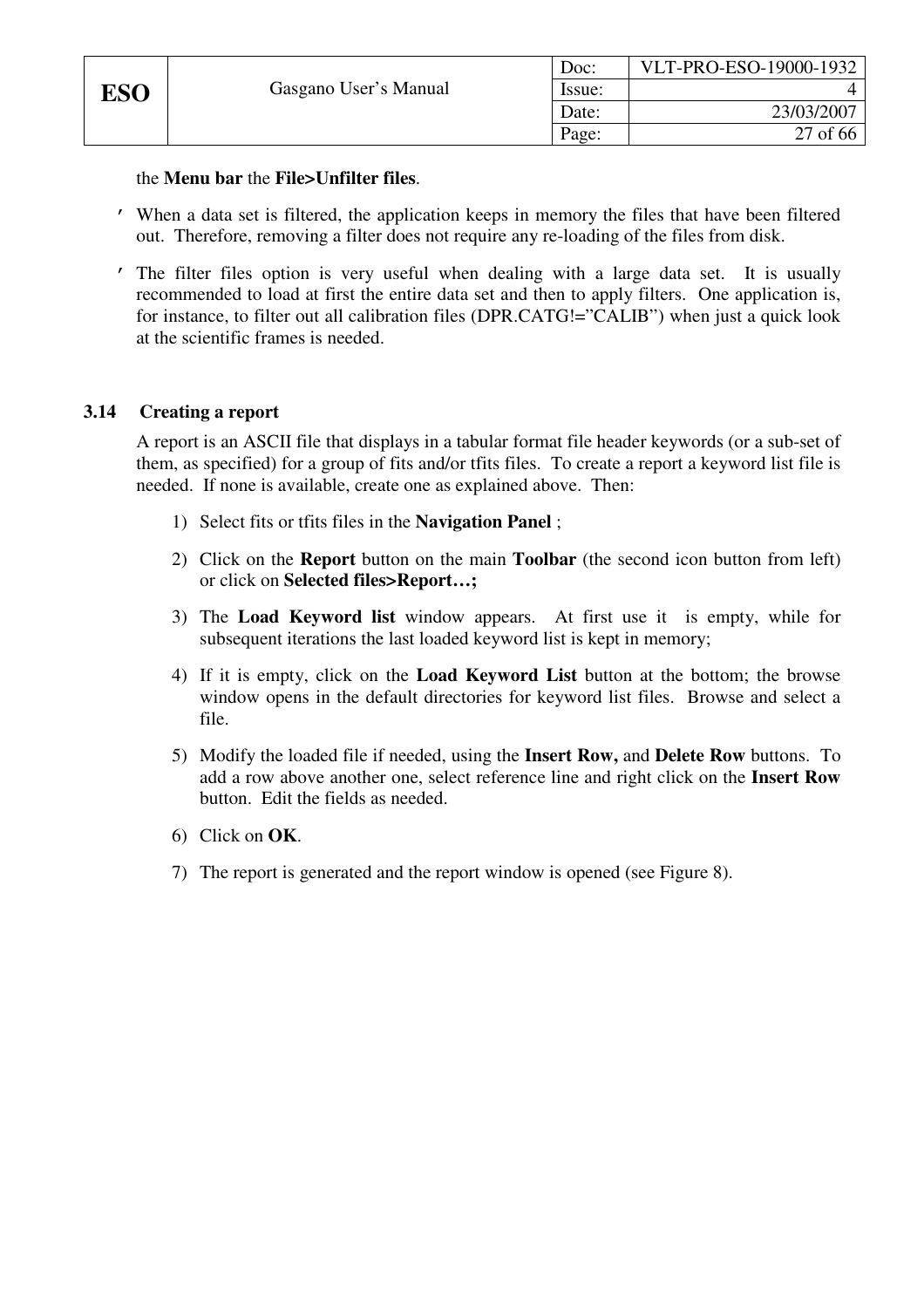| Doc:   | VLT-PRO-ESO-19000-1932 |
|--------|------------------------|
| Issue: |                        |
| Date:  | 23/03/2007             |
| Page:  | 28 of 66               |

| $\overline{\phantom{a}}$                                                    |                    | <b>Report of selected selected files</b>                                           |     |                  |              |                        |                                                 | p.       |
|-----------------------------------------------------------------------------|--------------------|------------------------------------------------------------------------------------|-----|------------------|--------------|------------------------|-------------------------------------------------|----------|
| File Options                                                                |                    |                                                                                    |     |                  |              |                        |                                                 |          |
| Report Title: Fits File Report                                              |                    |                                                                                    |     |                  |              |                        |                                                 |          |
| Date Generated: 04 Jul 2001 11:37:48                                        |                    |                                                                                    |     |                  |              |                        |                                                 |          |
| FILENAME                                                                    | ra dec target name |                                                                                    | dit |                  |              |                        | ndit filt1 filt2 ins mode grat wlen expno n exp |          |
| IS SSFM 010608A SK s03t 216. fits                                           | FLAT               | ISAAC SWS MR FLATS 0001 fits 3.0000 10                                             |     | SK.              | open         | $SWS1-MR$              | 2.1661100 1                                     | 12       |
| ISAAC. 2001-06-09T13:34:04.704.fits                                         | FLAT               | ISAAC SWS MR FLATS 0005. fits 3.0000 10                                            |     | SK.              | open         | $SWS1-MR$              | 2.1661100 5                                     | 12       |
| ISAAC. 2001-06-09T13:39:48.863.fits                                         | FLAT               | ISAAC SWS MR FLATS 0009. fits 3.0000 10                                            |     | <b>SK</b>        | open         | $SWS1-MR$              | 2.1661100 9                                     | 12       |
| ISAAC. 2001-06-09T13:31:30.824.fits                                         | FLAT               | ISAAC SWS MR FLATS 0003. fits 3.0000 10                                            |     | SK               | open         | $SWS1-MR$              | 2.1661100 3                                     | 12       |
| ISAAC. 2001-06-09T13:41:01.371.fits                                         | FLAT               | ISAAC SWS MR FLATS 0010. fits 3.0000 10                                            |     | SK.              | open         | SWS1-MR                | 2.1661100 10                                    | 12       |
| IS SSFM 010608A SK sl2 216. fits                                            | FLAT               | ISAAC SWS MR FLATS 0007 fits 3,0000 10                                             |     | <b>SK</b>        | open         | $SWS1-MR$              | 2.1661100 7                                     | 12       |
| ISAAC. 2001-06-09T13:43:35.245.fits                                         | FLAT               | ISAAC SWS MR FLATS 0012 fits 3.0000 10                                             |     | <b>SK</b>        | open         | $SWS1-MR$              | 2.1661100 12                                    | 12       |
| ISAAC.2001-06-09T13:28:56.927.fits                                          | FLAT               | ISAAC SWS MR FLATS 0001. fits 3.0000 10                                            |     | SK               | open         | SWS1-MR                | 2.1661100 1                                     | 12       |
| ISAAC. 2001-06-09T13:38:27.490.fits                                         | FLAT               | ISAAC SWS MR FLATS 0008. fits 3.0000 10                                            |     | SK.              | open         | SWS1-MR                | 2.1661100 8                                     | 12       |
| ISAAC. 2001-06-09T13:30:09.451.fits                                         | FLAT               | ISAAC SWS MR FLATS 0002. fits 3.0000 10                                            |     | SK.<br><b>SK</b> | open         | $SWS1-MR$              | 2.1661100 2                                     | 12       |
| ISAAC. 2001-06-09T13:35:17.203.fits<br>ISAAC. 2001-06-09T13:32:43.331. fits | FLAT<br>FLAT       | ISAAC SWS MR FLATS 0006. fits 3.0000 10<br>ISAAC SWS MR FLATS 0004. fits 3.0000 10 |     | SK.              | open<br>open | $SWS1-MR$<br>$SWS1-MR$ | 2.1661100 6<br>2.1661100 4                      | 12<br>12 |
| ISAAC. 2001-06-09T13:42:22.746.fits                                         | FLAT               | ISAAC SWS MR FLATS 0011 fits 3.0000 10                                             |     | SK.              | open         | $SWS1-MR$              | 2.1661100 11                                    | 12       |
| ISAAC. 2001-06-09T13:37:14.975.fits                                         | FLAT               | ISAAC SWS MR FLATS 0007. fits 3.0000 10                                            |     | <b>SK</b>        | open         | $SWS1-MR$              | 2.1661100 7                                     | 12       |
| End of Report                                                               |                    |                                                                                    |     |                  |              |                        |                                                 |          |

**Figure 9: The** Report **window. A list of files (previously selected in the** Navigation Panel**) is displayed with their keyword values. If a keyword is not present in the header, this is replaced by a blank space (like in the case of ra and** dec **for this example).** 

On the **Menu bar** of the **Report** window the **File** and **Options Menus** are available:

The **File Menu** contains the **Print, Save As…,** and **Quit** entries. **Print** sends the report file to the default printer (as specified in the tab **File Display & Grouping** of **Preferences**  submenu**); Save As**… allows saving the file to disk (the usual file chooser window is opened).

The **Options Menu** contains the **Select Fonts** entry. When selected it opens the **Edit fonts** window, which allows selecting a different font type and size from the one selected in the **File Display & Grouping** tab of **Preferences** submenu**.** The selected font is used only for the current report. To save it permanently: edit the entry in the **Preferences.** 

' Monospaced fonts are ideal for printing because they maintain the correct alignment of the columns. Be aware that other fonts may not do this.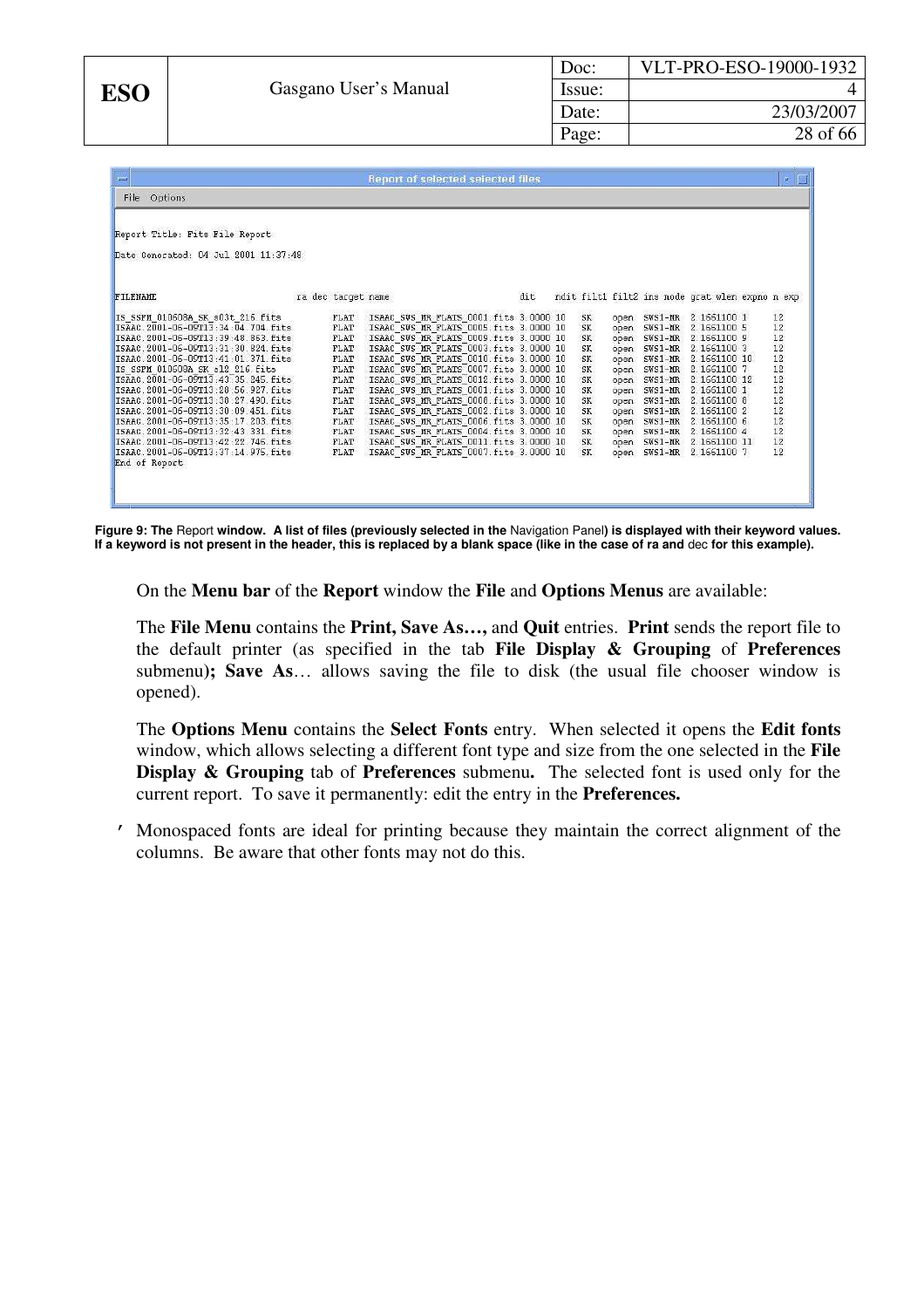|            |                       | Doc:   | VLT-PRO-ESO-19000-1932 |
|------------|-----------------------|--------|------------------------|
| <b>ESO</b> | Gasgano User's Manual | Issue: |                        |
|            |                       | Date:  | 23/03/2007             |
|            |                       | Page:  | 29 of 66               |

# **4. CONFIGURING** *GASGANO* **PREFERENCES**

*Gasgano* was designed to be flexible and configurable to the greatest possible extent in order to accommodate a wide range of uses. The tool comes with a standard configuration set, which can be tailored to specific user requirements by means of the **Preference Editor**.

# **4.1 Running the Preference Editor**

To access the **Preference Editor**, click on **File>Preferences…**. The **Preference Editor** window will appear. The preferences editor is organised in the following tab panels:

- 1. **Data:** settings related to the file set, file locations and the file system.
- 2. **File Display & Grouping:** display preferences and external viewer configuration.
- 3. **Recipe Configuration:** the set of CPL recipes available

 Clicking on any of these tabs activates a configuration panel. All panels have an **OK** and **Cancel** buttons on the lower part. Accepting the preferences via the **OK** button will have the twofold effect of saving them into the .gasganorc configuration file and enforcing them in the current session. The modification of certain settings may require either reloading the data set or restarting the application. In either case you will be warned of any required action.

' The preference file (.gasganorc) is an ASCII text file and can be edited using any ASCII text editor. Refer to Appendix B for the list of preference items and their meaning.

#### **4.1.1 The Data preferences tab:**

The **Data** register, shown in Figure 10, contains file system and directory settings: filenames of filter and classification rules, recognised text files extensions and the (default) location of the keyword list and scripts directory. The **Data** tab is divided into three main sections:

- 1) In the upper part, the **Data Directories and Files** field specifies which directories or files are automatically loaded at start-up. Adding entries to this panel and accepting the preferences with the **OK** button automatically loads the corresponding data sets into memory, if not yet loaded. Selecting a directory file selects all files in that directory. To load a directory:
	- q Click on the **Add File** button. A dialog box, which allows navigation through the file system, is opened.
	- q Select the desired directory or file and accept the selection by clicking on the **Add File** button (a more detailed description of the **Add File** dialog box can be found in section 3.4).
	- q To remove a directory from the loaded list, select it with a single mouse click and then click on the **Remove Selected Files** button. When removing items from the list, multiple selections (*CTRL+click***)** are possible**.**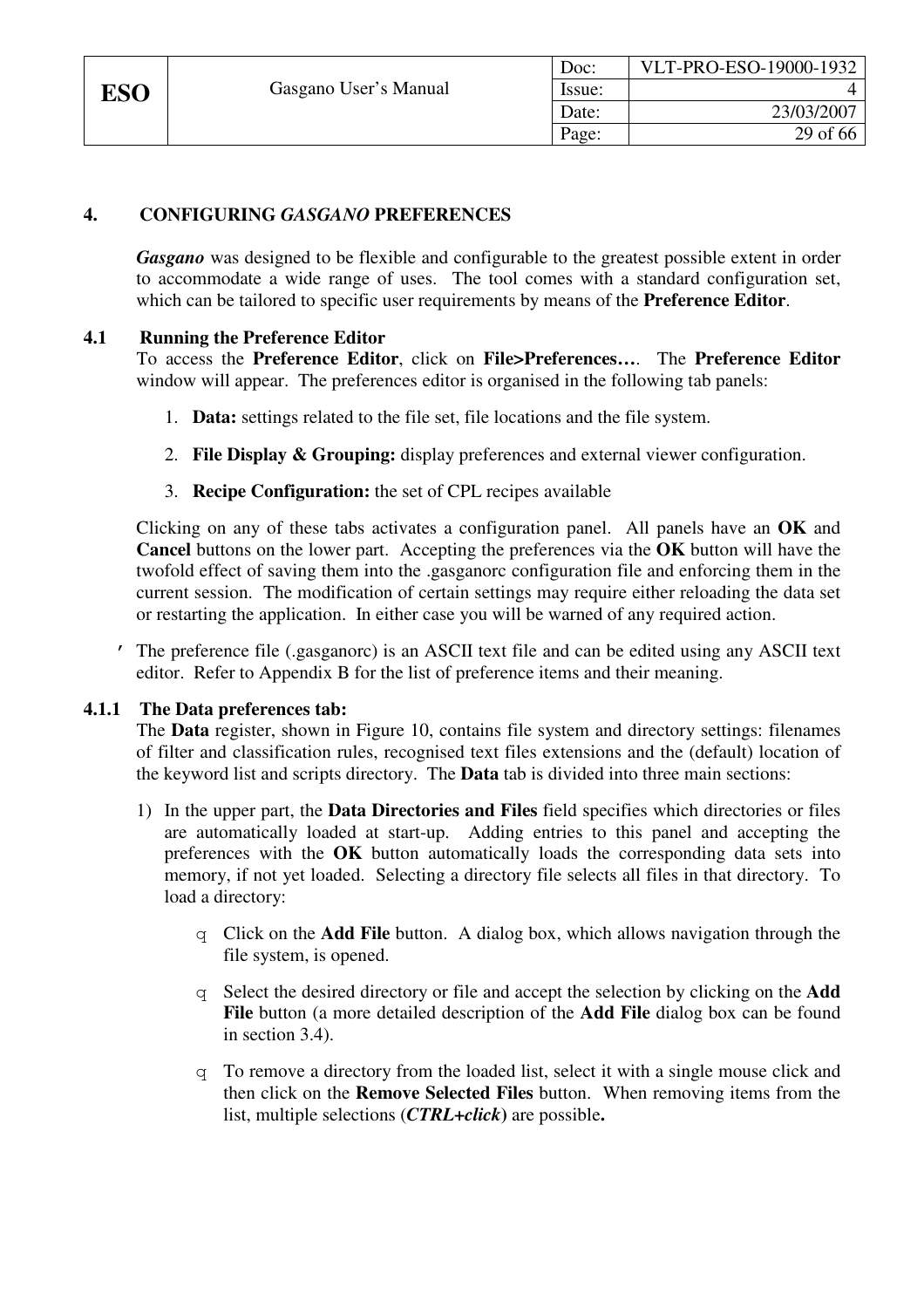| <b>Preferences Editor</b>                                                                |                             |        |                              | $ \Box$ $\times$ |
|------------------------------------------------------------------------------------------|-----------------------------|--------|------------------------------|------------------|
| File Display & Grouping<br><b>Data</b>                                                   | <b>Recipe Configuration</b> |        |                              |                  |
| <b>Data Directories and Files:</b><br>/home/nkornwei/fits<br>/home/nkornwei/fits/giraffe |                             |        |                              |                  |
| $\blacktriangleleft$                                                                     |                             |        |                              |                  |
| <b>Add File</b>                                                                          |                             |        | <b>Remove Selected Files</b> |                  |
| <b>Filesystem specifications</b>                                                         |                             |        |                              |                  |
| Keyword List directory: gasgano/keywords                                                 |                             |        |                              |                  |
| Scripts directory: gasgano/scripts                                                       |                             |        |                              |                  |
| Filter Rule file: gasgano/config/filter.rul                                              |                             |        |                              |                  |
| Classification Rule file: gasgano/config/VLT.rul                                         |                             |        |                              |                  |
|                                                                                          |                             |        |                              |                  |
| Textfile Extensions: ascii; paf; longlog                                                 |                             |        |                              |                  |
|                                                                                          |                             |        |                              |                  |
| $\bullet$ shorten data files paths for commands                                          |                             |        |                              |                  |
| Automatic Filesystem Refresh:                                                            | No update                   |        |                              |                  |
| <b>Verbose Level:</b>                                                                    | <b>No Verbose</b>           |        |                              |                  |
|                                                                                          | <b>OK</b>                   | Cancel |                              |                  |

**Figure 10: The Data panel under the Preferences Menu** 

- q In the middle section of the register, the **Filesystem** specifications allow the user to define:
	- a. The directory for storing user-defined keyword lists, to be used, for example, to create printable reports or to filter the fits header displayed in the **File Detail** panel in the main screen. The default value is  $\S$ {HOME}/gasgano/keywords;
	- b. The directory for storing defined scripts or executables external command (see Chapter 5). The default value is set to \${HOME}/gasgano/scripts, under the account's \${HOME} directory;
	- c. the name of the file which contains the rules to filter the files in the **Navigation Panel;**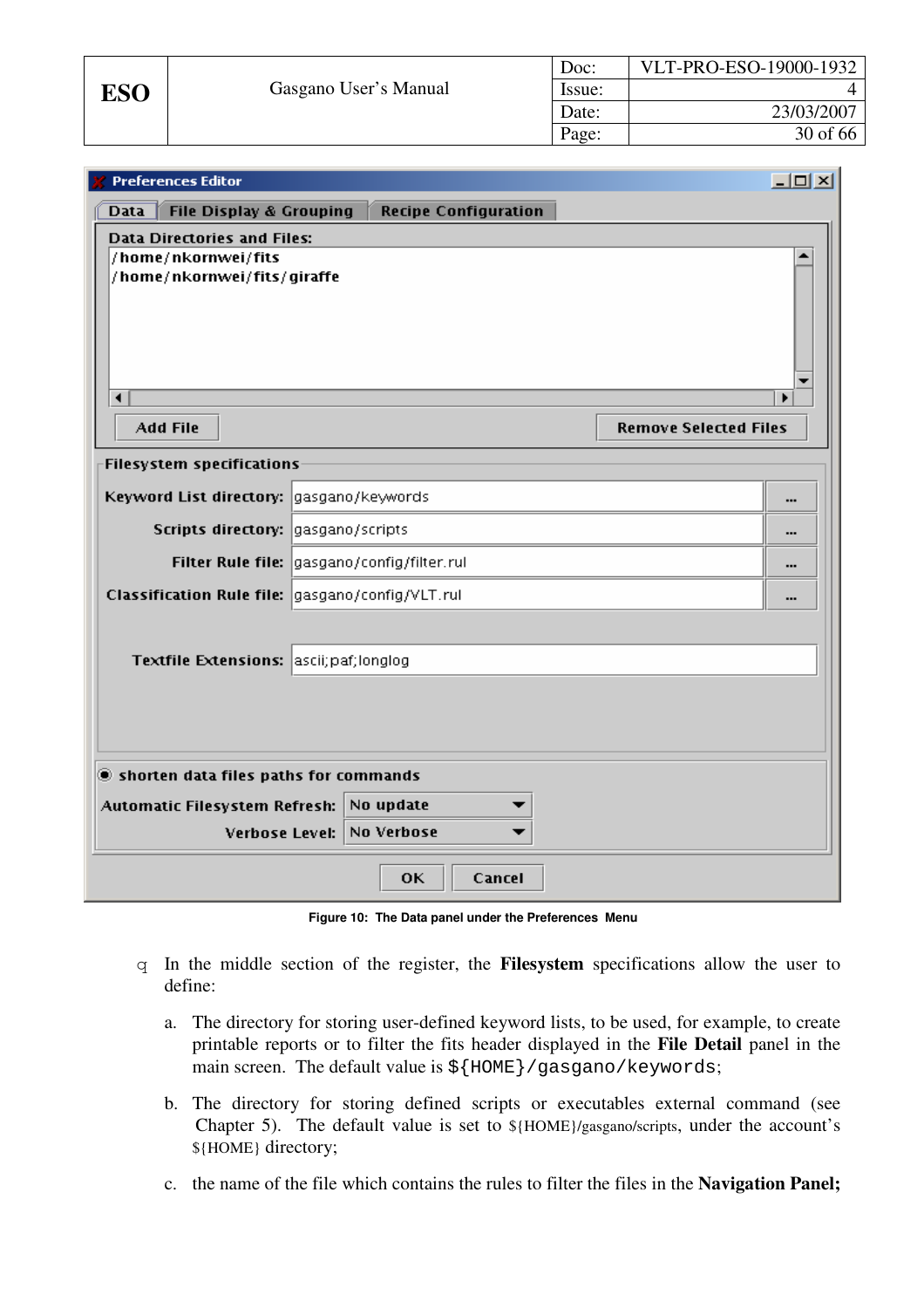the default file is filter.rul, located into the account's \${HOME}/gasgano/config directory;

- d. The name of the file that contains the classification rules for the raw files. It is defaulted to \${HOME}/gasgano/config/VLT.rul.
- e. The recognised text files extensions; it is defaulted to ascii;paf;log;longlog, but as many extensions as desired can be added. Entries should be separated with a semicolon.

Example: in the default case, the tool recognises pippo.ascii as a simple text file. When the file is loaded and selected, its content is displayed in the **File Detail** panel. The file pippo.txt will not be recognised and therefore not loaded (will be ignored) by the tool.

- ' When the text file extensions list is modified, a manual refresh of the data set is required (Click on **File>Refresh** in the Menu bar). If an extension is deleted from the list, the change takes effect the next time the tool is started. In other words, the files with this extension are not automatically unloaded by the tool.
- ' As already mentioned, *Gasgano* recognises file types based on their file extension. For fits files these extensions are .fits (2-D frame) and .tfits (table). It is not possible to configure the file extensions for fits or tfits files. Therefore, the fits file pippo.rtd will not be recognised by the tool. The user should take care that FITS and TFITS files use the default extensions (.fits and .tfits, respectively).
- ❏ The bottom section deals with miscellaneous settings:
	- a. The **shorten data files paths for commands** checkbox specifies whether or not the application should try to determine a common path for all data files supplied to an external command, and execute a 'cd' to that path prior to executing the external command itself. This can be useful to overcome shell limitations in the maximum amount of characters permitted on the command line when calling an external application or script. If the user selects a set of files with no common path, the file names are not shortened.
	- b. The **Automatic Filesystem Refresh** sets the frequency for a refresh procedure: the tool scans the loaded directories and verifies whether a file has been modified or whether files have been added/removed from a directory in the current data set. The possible settings are: **No update** (default), **1,2,5,30 minutes**. This setting is typically used in the telescope online data flow system.
	- ' This option should be turned off when you have loaded a large number of files, since the refresh action freezes the application for a certain amount of time, during the refresh.
	- c. The **Verbose Level** option is used for debugging purposes only and specifies which debug level should be monitored while the application is running. This option should be set to **No Verbose**, which is the default value. For more information about the meaning of the other verbose levels, refer to Appendix C of this manual.
	- ' Whenever a **Verbose Level** is activated, diagnostic messages are written to stdout. In order to see Gasgano messages on stdout, the application must be run with the "-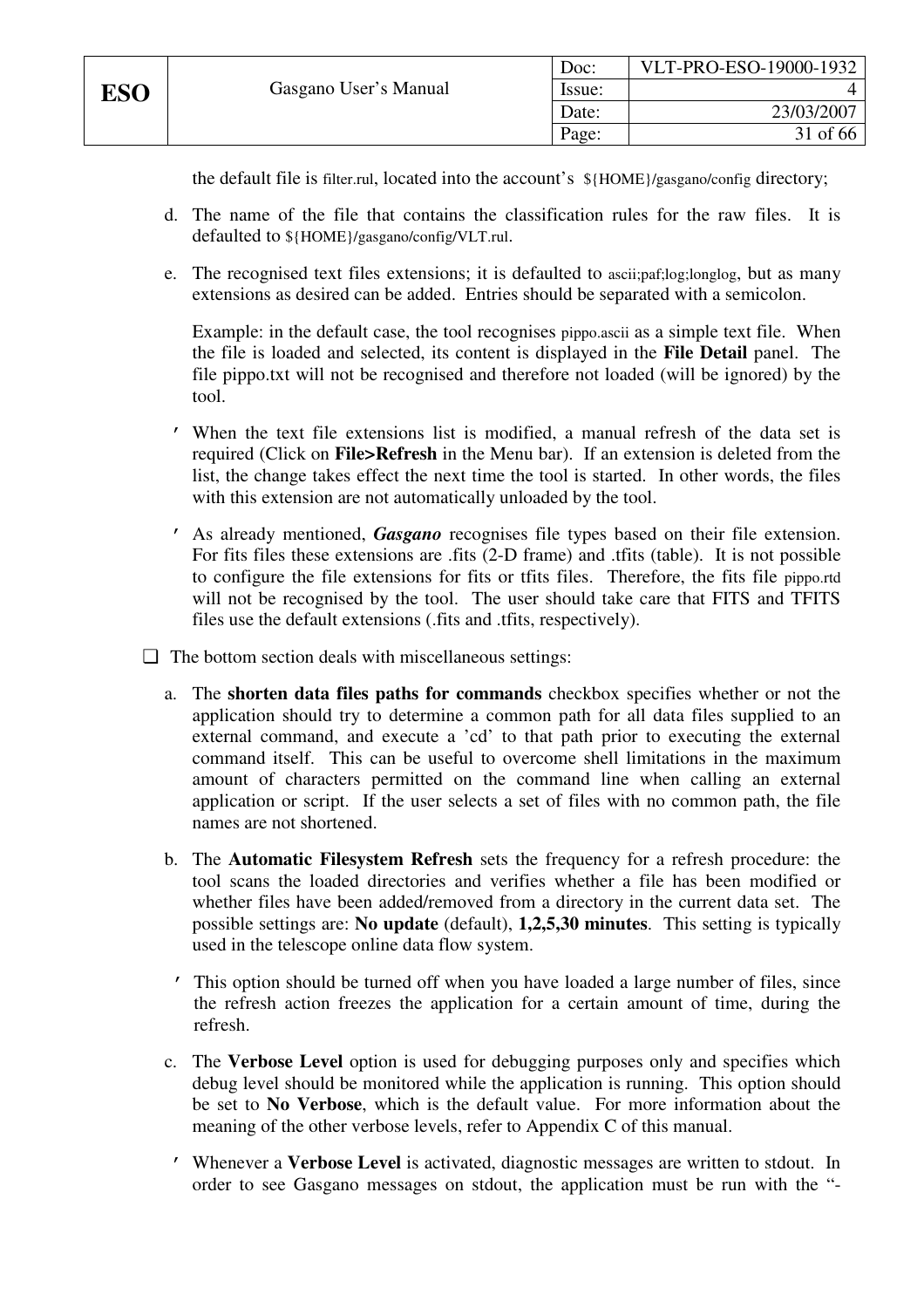Page: 32 of 66

debug" option. If this is not used, all messages are redirected to /dev/null. When troubleshooting, your ESO technical contact may ask you to activate one of the verbose levels and report these messages.

' It is recommended to start *Gasgano* with "gasgano –debug > my\_log\_file 2>&1 &" if you want to reproduce an error. This command saves all messages from stdout and stderr in the file my\_log\_file, which can be used for troubleshooting

# **4.1.2 The File Display & Grouping tab**

The **File Display & Grouping** tab, shown in Figure 11, contains settings for the **Navigation Panel** in the **Main Screen**, settings for the printer options and for configuring the file viewers.

The configurable items in this register are:

- 1) **Filesystem Display Keywords** editable list: keywords in this list are displayed in the table columns in the **Navigation Panel.** The display follows the ordering in the list. The following keywords may be listed:
	- a) All 8 character standard fits and ESO keywords: Example: RA, DEC, EXPTIME, ORIGFILE;
	- b) HIERARCH ESO specific keywords, without the HIERARCH ESO prefix. Example: INS.FILT1.ID, TPL.START, INS.GRIS1.NAME;
	- c) *Gasgano* meta-keywords, which are defined by the tool only but are available for display purposes: CLASSIFICATION, FILE\_PATH, and PIPE\_PRODUCT. More on these keywords and their meaning in Section 6.4.
	- ' CLASSIFICATION is, among the meta-keywords, the most useful to display: it represents the classification of a raw science/calibration file done by the tool according to the classification rules, which are fully configurable by the user. More on classification rules and how to configure them in Section 4.2.

To enter a keyword, type its name inside a field in the table. The buttons **Insert Row** and **Delete Row**, allow the user to add more rows (a scroll bar appears on the right side, when there are more rows than those which fit in the field) or to delete a selected row. The keyword names are case sensitive (must be uppercase) and the tool will mark the field as \*INVALID\*, whenever this rule is not respected. There are no syntax or validity checks, therefore if a wrong or non-existent keyword name is typed in, no error message is displayed. The order of the keywords in the list is the order in which they will be displayed in the **Navigation Panel**.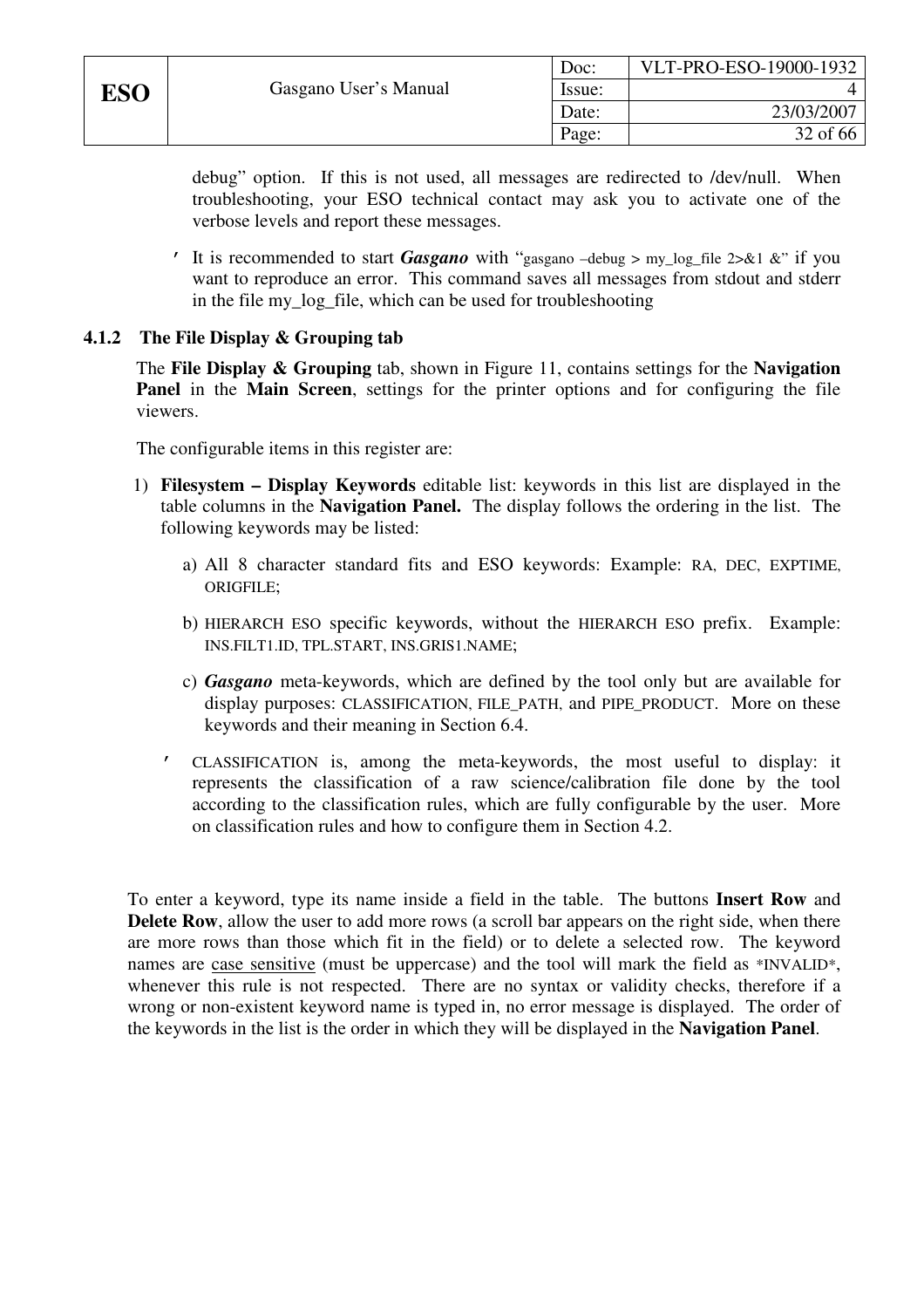| <b>Preferences Editor</b>                  |                              | $  D $ $\times$           |
|--------------------------------------------|------------------------------|---------------------------|
| Data<br><b>File Display &amp; Grouping</b> | <b>Recipe Configuration</b>  |                           |
| <b>Display Columns and Formats</b>         | <b>Printer Settings</b>      |                           |
| Filesystem - Displayed Keywords<br>▲       | <b>Printer Name:</b><br>llp. |                           |
| CLASSIFICATION<br>TPL.ID                   | Printer orientation portrait |                           |
| ORIGFILE                                   |                              |                           |
| TPL.EXPNO<br>TPL.NEXP                      | <b>Printer Font:</b>         | Choose new font           |
|                                            |                              | Font Test                 |
|                                            |                              |                           |
| ▼                                          | <b>External Viewers</b>      |                           |
| <b>Insert Row</b><br><b>Delete Row</b>     | <b>Tfits Viewer:</b>         |                           |
|                                            | <b>Tfits Viewer Type:</b>    |                           |
|                                            |                              |                           |
|                                            | <b>Fits Viewer:</b>          |                           |
| truncate filenames                         | <b>Fits Viewer Type:</b>     |                           |
| Convert RA/DEC                             |                              |                           |
| $\bigcirc$ sort by MJD                     | <b>Cube Viewer:</b>          |                           |
| Show fits extensions                       | <b>Cube Viewer Type:</b>     |                           |
|                                            |                              |                           |
| Instrument Specific Grouping<br>instrument |                              | keyword(s) defining group |
| <b>ISAAC</b>                               | <b>TPL.START</b>             |                           |
| VIMOS.                                     | CON.QUAD, TPL.START          |                           |
| CONICA<br><b>EFOSC</b>                     |                              |                           |
| CES                                        |                              | $\overline{\phantom{0}}$  |
|                                            |                              |                           |
| <b>Insert Row</b>                          | <b>Delete Row</b>            |                           |
| OК                                         | Cancel                       |                           |

**Figure 11: The** File Display & Grouping **tab in the** Preferences **Menu** 

- ♦ To add a keyword above an existing one in the list, right-click on the **Insert Row** button.
	- 2) **Printer Settings** situated on the right half side of the panel, include:
		- a)**Printer Name**, with no default value. Specify in this field the "Unix" name of your printer; e.g. ppbla51.
		- b)**Printer orientation**, default value is portrait. It can be set to Landscape.
		- c)**Printer Font,** default value is Monospaced, 8pts. The chosen font can be checked interactively as it is selected (Font Test). To change the font type, size and characteristics, click on the **Choose new font** button.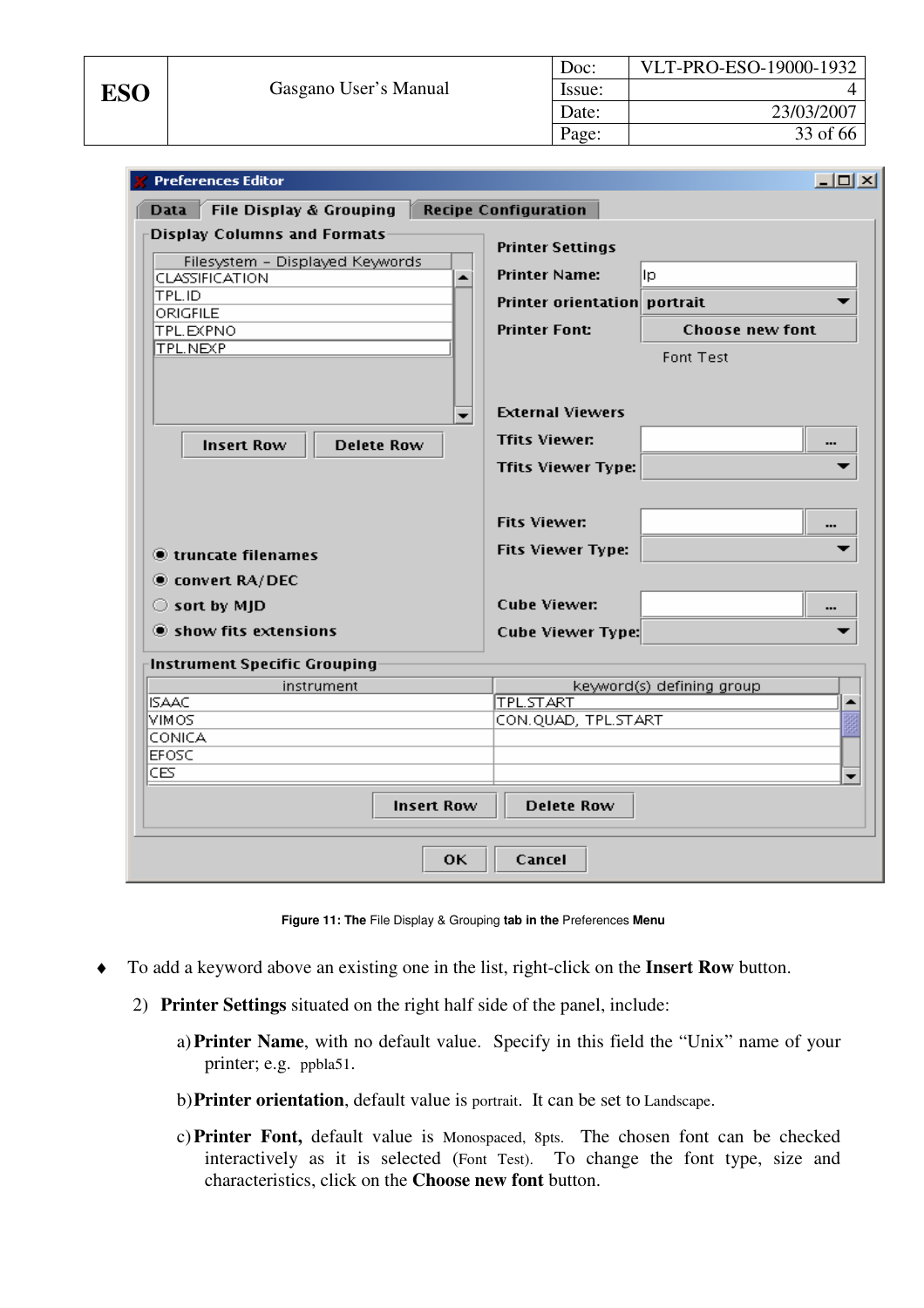- 3) **The External Viewers** setup fields, located below the printer setup fields, allow specifying the UNIX command to launch file viewers. Three different viewers are possibly configurable:
	- a) **Tfits Viewer**, launched by the application whenever a single tfits file is selected;
	- b) **Fits Viewer,** launched by the application whenever a single fits file is selected;
	- c) **Cube Viewer**, launched by the application whenever more than one fits file is selected;

It is responsibility of the user to define calls to external viewers. No viewers are delivered with *Gasgano* and the three fields are empty by default. It is possible to specify a viewer in two ways:

- I. Type the name of the application as you would do from a terminal command line. The path to the application you plan to use should be in the \${PATH}. Example: skycat. The "&" is not allowed in the field and therefore *Gasgano* will freeze while the viewer is running. In order to be able to load one image after the other, by clicking on the filename in the application panel, it is recommended to use method II).
- II. You call an external shell script, which in turns calls the correct application and let it run in the background.

There are a set of example viewer scripts under the \${HOME}/gasgano/bin directory that may be used. These scripts are not viewers; rather they simply provide scripting around possible standard viewers (ds9, skycat, rtd, etc.). The scripts may require some modification to run.

The **View Type** combo box should always be set to **SHELLCOMMAND** unless the **Viewer** is SkyCat. If the **Viewer** is SkyCat, the viewer command can be set to **SKYCAT** and Gasgano will start and connect to SkyCat through a SkyCat specific TCP/IP interface.

- 4) The **truncate filenames** toggle on/off button allows the user to specify whether the filenames are displayed with their complete path or not in the Navigation Panel view. Default is **on**.
- 5) The **convert RA/DEC** toggle button allows the user to specify whether the entries for right ascension (RA) and declination (DEC), if present in the **Displayed Keywords** list, should be displayed in sexagesimal or in decimal notation. Default value is **on, i.e**. sexagesimal.
- 6) The **sort by MJD** toggle button, forces the application to display files sorted by the content of the keyword MJD-OBS. This option is useful when the files have been renamed following a user defined code, which would sort them in a different order than that of the UT time of observation. Default value is **off**.
- 7) The **show fits extension** toggle button, allows to display the FITS extension headers. Note that this is only possible wit not compressed FITS files.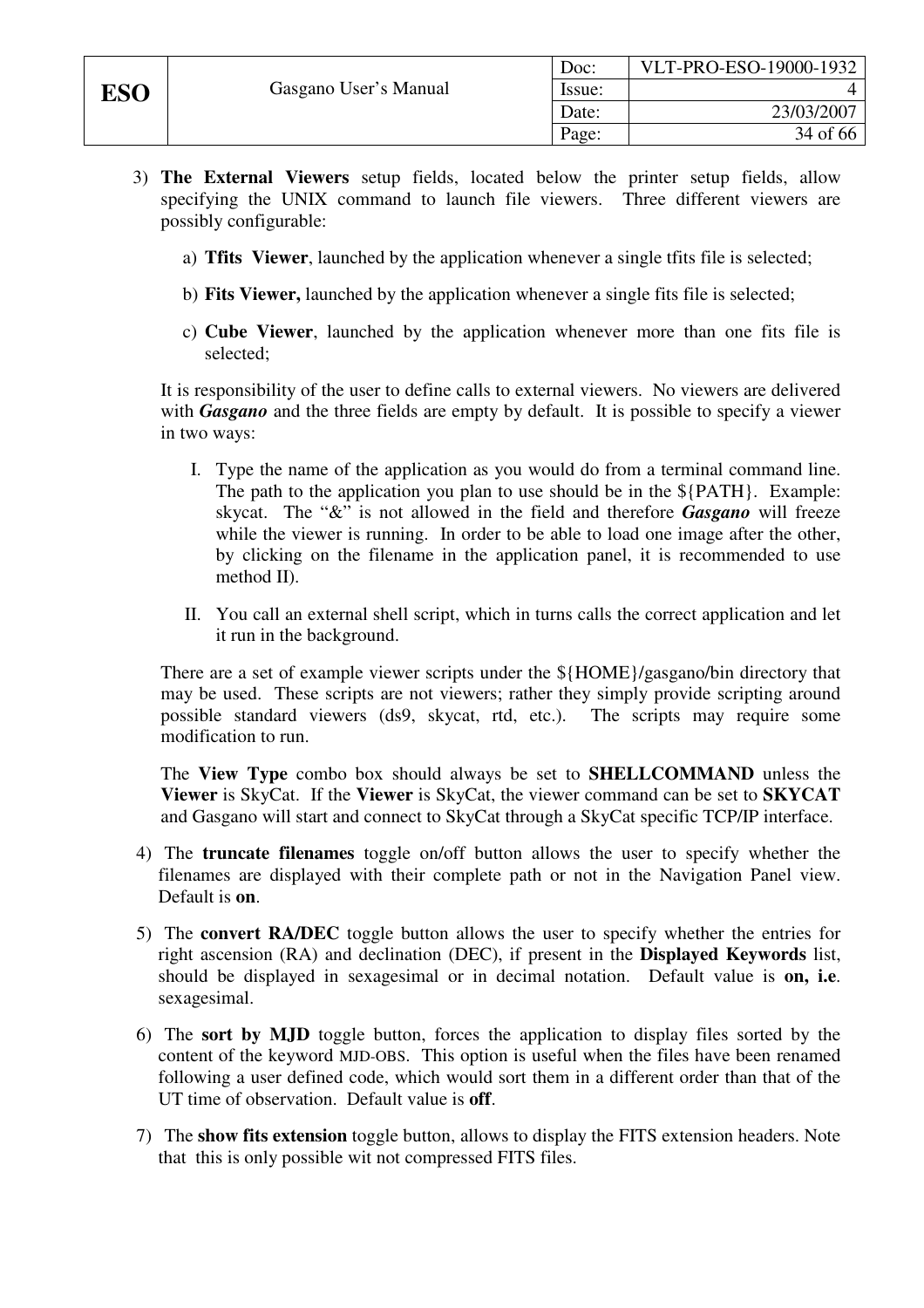|            |                       | Doc:   | VLT-PRO-ESO-19000-1932 |
|------------|-----------------------|--------|------------------------|
| <b>ESO</b> | Gasgano User's Manual | Issue: |                        |
|            |                       | Date:  | 23/03/2007             |
|            |                       | Page:  | 35 of 66               |

- 8) **Instrument Specific Grouping** allows configuration of the tree view in the **Navigation Panel** by adding an additional grouping level to files. The table contains two columns: the Instrument column lists all available instruments and the criteria column - both are editable. The **Instrument** column should contain the name of the instrument as specified by the INSTRUME keyword in the header. The **Criteria** column should contain a list of keywords separated by semi-colons (e.g. OBS.NAME; TPL.START) that will be used to group together all the files having the same value for the specified keywords.
- ' For many instruments the use of TPL.START is useful whenever an OB contains several templates. TPL.START is identical for all files belonging to the same template instance, and it is set to the UT starting time of its execution. For FORS1 and FORS2, in case of observation with many different masks, grouping by means of MASK.ID, might prove useful. For VIMOS the OCS.CON.QUAD will group files by quadrant. In addition to (or instead of) grouping, the file set may be filtered, described in section 3.1.3.

#### **4.1.3 The Recipe Configuration tab**

The Recipe Configuration tab lists all CPL recipes known to Gasgano. The recipes listed here are displayed as menu items under the **To Recipe** sub-menu of the **Selected Files** menu.

| <b>Data</b> | <b>File Display &amp; Grouping</b>                  | <b>Recipe Configuration</b>                 |                      |  |
|-------------|-----------------------------------------------------|---------------------------------------------|----------------------|--|
|             | <b>Recipe Configuration</b>                         |                                             |                      |  |
|             |                                                     | Recipe Libraries                            |                      |  |
|             | /diska/home/vimos/vimosdrlugins/vimos-1.3/vmbias.so |                                             | <b>VMBIAS</b>        |  |
|             | /diska/home/vimos/vimosdr/vimos-1.3/vmimstandard.so |                                             | VMIMSTANDARD         |  |
|             | /diska/home/vimos/vimosdrs/vimos=1.3/vmspcaldisp.so |                                             | VMSPCALDISP          |  |
|             | /diska/home/vimos/vimosdrs/vimos=1.3/vmmasktoccd.so |                                             | VMMASKTOCCD          |  |
|             | /diska/home/vimos/vimosdrns/vimos-1.3/vmifucalib.so |                                             | VMIFUCALIB           |  |
|             | /diska/home/vimos/vimosdrs/vimos-1.3/vmimcalphot.so |                                             | VMIMCALPHOT          |  |
|             | /diska/home/vimos/vimosdrimos-1.3/vmimpreimaging.so |                                             | VMIMPREIMAGING       |  |
|             | /diska/home/vimos/vimosdr/vimos-1.3/vmimobsstare.so |                                             | VMIMOBSSTARE         |  |
|             | /diska/home/vimos/vimosdrs/vimos-1.3/vmimflatsky.so |                                             | VMIMFLATSKY          |  |
|             | /diska/home/vimos/vimosdr/vimos-1.3/vmifuscience.so |                                             | VMIFUSCIENCE         |  |
|             | /diska/home/vimos/vimosdrlugins/vimos-1.3/vmdark.so |                                             | VMDARK               |  |
|             | /diska/home/vimos/vimosdrimos-1.3/vmmosobsjitter.so |                                             | VMMOSOBSIITTER       |  |
|             | /diska/home/vimos/vimosdrimos-1.3/vmimflatscreen.so |                                             | VMIMFLATSCREEN       |  |
|             | /diska/home/vimos/vimosdrvimos-1.3/vmmosobsstare.so |                                             | <b>VMMOSOBSSTARE</b> |  |
|             | /diska/home/vimos/vimosdrplugins/vimos-1.3/vmdet.so |                                             | <b>VMDET</b>         |  |
|             | /diska/home/vimos/vimosdrvimos-1.3/vmimobsjitter.so |                                             | VMIMOBSIITTER        |  |
|             | /diska/home/vimos/vimosdrgins/vimos-1.3/vmspflat.so |                                             | <b>VMSPFLAT</b>      |  |
|             | /diska/home/vimos/vimosdrgins/vimos-1.3/vmskyccd.so |                                             | VMSKYCCD             |  |
|             |                                                     | <b>Add Recipe</b><br><b>Remove Selected</b> |                      |  |
|             |                                                     |                                             |                      |  |
|             |                                                     | <b>OK</b><br>Cancel                         |                      |  |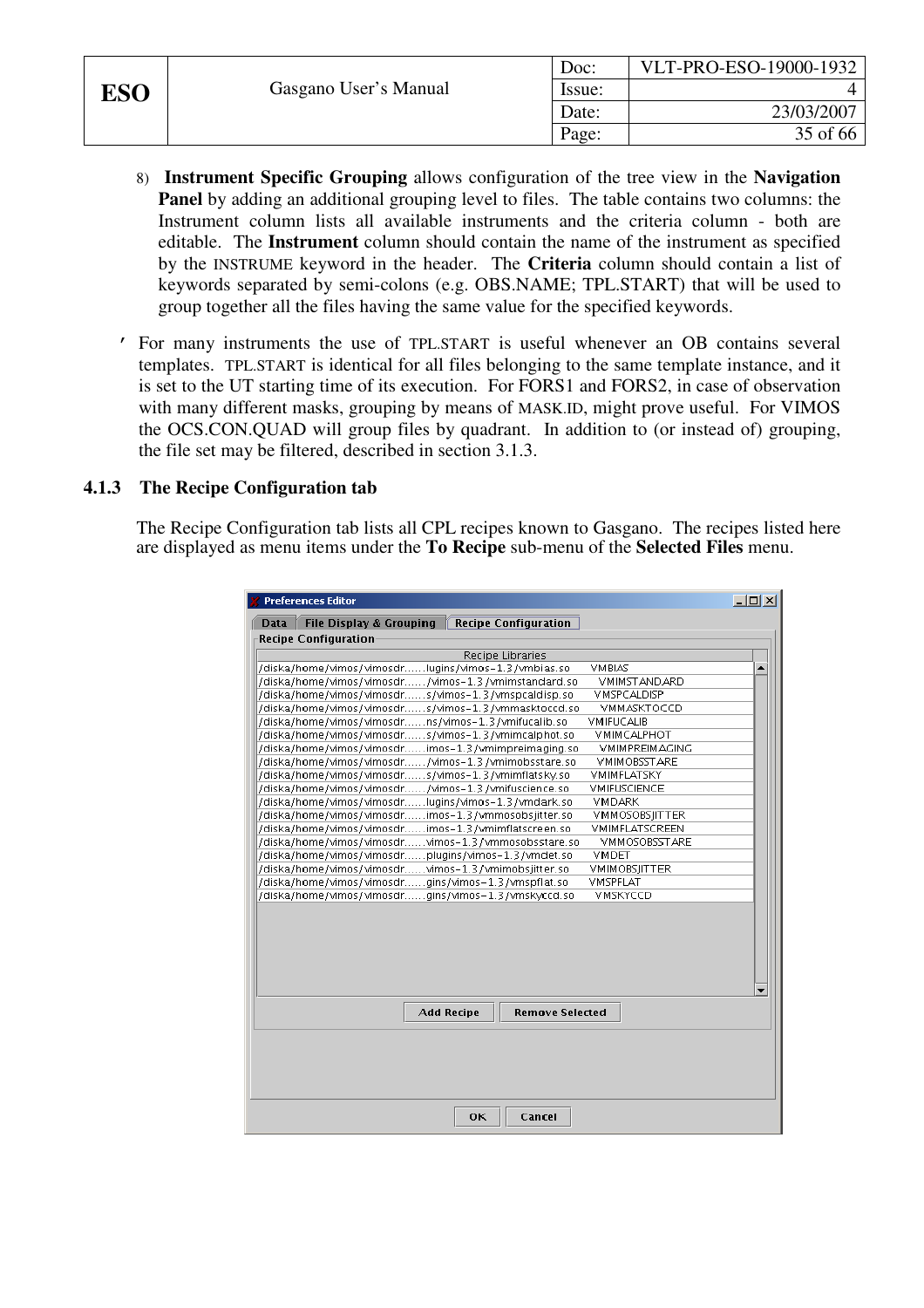|            |                       | Doc:   | VLT-PRO-ESO-19000-1932 |
|------------|-----------------------|--------|------------------------|
| <b>ESO</b> | Gasgano User's Manual | Issue: |                        |
|            |                       | Date:  | 23/03/2007             |
|            |                       | Page:  | 36 of 66               |

**Figure 12: The** Configure Recipes Preferences **tab** 

The figure above (Figure 12) shows the Recipe Configuration tab with a set of VIMOS recipes selected. The table shows the paths to the CPL recipe libraries and the name of the recipe as it will appear in the menu.

Modification of the set of recipes in this list requires the application to be restarted before the recipe list is reflected in the menu.

1) The **Add Recipe** button displays a file chooser for selecting one or multiple CPL recipe files (\*.so dynamic link libraries). Once selected the recipes will be opened to determine if the files are CPL recipes of the supported version. Opening a non-CPL recipe can have unpredictable results and you are warned of a possible application crash before opening the selected \*.so files.

Once one or more selected CPL recipes have been opened, the **Library Contents** Panel will be presented, showing the recipe names, version, description, and so forth. See figure 13 below. Pressing **OK** on the **Library Contents** Panel will add the selected CPL recipes to the **Recipe Configuration Panel**.

The **Remove Selected** button removes the highlighted CPL recipes from the **Recipe Configuration** panel.

| <b>Library Contents</b>                                                    | $-10x$                                            |
|----------------------------------------------------------------------------|---------------------------------------------------|
| vmbias.so<br>o<br><b>Mobias</b><br>vmdark.so<br>o.<br>) ∨mdark<br>vmdet.so |                                                   |
| Library:                                                                   | vmbias.so                                         |
| Name:                                                                      | ymbias                                            |
| <b>Synopsis:</b>                                                           | Create a master bias from set of raw bias frames. |
| <b>Version:</b>                                                            | 10300                                             |
| Author:                                                                    | Ralf Palsa                                        |
| Email:                                                                     | rpalsa@eso.org                                    |
| Copyright:                                                                 | IT BD.                                            |
| <b>Description: TBD</b>                                                    |                                                   |
|                                                                            | Cancel<br><b>OK</b>                               |

**Figure 13: The** Library Contents Panel **showing a set of selected CPL recipes with vmbias selected.** 

#### **4.2 Editing the classification rules**

*Gasgano* has means to classify files based on keyword expressions. Classification determines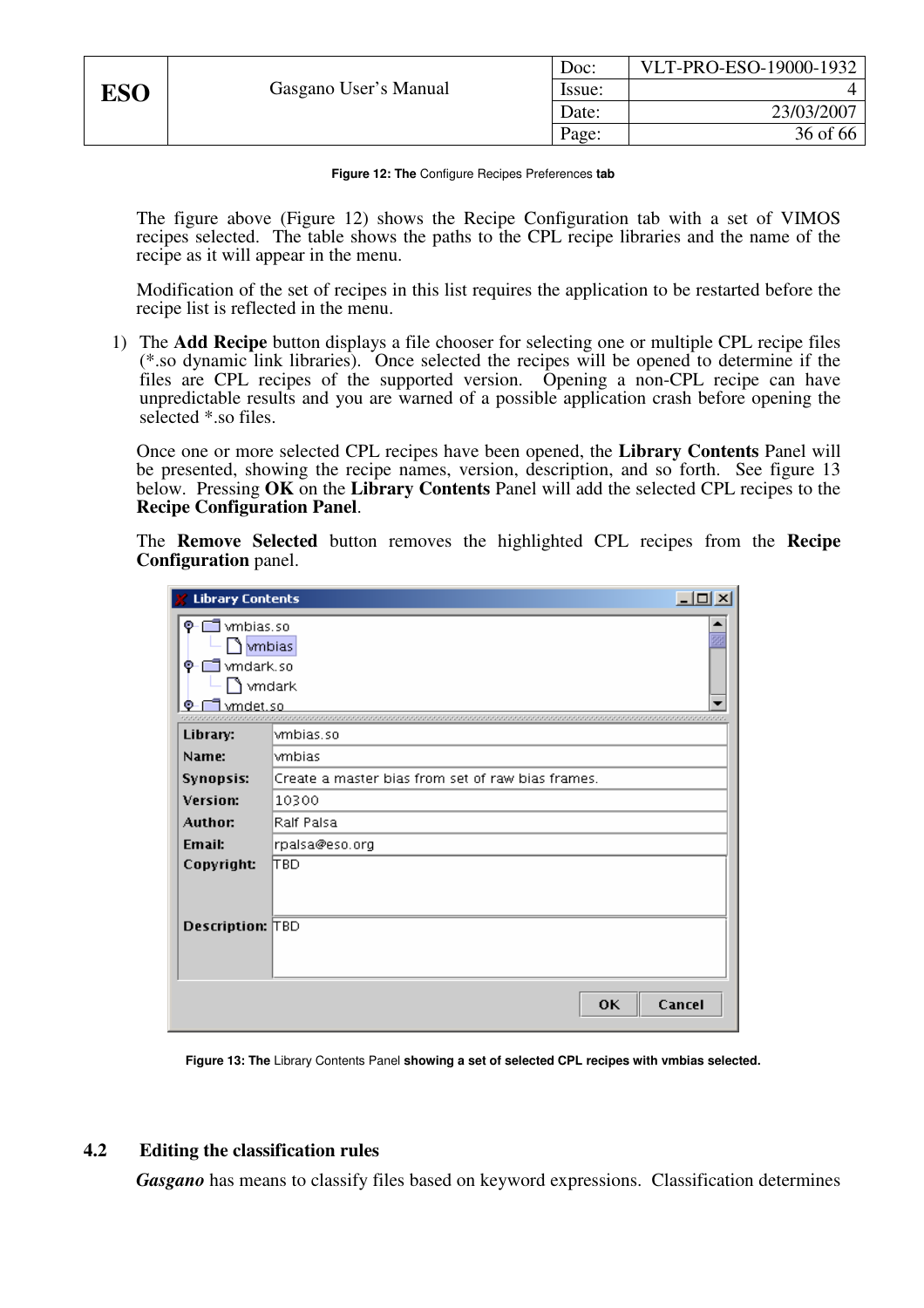|     |                       | Doc:   | VLT-PRO-ESO-19000-1932 |
|-----|-----------------------|--------|------------------------|
| ESO | Gasgano User's Manual | Issue: |                        |
|     |                       | Date:  | 23/03/2007             |
|     |                       | Page:  | 37 of 66               |

the type of a file based on keyword values stored in the primary header. A files classification is stored in the CLASSIFICATION MetaKeyword and is useful for data organization as well as for identifying the file type to reduction recipes. The Recipe Panel uses the CLASSIFICATION MetaKeyword to identify file types to the CPL recipes.

Outside of recipe execution, classification of files according to user specified rules might be useful for quick look assessment of a data package and for data reduction purposes.

*Gasgano* classifies files as they are loaded, comparing the value of specific keywords in their headers with the rules specified in the file \${HOME}/gasgano/config/VLT.rul (by default). The location of this file can be changed via the **Data** register of the **Preference Editor** (see subsection 4.1.1). The rules are applied in the order they are written in the classification rule file. If there is any conflict between rules, identical or similar (intersecting) rules, the first matching rule in the file has the precedence. *Gasgano* is distributed to the users with a default classification rules file, which can be edited to meet the user's specific needs. This file contains basic classification rules for all the available VLT instruments and it will be updated every time a new instrument becomes operational (available in the distribution kit). In addition, instrument specific classification rules files are also distributed. Example: ISAAC.rul, UVES.rul, etc.

The use of the default files is encouraged for all first time users. More experienced users who wish to modify the existing rules to create their own sets of rules are encouraged to read sections 4.2.2 and 4.2.3.

If the user foresees working with files produced by only one single instrument, it is advisable to configure *Gasgano* to use the appropriate instrument-specific classification rules file, instead of the generic one. The classification rules supplied with *Gasgano* are similar to those used by the ESO data reduction pipeline, therefore tailored to an automatic data reduction strategy for large amounts of data.

- If using ESO supplied reduction recipes, the classification rules supplied with the software are designed to match the classifications expected by the recipe. This should be noted when planning to modify the classification rule set.
- ' The classification rules file is not in ASCII format and therefore can only be edited within the tool, by means of the classification rules editor. To access the file click on the **Menu Bar Tools>Classification rules…**. The **Classification Rule Builder** window appears, as shown in Figure 14.

The window is divided into two sections, the **Classification Rules Panel** (with the list of existing rules) in the upper part and the **Expression Builder** panel in the lower part. Along the bottom, a set of buttons allows maintenance of the list of rules. A rule selected from the **Classification Rules Panel** is displayed in the **Expression Builder**, where it can be edited. For each rule, an Instrument and a Classification label must be specified. The Instrument label tells the tool to apply the rule to all the files that share the same keyword INSTRUME; the Classification label specifies the classification to assign a file matching that rule (stored in the files CLASSIFICATION MetaKeyword).

The upper panel consists of a table with three columns: The **Instrument** and **Classification**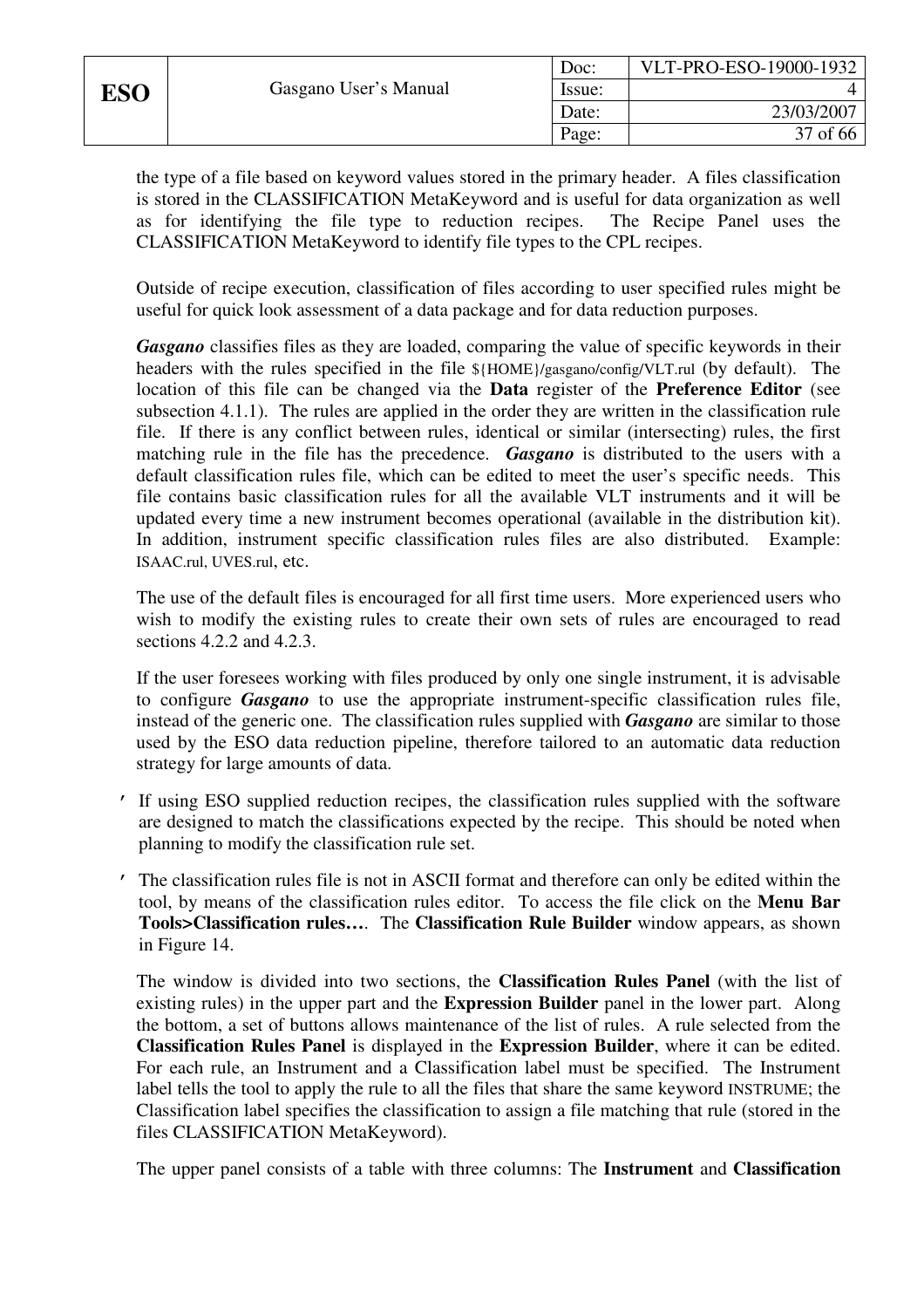|     |                       | Doc:   | VLT-PRO-ESO-19000-1932 |
|-----|-----------------------|--------|------------------------|
| ESO | Gasgano User's Manual | Issue: |                        |
|     |                       | Date:  | 23/03/2007             |
|     |                       | Page:  | 38 of 66               |

columns display the content of the above mentioned labels. The **Rule** column displays the classification criteria.

The lower panel allows viewing, creation and editing of classification rules. The rules are graphically rendered in a sort of **RPN (Reverse Polish Notation).** In short, RPN is a way of expressing arithmetic and/or logical expressions avoiding the use of brackets to define priorities for evaluation of operators. Here are some examples (not all of them are examples taken from the supplied classification rules files):

1) The simplest rule. The simplest rule classifies frames using a one keyword classification criteria:

ISAAC TWFLAT TPL.ID="ISAACSW\_IMG\_CAL\_TWFLATS"

Where ISAAC is the Instrument, TWFLAT is the Classification label and the Rule states that if in the header of a fits file the keyword TPL.ID (observing template identifier) is equal to ISAACSW\_IMG\_CAL\_TWFLATS, then this file must be classified as TWFLAT (twilight flat). In the lower panel the rule will be displayed simply as:

TPL.ID="ISAACSW\_IMG\_CAL\_TWFLATS"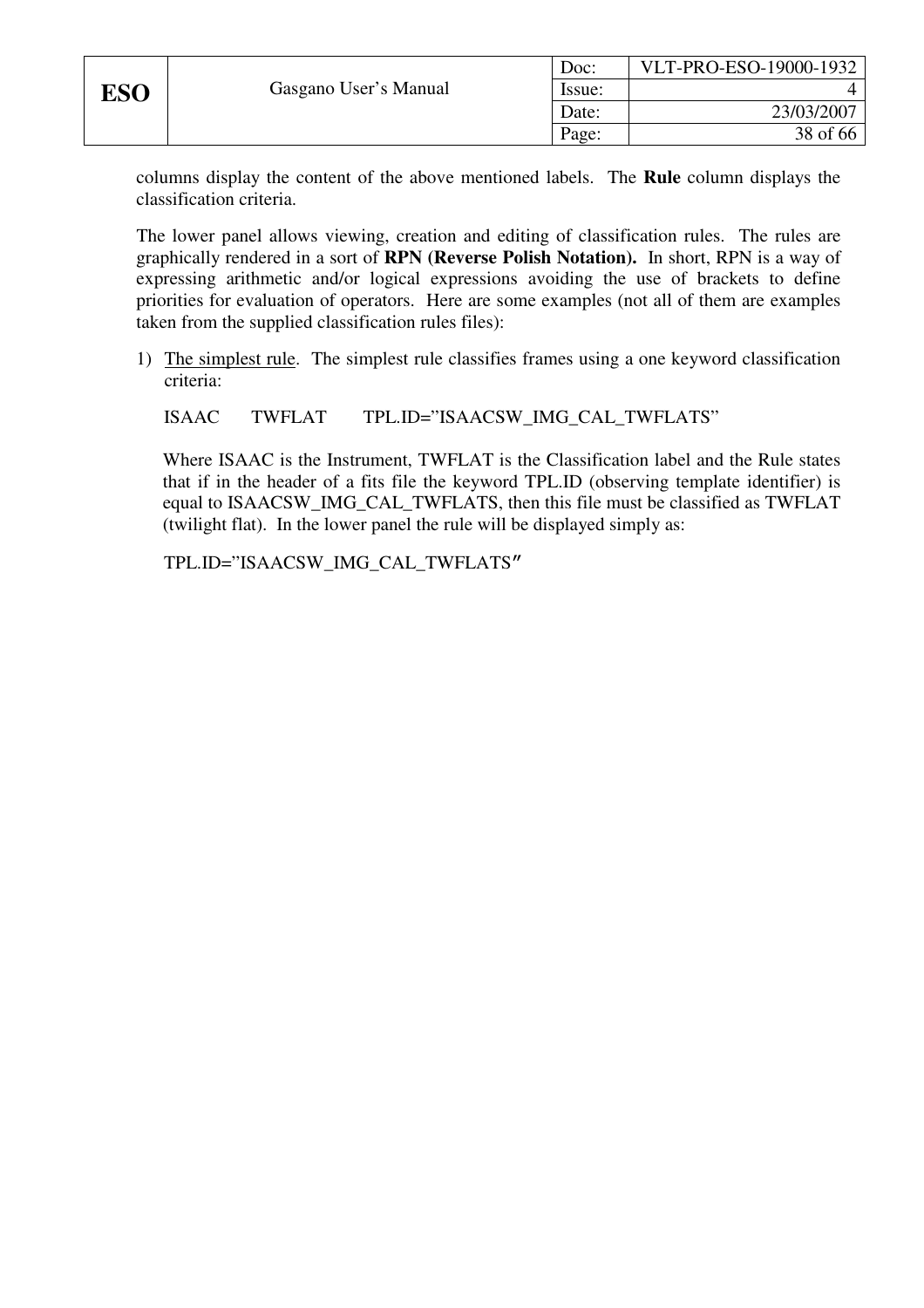|                                                                                 |                                                | Classification Rule Builder: /home/vimos/vimosdrs/gasgano/rules.rul<br>그미지 |  |  |
|---------------------------------------------------------------------------------|------------------------------------------------|----------------------------------------------------------------------------|--|--|
| File                                                                            |                                                |                                                                            |  |  |
| Instrument                                                                      | Classification                                 | Rule                                                                       |  |  |
| FORS2                                                                           | SKY_FLAT_IMG_W                                 | ((DPR.CATG = "TEST") AND ((DET.WIN1.NX < 2080.0) OR (DET.WIN1              |  |  |
| <b>ISAAC</b>                                                                    | <b>JITTER_OBJ</b>                              | (((TPL.ID = "ISAACSW_IMG_OBS_AUTOJITTEROFFSET") AND (DPR.TYPE              |  |  |
| <b>ISAAC</b>                                                                    | JITTER_SKY                                     | (((TPL.ID = "ISAACSW_IMG_OBS_AUTOJITTEROFFSET") AND (DPR.TYPE              |  |  |
| <b>ISAAC</b>                                                                    | IM_STD_STAR                                    | (TPL.ID = "ISAACSW_IMG_CAL_STANDARDSTAR")                                  |  |  |
| <b>ISAAC</b>                                                                    | SP_STD_STAR                                    | (TPL.ID = "ISAACSW_SPEC_CAL_STANDARDSTAR")                                 |  |  |
| <b>ISAAC</b>                                                                    | IM_DARK                                        | (TPL.ID = "ISAACSW_IMG_CAL_DARKS")                                         |  |  |
| <b>ISAAC</b>                                                                    | SP_DARK                                        | (TPL.ID = "ISAACSW_SPEC_CAL_DARKS")                                        |  |  |
| <b>ISAAC</b>                                                                    | TWFLAT                                         | (TPL.ID = "ISAACSW_IMG_CAL_TWFLATS")                                       |  |  |
| <b>ISAAC</b>                                                                    | LW_IM_STD_STAR                                 | (TPL.ID = "ISAACLW_img_cal_StandardStar")                                  |  |  |
| <b>ISAAC</b>                                                                    | LW_IM_AutoChopNod                              | (TPL.ID = "ISAACLW_img_obs_AutoChopNod")                                   |  |  |
| <b>ISAAC</b>                                                                    | LW_SP_AutoChopNod                              | (TPL.ID = "ISAACLW_spec_obs_AutoChopNod")                                  |  |  |
| <b>ISAAC</b>                                                                    | SW_SP_GenOffset                                | (TPL.ID = "ISAACSW_spec_obs_GenericOffset")                                |  |  |
| <b>ISAAC</b>                                                                    | SW_IM_GenOffset                                | ((TPL.ID = "ISAACSW_img_obs_GenericOffset") OR (TPL.ID = "ISAACSW_         |  |  |
| <b>ISAAC</b>                                                                    | SW_SP_AutoNodOnSlit                            | (TPL.ID = "ISAACSW_spec_obs_AutoNodOnSlit")                                |  |  |
| <b>ISAAC</b>                                                                    | <b>SP_FLAT</b>                                 | (TPL.ID = "ISAACSW_spec_cal_Flats")                                        |  |  |
| <b>ISAAC</b>                                                                    | Star_Trace_slit1                               | ((TPL.ID = "ISAACSW_spec_tec_StarTrace") AND (INS.OTPI1.ID = "slit_1"))    |  |  |
| <b>ISAAC</b>                                                                    | Star_Trace_slit2                               | ((TPL.ID = "ISAACSW_spec_tec_StarTrace") AND (INS.OTPI1.ID = "slit_2"))    |  |  |
| <b>ISAAC</b>                                                                    | SW_Arcs_maskS2                                 | $(TPL.ID = "ISAACSW_spec_cal_Arcs") AND (INS. OPTIL.ID = "mask_S2"))$      |  |  |
| <b>ISAAC</b>                                                                    | SW_Arcs_slit1                                  | ((TPL.ID = "ISAACSW_spec_cal_Arcs") AND (INS.OPTI1.ID = "slit_1"))         |  |  |
| <b>ISAAC</b>                                                                    | SW_Arcs_slit2                                  | ((TPL.ID = "ISAACSW_spec_cal_Arcs") AND (INS.OPTI1.ID = "slit_2"))         |  |  |
| <b>ISAAC</b>                                                                    | SW Arcs slit O6tilt                            | $(TPL.ID = "ISAACSW spec cal Arcs") AND (INS. OPTIL.ID = "slit 0.6 tilt.)$ |  |  |
|                                                                                 |                                                |                                                                            |  |  |
|                                                                                 |                                                | <b>Instrument: ISAAC</b>                                                   |  |  |
|                                                                                 |                                                | Classification: JITTER_OBJ                                                 |  |  |
| 0R                                                                              |                                                |                                                                            |  |  |
| $\bullet$ and                                                                   |                                                |                                                                            |  |  |
|                                                                                 | ├─ TPL.ID = "ISAACSW_IMG_OBS_AUTOIITTEROFFSET" |                                                                            |  |  |
| └─ DPR.TYPE = "OBJECT"                                                          |                                                |                                                                            |  |  |
| ቅ– AND                                                                          |                                                |                                                                            |  |  |
| ├ TPL.ID = "ISAACSW_IMG_OBS_GENERICOFFSET"                                      |                                                |                                                                            |  |  |
| $-$ DPR.TYPE = "OBIECT"                                                         |                                                |                                                                            |  |  |
| TPL.ID = "ISAACSW_IMG_OBS_AUTO ITTER"                                           |                                                |                                                                            |  |  |
| Add Leaf<br><b>Insert Node</b><br>Edit<br>Delete                                |                                                |                                                                            |  |  |
| Move Up<br>Move Down<br><b>Add Rule to table</b><br><b>Delete Selected Rule</b> |                                                |                                                                            |  |  |
|                                                                                 |                                                |                                                                            |  |  |

**Figure 14: The** Classification Rules Builder Panel**. Some of the rules for the ISAAC instrument are displayed in the upper panel. The lower panel (**Expression Builder Panel**) shows the classification rule for files of the type JITTER\_OBJ. This rule is explained in more detail in the following text.** 

2) Double condition rule. In this case a double condition on one or two keywords is required to classify a file:

AND TPL.ID="ISAACLW\_IMG\_CAL\_DARKS" DET.MODE.NAME="UncorrHighBias"

which classifies an ISAAC file as LW\_Uncorrelated\_Dark, whenever both conditions are satisfied. Note that AND is referred to as a **Node** and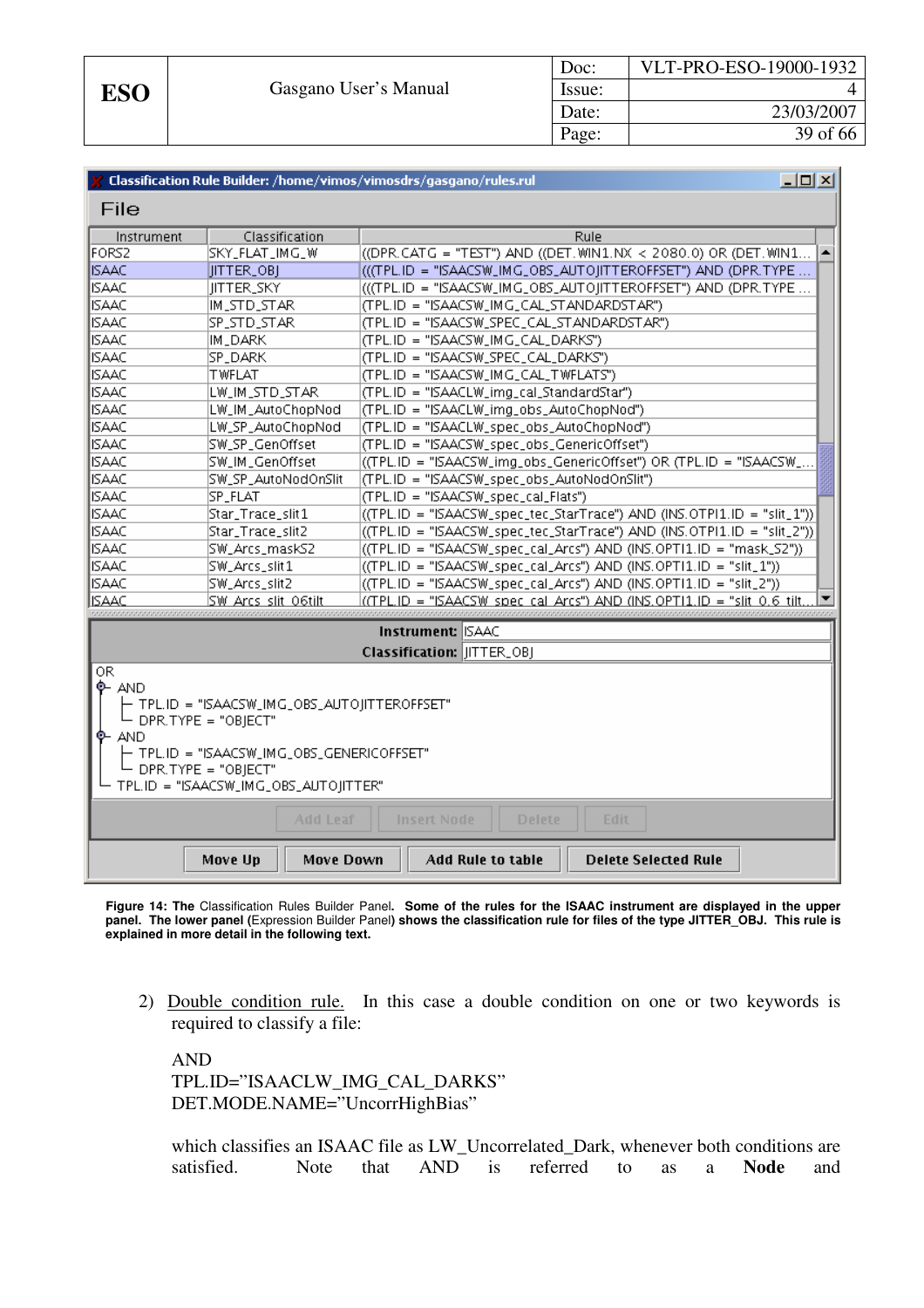TPL.ID="ISAACLW\_IMG\_CAL\_DARKS" is called a **Sub Expression.** 

OR ORIGFILE like "dumpRtd\*" ORIGFILE like "\* acq\_Image\*"

which classifies a file as Acquisition image whether its ORIGFILE (Original filename) keyword contains the string dumpRtd\* or the string \*\_acq\_Image\*.

3) Triple (multiple) condition rule. The simplest example for this rule is to check if three (or more) conditions are all met or one of three (or more) condition is met:

AND DPR.CATG="CALIB" DET.CHIPS=1.0 DPR.TYPE="DARK"

which classifies a UVES file as a DARK\_BLUE.

OR OBS.PROG.ID like "60.A-9023\*"  $EXPTIME < 60$  $INS. FILT1.ID := "V_BESS"$ 

which classifies a file as FORS1 frame that was either observed under the engineering standard Run ID or its exposure time is less than 1 minute or its filter is not a V\_BESS (this example is not in the distributed version of the classification rules).

4) Complex rules. These rules include combinations of nodes (AND and OR) and multiple sub expressions (conditions on keywords). An example is shown below:

AND DPR.CATG="SCIENCE" DPR.TYPE="SKY" DPR.TECH="MOS" OR TPL.ID="VIMOS\_mos\_obs\_Stare" TPL.ID="VIMOS\_mos\_obs\_jitter"

This example classifies matching files as MOS\_SCIENCE frames taken with VIMOS. The corresponding expression in "algebraic" notation would be:

```
(DPR.CATG="SCIENCE")&(DPR.TYPE="SKY")&(DPR.TECH="MOS")&((TPL.ID="V
IMOS_mos_obs_Stare")OR (TPL.ID="VIMOS_mos_obs_jitter")).
```
Following is another example.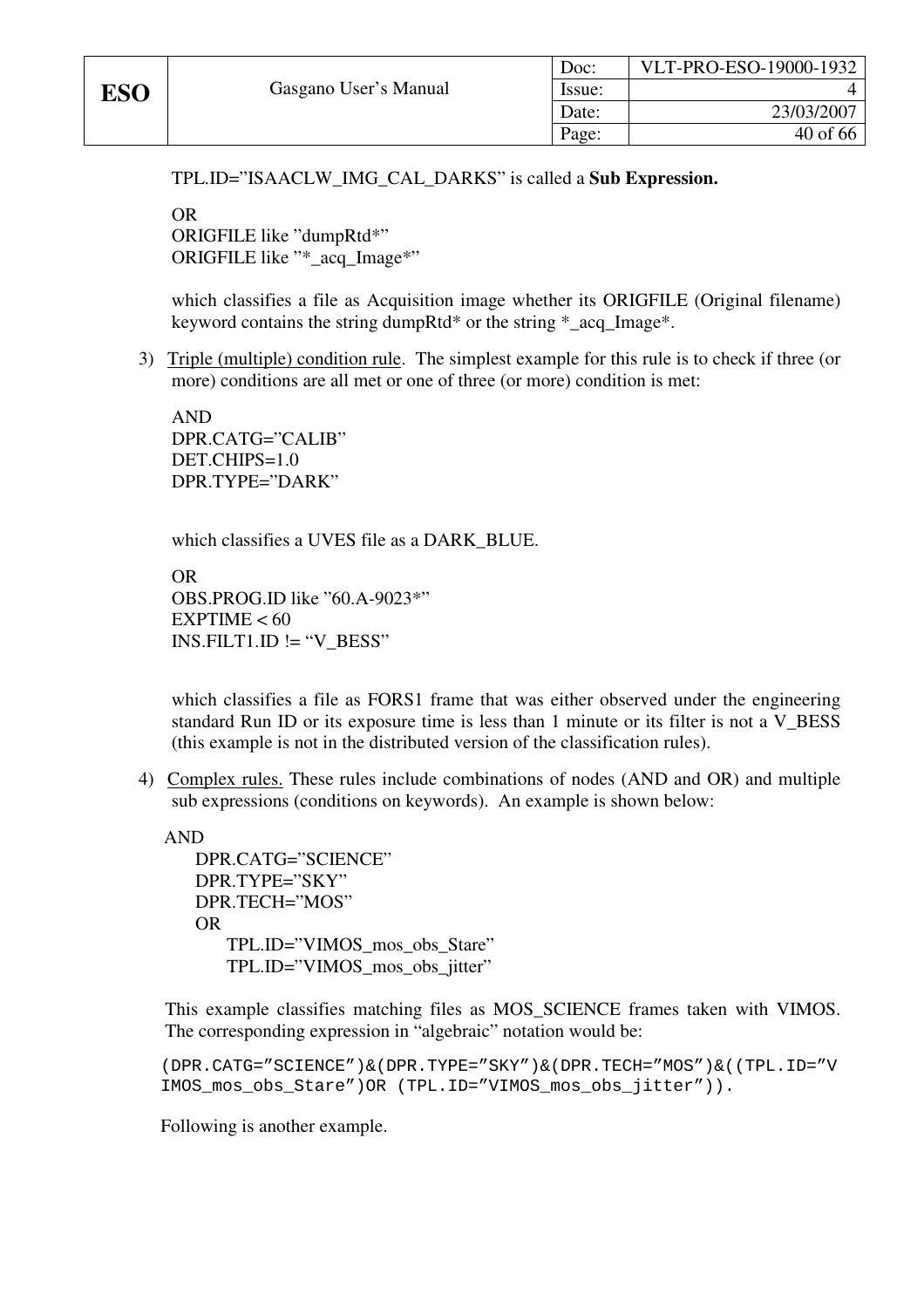OR

```
AND 
    TPL.ID="ISAACSW_img_obs_AutoJitter 
    DPR.TYPE="OBJECT" 
AND 
    TPL.ID="ISAACSW_img_obs_AutoJitterOffset 
    DPR.TYPE="OBJECT"
```
The rule classifies as JITTER\_OBJ frames taken with ISAAC. Again, the corresponding expression in "algebraic" notation would be:

```
((TPL.ID="ISAACSW_img_obs_AutoJitter)&(DPR.TYPE="OBJECT")) OR 
((TPL.ID="ISAACSW_img_obs_AutoJitterOffset)&(DPR.TYPE="OBJECT")
```
The same classification rule can be written in different ways. In order to aid readability, it is recommended to use the logical expression with the least possible number of constraints. The higher this number, the slower will be the tool in classifying files.

- ' It is the responsibility of the user to ensure that there are no contradicting rules. The tool applies the rules for file classification in the order in which they have been specified in the classification rules file. The first matching rule is applied.
- ' You may need to use a rule that is a subset of another one. For example:

AND TPL.ID="ISAACLW\_IMG\_OBS\_AUTOJITTER" DPR.TYPE="OBJECT"

and

AND

```
TPL.ID="ISAACLW_IMG_OBS_AUTOJITTER" 
DPR.TYPE="OBJECT" 
SEO.CUMOFFSETX = 0
```
If this order is maintained in the classification rule file, the second rule will never be applied. Inverting the order of the rules ensures that both will be applied. When one rule is a subset of another rule, always put the most specific or restrictive rule on top.

# **4.2.1 Changing the order of the rules in the classification rules file**

To change the order of the rules in the classification rules file, use the two **Move Up** and **Move Down** buttons at the bottom of the window: first select the rule that has to be moved and then click on the button so many times as many position changes are required.

# **4.2.2 Editing an existing rule – Advanced users**

The easiest way to configure a personal set of classification rules is to modify the rules distributed with the tool: the file VLT.rul contain rules for all instruments of the VLT (commissioned and operative at the time of this release), while ISAAC.rul, FORS12.rul and UVES.rul contain the individual classification rules.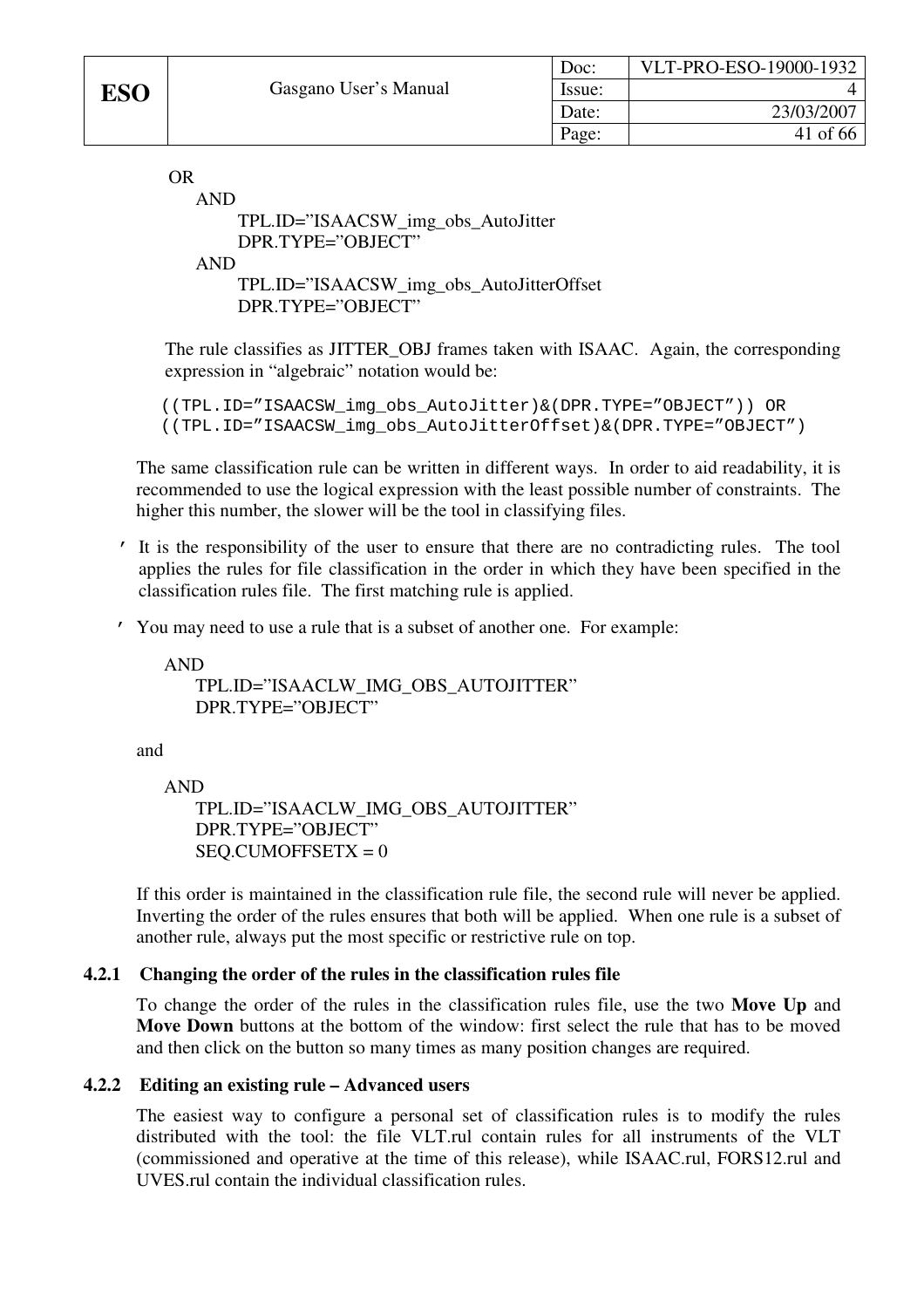' It is possible to append a classification rule file to another one. Click the **Menu File>Append other rule file** in the **Classification Rule Builder.** The browse window opens. Find and select the file, click on **Append.** 

Suppose you want to modify the following rule:

AND

```
TPL.ID="ISAACLW_IMG_CAL_DARKS" 
DET.MODE.NAME="UncorrHighBias"
```
into

OR

TPL.ID like "\*Jitter\*" TPL.ID notlike "\*Generic\*"

- 1) To edit the node AND, double click on it (alternatively single click and then click on the leftmost button EDIT). A window with a toggle button appears from which you can choose between the AND/OR option. Select OR. Confirm with OK.
- 2) Double click on the first term of the logical expression, and a window appears (see Figure 13). On the top part there are two fields to be edited with a toggle button in between. The first field contains the keyword, as seen in the header (without the HIERARCH.ESO part) of ESO standard fits files. Type in it TPL.ID. The syntax for keywords is case sensitive and requires dots in between strings.
- 3) Select with the toggle button the field "like"
- 4) Type in the leftmost field: "\*Jitter\*"
- 5) Confirm with OK.
- 6) Repeat steps  $2(-5)$  to edit the second sub expression.

As a safety feature, whenever an incorrect value is inserted in the field and *OK* is pressed, the content of the field is reset to the previous value.



**Figure 15: Editing Boolean expression window. Syntax and examples are explained in the text below the editable fields.** 

In the **Editing Boolean expression** window, there are some basic examples on how to type the rules.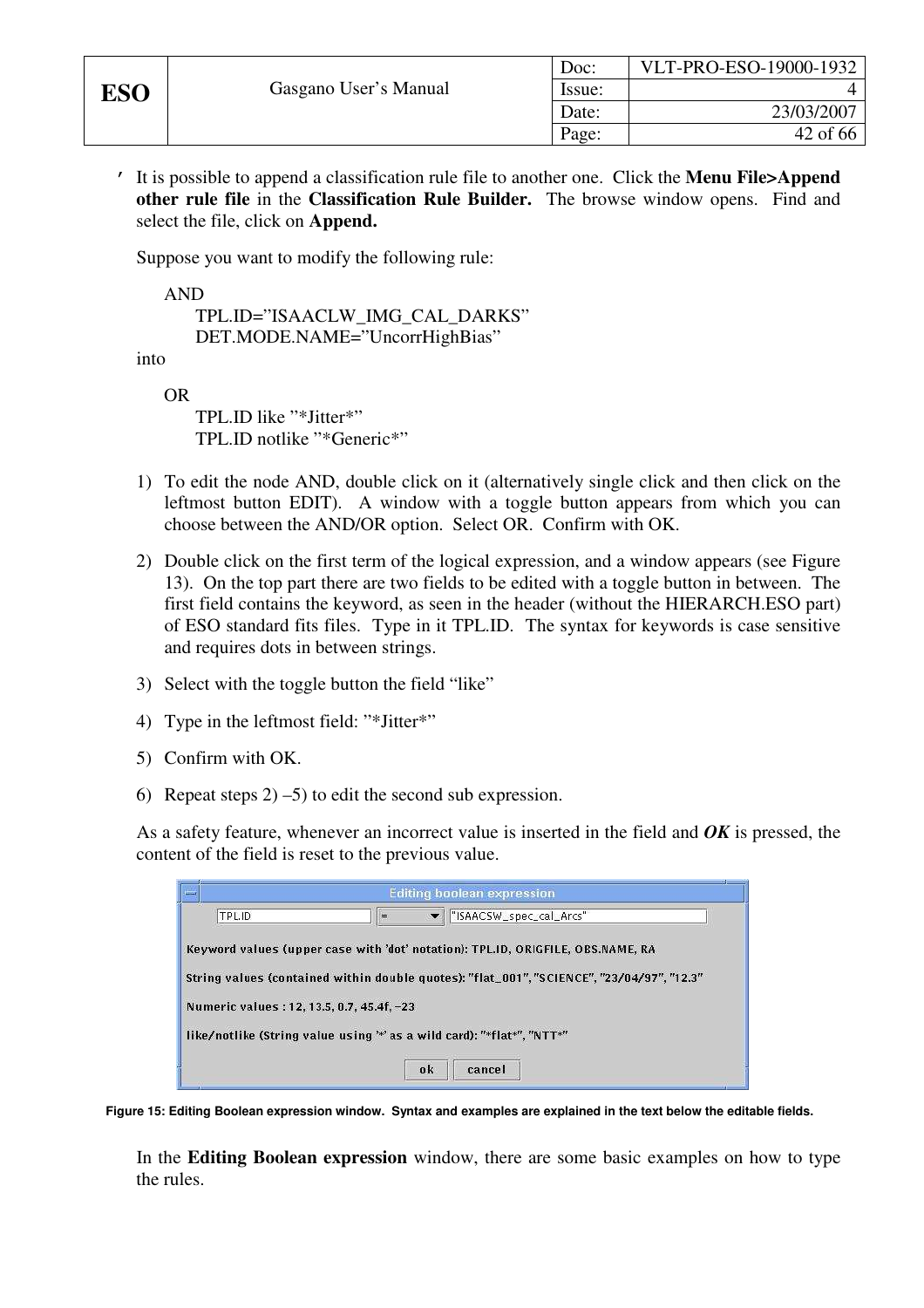- ' Ensure all strings are enclosed in double quotes.
- Use '\*' for a wild-card, but only with Like and Not Like.
- ' Do not enclose numeric values in quotes.

It is possible to add a node after a sub expression, simply selecting the sub expression and clicking on the **Insert Node** button. Vice versa, it is possible to add a sub expression under a node, clicking on the node and then on the **Add Leaf** button. If an operation is not allowed (like adding a node under another node) the corresponding button is will be disabled.

Once the rule is modified, you must submit it to the file using either the **Add Rule to table** or **Replace Selected Rule** button.

Before adding or replacing the rule, be sure of checking that the **Instrument** field is correct.

- ' If you add a rule before changing its classification, or, in other words, you have two rules with the same name, you can select one and delete it via the **Delete Selected Rule** button.
- ' What happens if there are two identical rules or two rules with the same name? Not much, really! The second rule is just redundant information, since the tool classifies the files using the rules in the order they are specified in the classification rule file. The second instance of the rule will therefore never be applied.

### **4.2.3 Creating a new rule – Advanced users**

If the application is started with no classification rules file (you will be notified through a warning pop-up on start), the **Classification Rule Builder** window will be empty. To create a new rule, follow this step by step sequence:

- 1) Fill in the **Instrument** field. E.g.: ISAAC
- 2) Fill in the **Classification** field. E.g.: SCIENCE\_imaging
- 3) Click on the rule editor panel, the KEYWORD="value" string appear. Either
	- a) Click on the **Edit** button and edit the rule (*double click* on the string is also possible).
	- or
	- b) Click on the **Insert Node** button.

Case (a) applies when one single constraint rule needs to be edited, whereas case (b) allows adding a node with two sub expressions.

To edit and modify the nodes and/or the sub expressions proceed as described in the previous section.

4) Click on the **Add Rule to table** button.

Repeat steps 1)-4) until all the rules have been added.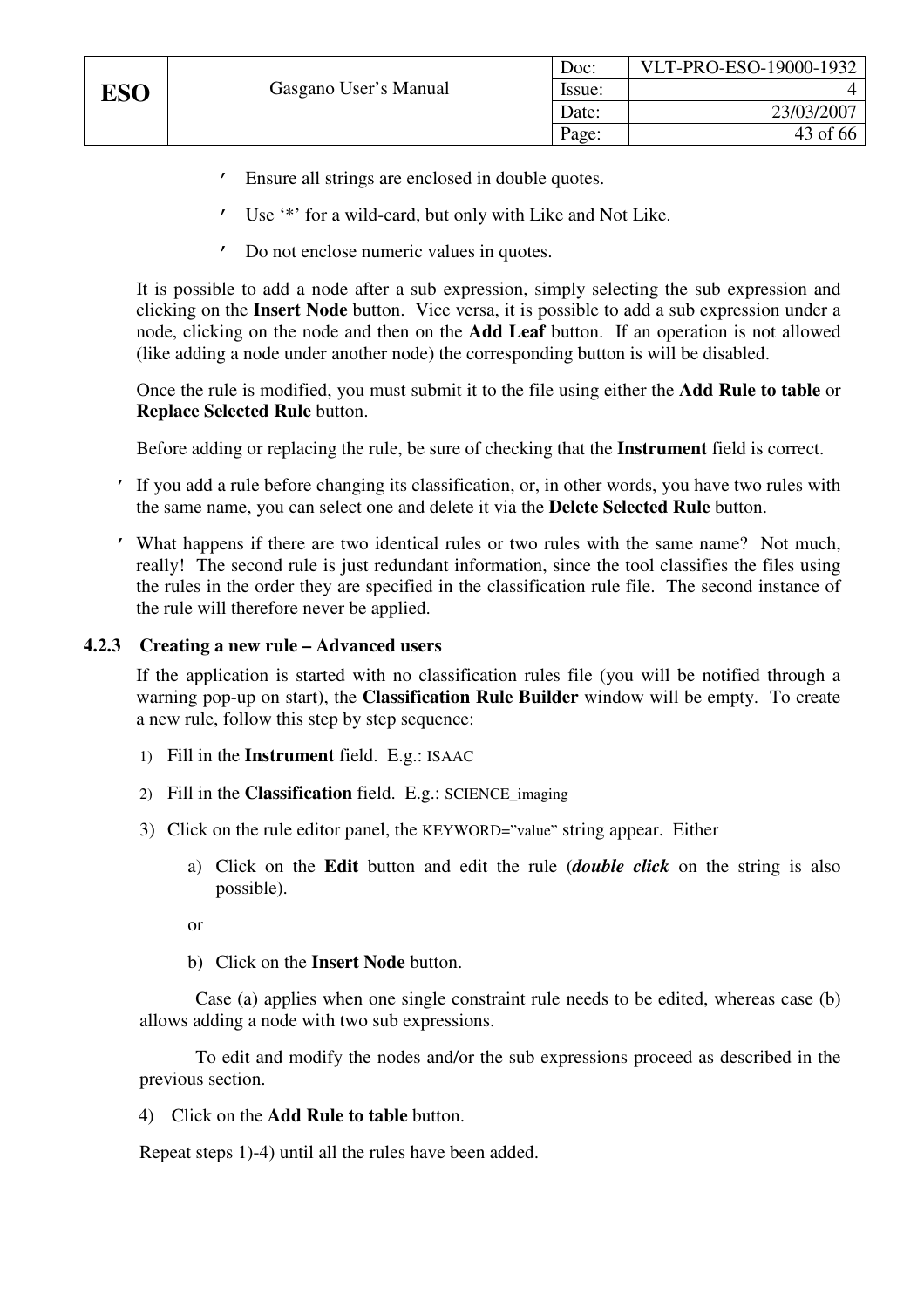|            |                       | Doc:   | VLT-PRO-ESO-19000-1932 |
|------------|-----------------------|--------|------------------------|
| <b>ESO</b> | Gasgano User's Manual | Issue: |                        |
|            |                       | Date:  | 23/03/2007             |
|            |                       | Page:  | 44 of 66               |

### **4.2.4 Closing the Classification Rule Builder window**

Once modifications are complete selecting **Dismiss** under the **File** menu will automatically save all changes in the rule file. The location of the rules file is stored in the **Preference, Data** register.

Once the window has been closed, the changes can be applied to the file set in *Gasgano*. This is done by selecting **Reclassify** under the **File** menu of the *Gasgano* main window.

**4.3 The** .gasganorc **file** 

The .gasganorc file, if not present, is created in the \$HOME directory when the tool is launched. The first version of this file contains default settings, which the user can modify using the **Preferences** panel, as explained in the previous sections.

Every time the set up of the tool is modified, by means of the **Preference** panel, the corresponding setting is saved into the .gasganorc file. This is a standard ASCII file, containing a list of entries, with the format:

KEYWORD = value

E.g. CLASSRULE\_FILE=/my\_gasgano\_path/config/UVES.rul specifies the name of the classification rule file.

The list of all the possible entries in the .gasganorc file and their meaning is given in Appendix B.

It is recommended to modify the preferences from within the tool, instead of editing manually the .gasganorc file.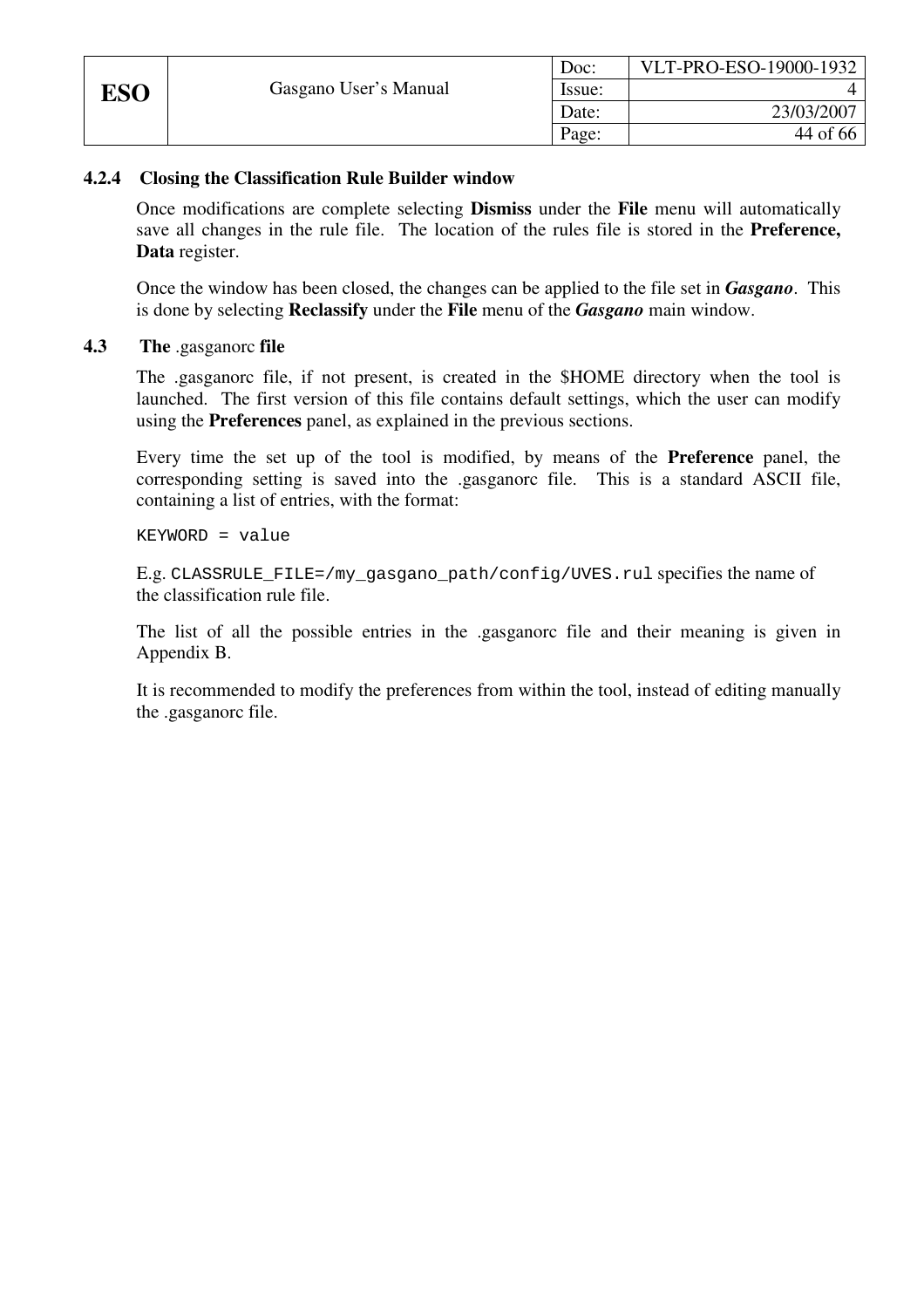|     |                       | Doc:   | VLT-PRO-ESO-19000-1932 |
|-----|-----------------------|--------|------------------------|
| ESO | Gasgano User's Manual | Issue: |                        |
|     |                       | Date:  | 23/03/2007             |
|     |                       | Page:  | 45 of 66               |

#### **5. RUNNING EXTERNAL EXECUTABLES**

This chapter covers the various features available in *Gasgano* to pass selected file as parameters to external programs.

This chapter is intended for users who are familiar with the basic use of *Gasgano* and wish to exploit the tool further.

#### **5.1 Running external executables**

A set of selected files can be sent as command line parameters to a user selected executable. The files selected in the **Navigation Panel** are passed as command line parameters, one file per parameter, with the full path name. On demand, the full path may be dropped and the external command executed after a 'cd' into the common directory of all selected files (This requires that all selected files are stored in the same directory.). In order to drop the path, activate "shorten data files paths for commands" button in the **File>Preferences Data** register.

There are two ways to send selected files to a customized program:

- 1. Select one data set and use the option **Run** from the **Selected Files** menu in the **Menu bar**. A browse window appears. Locate the script, select it and click on **Run** (or double click on the script name to execute). Click **Ok** in the confirmation window.
- 2. Use the S**cript Board**. This option is recommended when instrument dependent external commands have to be executed frequently.

#### **5.2 The Script Board**

The Script Board is an additional window, which shows a set executable files selected from a user-definable directory. The **Script Board** is activated by clicking on the **Script Board** button (the third from the left) on the **Toolbar,** or by selecting **Script Board** from the **Tools** menu, or by typing Ctrl-s when the mouse pointer is on the main *Gasgano*'s window. The window can be left open while using *Gasgano*.

| <b>Gasgano Script Directory Board</b>                                                                                                                                  |
|------------------------------------------------------------------------------------------------------------------------------------------------------------------------|
| <b>Dismiss</b><br><b>Show Default Scripts</b>                                                                                                                          |
| Double-click to execute (SINFONI)                                                                                                                                      |
| mypack                                                                                                                                                                 |
| packsel                                                                                                                                                                |
| testonly                                                                                                                                                               |
| zeropoints                                                                                                                                                             |
|                                                                                                                                                                        |
|                                                                                                                                                                        |
| $\textcircled{\tiny{\textcircled{\char'42}}}}$ confirm $\textcircled{\tiny{\textcircled{\char'42}}}}$ Supply classification $\textcircled{\char'22}$ Run in background |

**Figure 16: The** Script Board **showing four scripts** 

To execute a command one has to double-click on the desired script in the **Script Board**.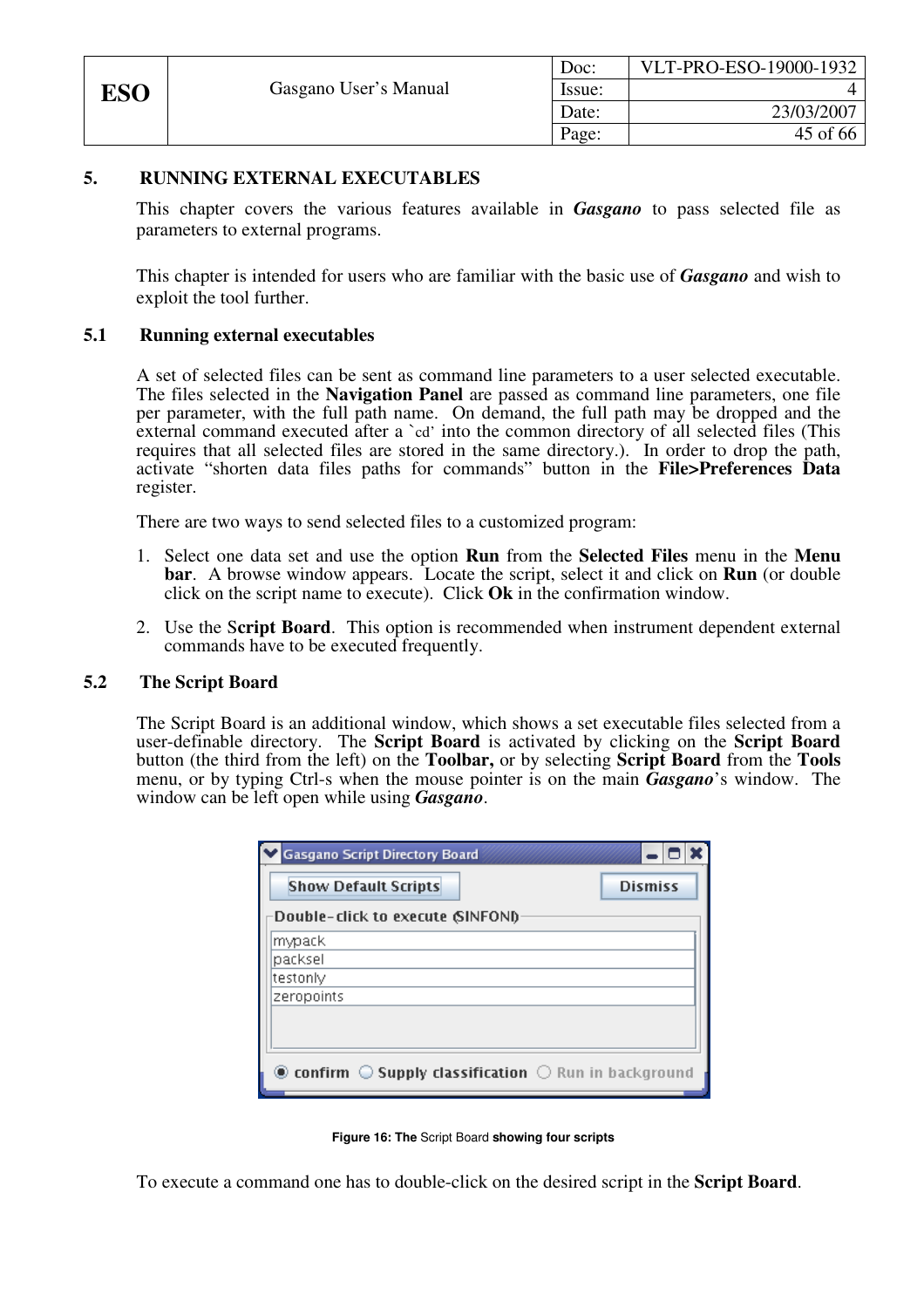The **confirm** option will trigger a pop-up window in which one additional confirmation needs to be given before being able to run the specified executable.

On the Script Board the **Supply classification** option will pass the CLASSIFICATION Metakeyword along with each file name. The sequence passed to the script is of the kind:

Filename1 CLASSIFICATION1 Filename2 CLASSIFICATION2 …

The **Run in background** option is disabled in the present version of *Gasgano*.

The **Script Board** automatically looks for the executables in a directory (the **common script**  directory. This directory cannot be a link to another directory) specified using the **Preferences Editor** in the Data register. When the **Script** Board is open and a data set (one or more files) is selected, *Gasgano* checks if all files share the same INSTRUME keyword. If this is the case, the **Script Board** looks into an instrument specific directory, specified as a subdirectory of the script directory named after the INSTRUME keyword itself. A typical example situation looks as follows:

```
<Gasgano-script-dir>/files common to all instruments (if any) 
<Gasgano-script-dir>/ISAAC/files for isaac.... 
<Gasgano-script-dir>/FORS1/files for fors1.... 
<Gasgano-script-dir>/EMMI/1.57/files for EMMI release 1.57....,
```
where <Gasgano-script-dir> is the **common script** directory set in the **Preferences**.

If the selected files do not share a common INSTRUME keyword or the instrument specific directory does not exist, *Gasgano* shows the files in the <Gasgano-script-dir> directory and the **Show Default Scripts** button is hidden.

The **Show Default Scripts** button on the top left corner of the **Script Board** clears the instrument specific script list and reloads the view with the scripts in the **common script**  directory. In this case the label **Show Default Scripts** changes in **Show** INSTRUME **Scripts**, and clicking the button reloads the instrument specific scripts.

# **5.3 Passing a directory path to an executable**

It is possible to pass the path of a directory (loaded into the application) on the file system to an executable. To do this:

- 1) Select the **Group by directory** view on the **Tool bar.** In the **Navigation** Panel a collapsed list of folders with the directories names (paths) should be visible;
- 2) Click and highlight the desired directory.
- 3) Double click on the desired script in the **Script Board.** If the **confirm** option on the board is active the confirm window should give the message:

/{gas-script-dir/../your\_script /path\_of\_the \_selected directory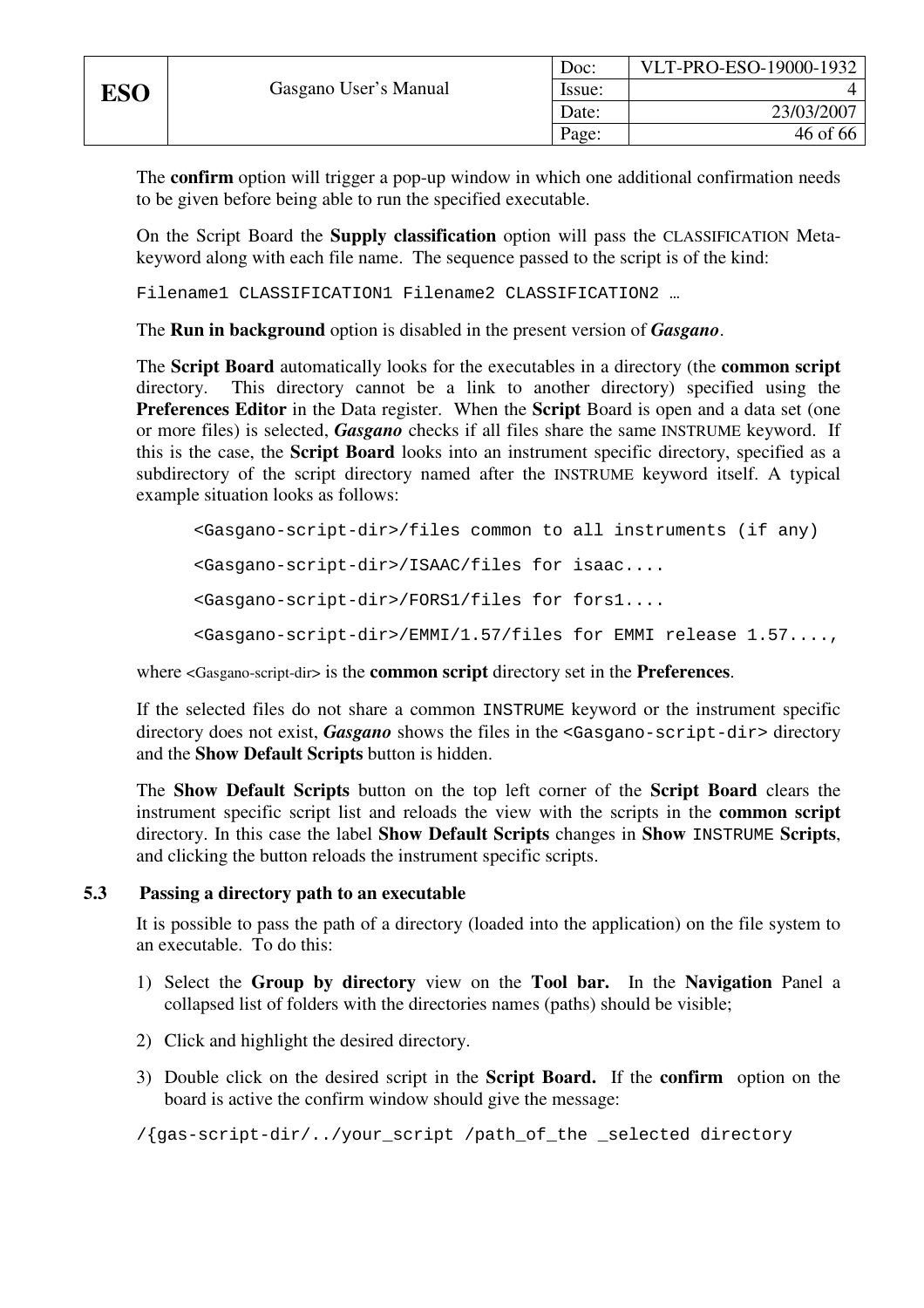|     |                       | Doc:   | VLT-PRO-ESO-19000-1932 |
|-----|-----------------------|--------|------------------------|
| ESO | Gasgano User's Manual | Issue: |                        |
|     |                       | Date:  | 23/03/2007             |
|     |                       | Page:  | 47 of 66               |

#### **5.4 Example scripts**

*Gasgano* can run executables, in the sense that it passes a list of parameters (the files currently selected in the **Navigation Panel**) to an external application. The executable may be anything (a shell script, a C program, etc) that can be run from the command line. It is responsibility of the user to create executables that handle the list of parameters (file names and/or classification string) in a correct way.

In all the following examples of scripts, substitute mypath with the appropriate path to the executable in your file system.

Examples:

1. Parameters passed to an executable: when files are selected and passed to an executable *Gasgano* may sends three different outputs. Consider the script that saves the list of parameters sent by *Gasgano* to the file /tmp/output.txt

```
##!/bin/sh 
# 
# Example shell script to be used with Gasgano: 
# Print output – save to output.txt the list of parameters 
# sent to an executable. 
#-------------------------------------------------------------- 
echo $* > /tmp/output.txt
```
Assume that the following files are selected in the **Navigation Panel**:

```
ISAAC.2001-06-08T22:28:22.108.fits 
ISAAC.2001-06-08T22:28:47.361.fits 
ISAAC.2001-06-08T22:29:12.282.fits 
ISAAC.2001-06-08T22:29:38.666.fits 
ISAAC.2001-06-08T22:30:03.865.fits 
ISAAC.2001-06-08T22:30:28.985.fits 
ISAAC.2001-06-08T22:30:54.343.fits
```
1) Per default files are passed as a list of names with full path separated by a space:

```
/diska/test/ISAAC.2001-06-08T22:28:22.108.fits 
/diska/test/ISAAC.2001-06-08T22:28:47.361.fits 
/diska/test/ISAAC.2001-06-08T22:29:12.282.fits 
/diska/test/ISAAC.2001-06-08T22:29:38.666.fits 
/diska/test/ISAAC.2001-06-08T22:30:03.865.fits 
/diska/test/ISAAC.2001-06-08T22:30:28.985.fits 
/diska/test/ISAAC.2001-06-08T22:30:54.343.fits
```
Even if the files are shown in the **Navigation Panel** without the path (the option **truncate filenames** in the **File Display & Grouping** tab of **Preferences** is turned on); the path is passed to the executable.

2) In case the **Supply Classification** toggle button on the **Script Board** window is turned on, each file and its classification separated by a space are passed as a list:

/diska/test/ISAAC.2001-06-08T22:28:22.108.fits TWFLAT /diska/test/ISAAC.2001-06-08T22:28:47.361.fits TWFLAT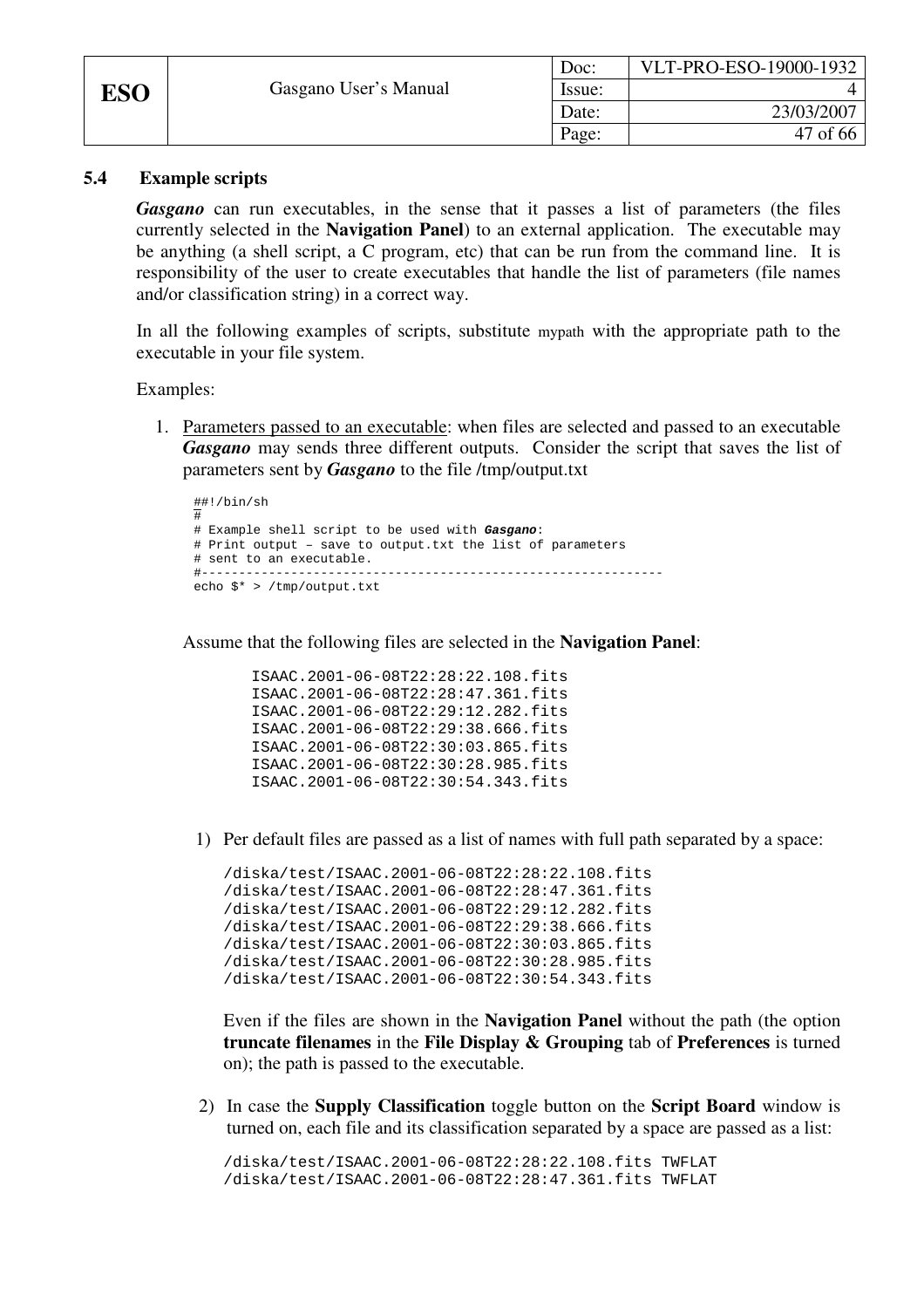/diska/test/ISAAC.2001-06-08T22:29:12.282.fits TWFLAT /diska/test/ISAAC.2001-06-08T22:29:38.666.fits TWFLAT /diska/test/ISAAC.2001-06-08T22:30:03.865.fits TWFLAT /diska/test/ISAAC.2001-06-08T22:30:28.985.fits TWFLAT /diska/test/ISAAC.2001-06-08T22:30:54.343.fits TWFLAT

3) In case the **Supply Classification** toggle button on the **Script Board** window is turned off and the **shorten data files paths for command** toggle button in **Preferences, Data** register is set to off, files are passed as a list separated by spaces:

ISAAC.2001-06-08T22:28:22.108.fits ISAAC.2001-06- 08T22:28:47.361.fits ISAAC.2001-06-08T22:29:12.282.fits ISAAC.2001-06-08T22:29:38.666.fits ISAAC.2001-06- 08T22:30:03.865.fits ISAAC.2001-06-08T22:30:28.985.fits ISAAC.2001-06-08T22:30:54.343.fits

2. A simple parser for the list of parameters: this shell script expects as input a list of file names from *Gasgano* (it assumes the option **Supply Classification in the** Script is turned off). The file should be saved in the **common script** directory (e.g. call it crea\_list\_of\_frames). When executing, select the files in the **Navigation Panel** and double click on **crea\_list\_of\_frames** in the Script Board**.** If the **Script Board** is positioned on an instrument specific script directory, use the **Show Default Sctipts**  button.

```
#!/bin/sh 
# 
# Example shell script to be used with Gasgano: 
# crea_list_of_frames.sh - creates a file framelist.ascii to 
# be used with eclipse recipes 
#----------------------------------------------------------- 
# move to the working directory 
GAS_TMP_DIR=/mypath/Gasgano 
cd $GAS_TMP_DIR 
#-------> Clean old stuff 
if [ -s ${GAS_TMP_DIR}/framelist.ascii ] 
then 
          rm ${GAS_TMP_DIR}/framelist.ascii 
fi
#-------> Format input for eclipse routine 
list=`echo $*` 
for i in $list 
do 
          printf "%s\n" $i >> framelist.ascii 
done
```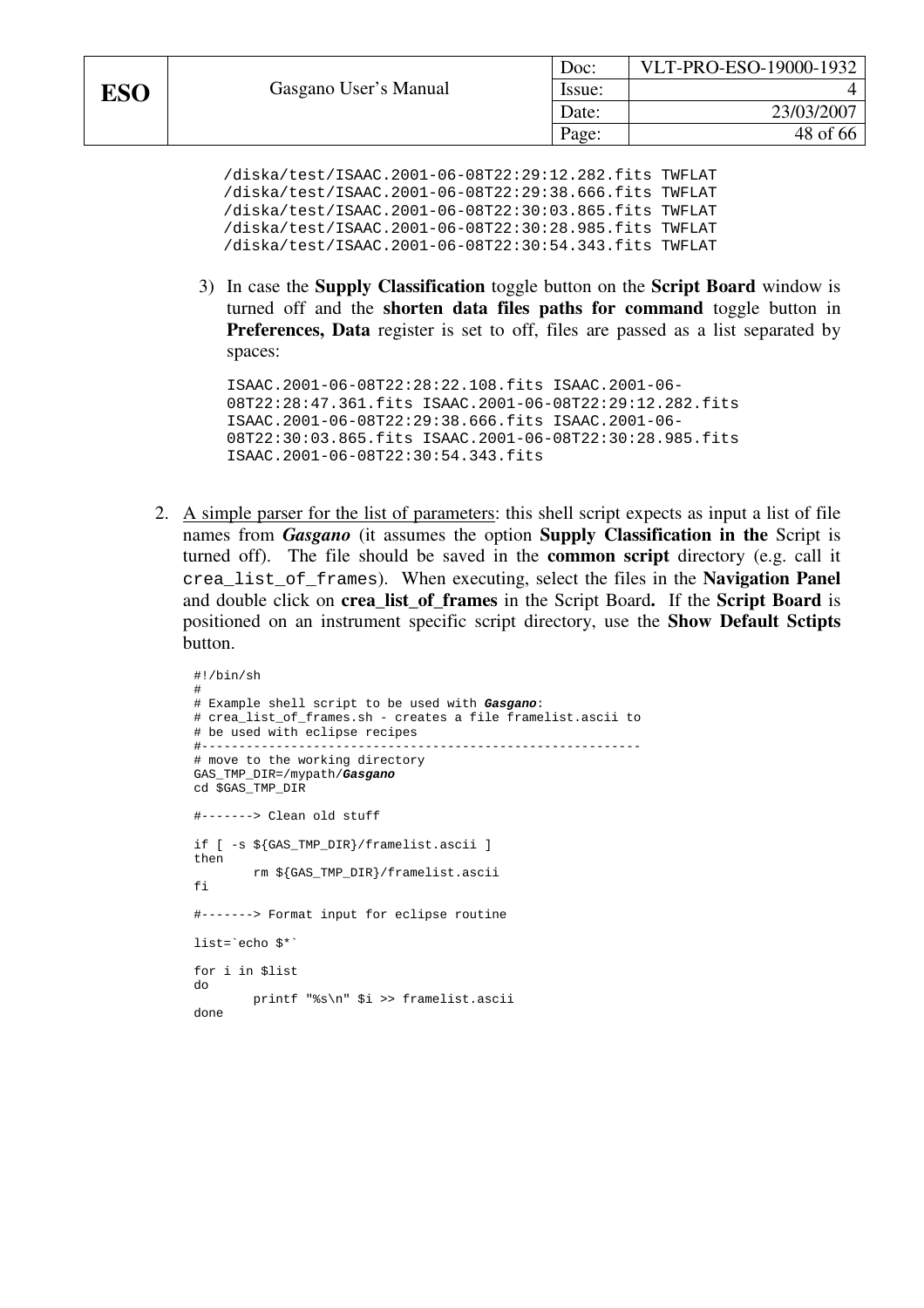|     |                       | Doc:   | VLT-PRO-ESO-19000-1932 |
|-----|-----------------------|--------|------------------------|
| ESO | Gasgano User's Manual | Issue: |                        |
|     |                       | Date:  | 23/03/2007             |
|     |                       | Page:  | 49 of 66               |

# **6. RUNNING CPL RECIPES**

This section details the use and execution of ESO CPL recipes within *Gasgano*.

CPL recipes are ESO developed ISO-C data reduction libraries that may be loaded and executed by *Gasgano*. For more information on CPL, please see http://www.eso.org/observing/cpl/.

Once configured in *Gasgano*, CPL recipes (here after simply recipes) may be loaded using the **To Recipe** menu under the **Selected Files** menu. Loaded recipes are displayed in a **Recipe Panel**.

#### **6.1 The Recipe Panel**

The **Recipe Panel** is a window launched from *Gasgano* that permits configuring and execution of a recipe.

The panel provides controls for setting input parameters, input frame sets, and product settings. In addition, the recipe may be executed and the products and log messages reviewed.

A **Request Pool** in the **Recipe Panel** allows you to build a series of requests containing (possibly) different sets input frames and parameters and add them to the Request Pool. Requests in the pool can then be selected and executed as a batch.

#### **6.2 Opening the Recipe Panel**

To load a recipe and open the Recipe Panel, select the recipe from the set of recipes displayed under the **To Recipe** menu of **Selected Files** of the **Recipe Panel**. If there are files selected in the **Navigation Panel**, these will be placed in the recipe **Input Frames** panel. If no files were currently selected the **Input Frames** panel will be empty.

The figure 17, below shows an example of the **To Recipe** menu and explains the action of the various menu items.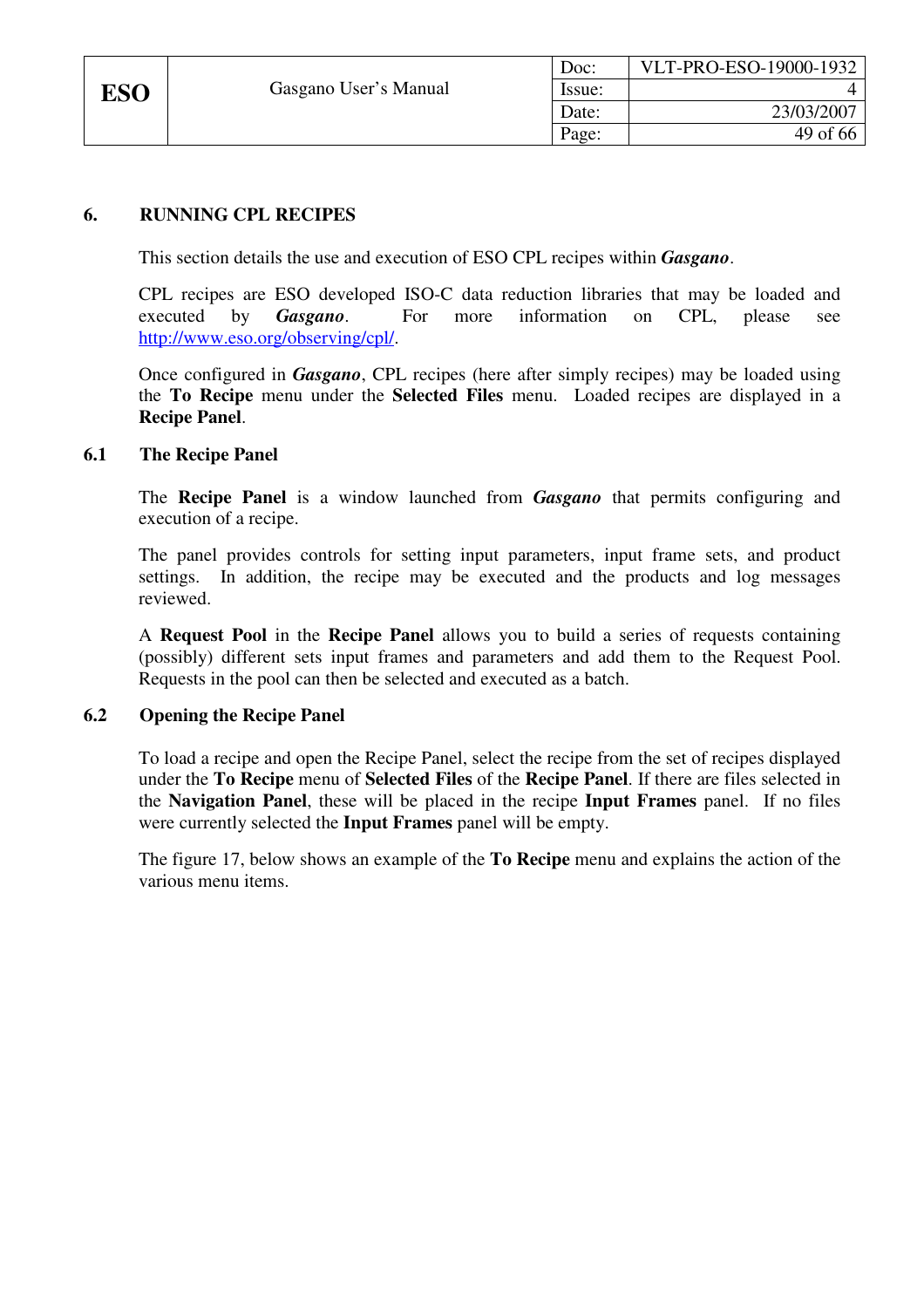| Doc:   | VLT-PRO-ESO-19000-1932 |
|--------|------------------------|
| Issue: |                        |
| Date:  | 23/03/2007             |
| Page:  | 50 of 66               |



**Figure 17: The** To Recipe **menu, showing one open recipe (vmdet v10300) and the full set of recipes under the Load Recipe menu.** 

The figure 18, below, shows an example Recipe Panel with the vmmosobstare recipe loaded. The key sections of the Recipe Panel have been labelled.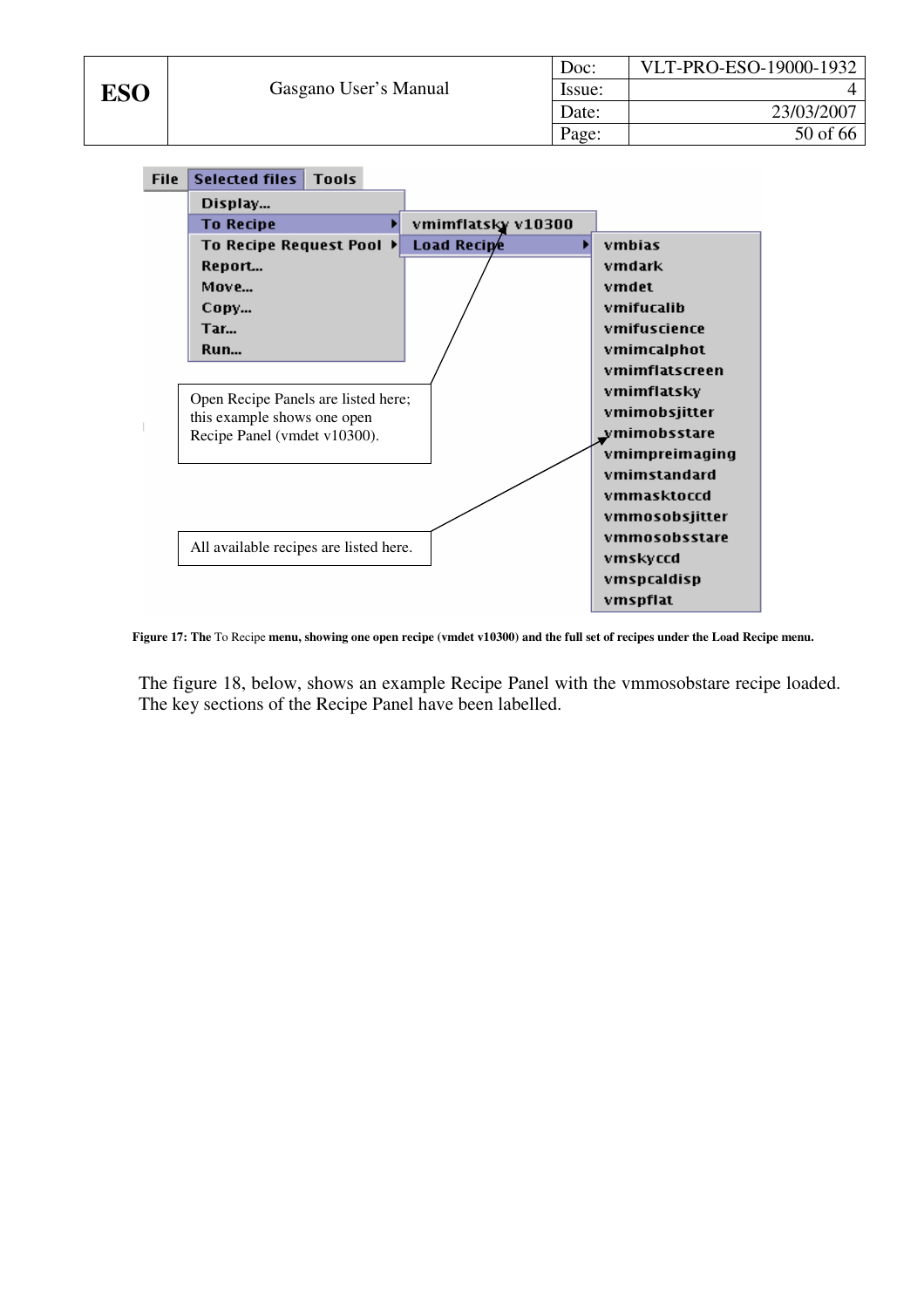| vmmosobsstare v10300                                                                                                                                                                               |                                                  |                                                                 | $   x$ $-$                                                                   |
|----------------------------------------------------------------------------------------------------------------------------------------------------------------------------------------------------|--------------------------------------------------|-----------------------------------------------------------------|------------------------------------------------------------------------------|
| <b>File</b><br><b>Help</b>                                                                                                                                                                         | Recipe Name                                      |                                                                 |                                                                              |
| Queued  <br><b>E</b> cecuting<br><b>Current</b>                                                                                                                                                    | Tab pane with Current, Queued and Executing tabs |                                                                 |                                                                              |
| -Parameters–                                                                                                                                                                                       |                                                  |                                                                 |                                                                              |
| Name                                                                                                                                                                                               | Value<br>Default                                 | Range                                                           |                                                                              |
| vimos.Parameters.bias.removing.m <mark>Zmaster</mark>                                                                                                                                              | Zmaster                                          | ▲                                                               | Add to pool                                                                  |
| Fit<br>vimos.Parameters.sky.method                                                                                                                                                                 | Fit                                              |                                                                 |                                                                              |
| vimos.Parameters.sky.order                                                                                                                                                                         | PARAMETERS PANEL                                 | 2                                                               |                                                                              |
| vimos.Parameters.sampling                                                                                                                                                                          | uncar<br>umear                                   |                                                                 | $\Gamma$ Request Pool-                                                       |
| vimos.Parameters.extraction.fuzz                                                                                                                                                                   | 5                                                | 5                                                               |                                                                              |
| lvimos.Parameters.detection.exclude                                                                                                                                                                | $\overline{2}$                                   | 2                                                               |                                                                              |
|                                                                                                                                                                                                    |                                                  |                                                                 | <b>REQUEST</b>                                                               |
| <sub>Г</sub> Input Frames−                                                                                                                                                                         |                                                  |                                                                 | <b>POOL</b>                                                                  |
| Incl<br>Filename                                                                                                                                                                                   | Classification                                   |                                                                 |                                                                              |
| Froduct Naming-<br>Product Root Directory: /diska/home/v<br>$\blacktriangle$ vereconcernence enconcernence enconcernence enconcernence enconcernence enconcernence enconcernence<br>Output Frames- | Browse-<br>Execute                               | Naming Scheme: Numeric<br>Product location and<br>naming scheme | ⇩<br><b>Execute Selected</b><br>⇩<br>,,,,,,,,,,,,,,,,,,,,,,,,,,,,,,<br>Clear |
|                                                                                                                                                                                                    | <b>OUTPUT FRAMES PANEL</b>                       |                                                                 |                                                                              |
| $r$ Log Messages-                                                                                                                                                                                  |                                                  |                                                                 |                                                                              |
|                                                                                                                                                                                                    |                                                  |                                                                 | Clear<br>Save                                                                |
|                                                                                                                                                                                                    | <b>LOG MESSAGES PANEL</b>                        |                                                                 |                                                                              |

#### **Figure 18: The Recipe Panel with the recipe vmmosobsstare loaded.**

The **Recipe Panel** displays a tab pane with three different tabs: **Current**, **Queued** and **Executing**. The tabs display the various attributes of a recipe as follows:

• The **Current** tab is the base recipe settings and input frames. It is the data contained in this tab that is passed to the recipe when the **Execute Button** is pressed. The contents of the **Current** tab may be saved and loaded to/from a file through the **File** menu **Save Current Settings** and **Load Current Settings** menu items.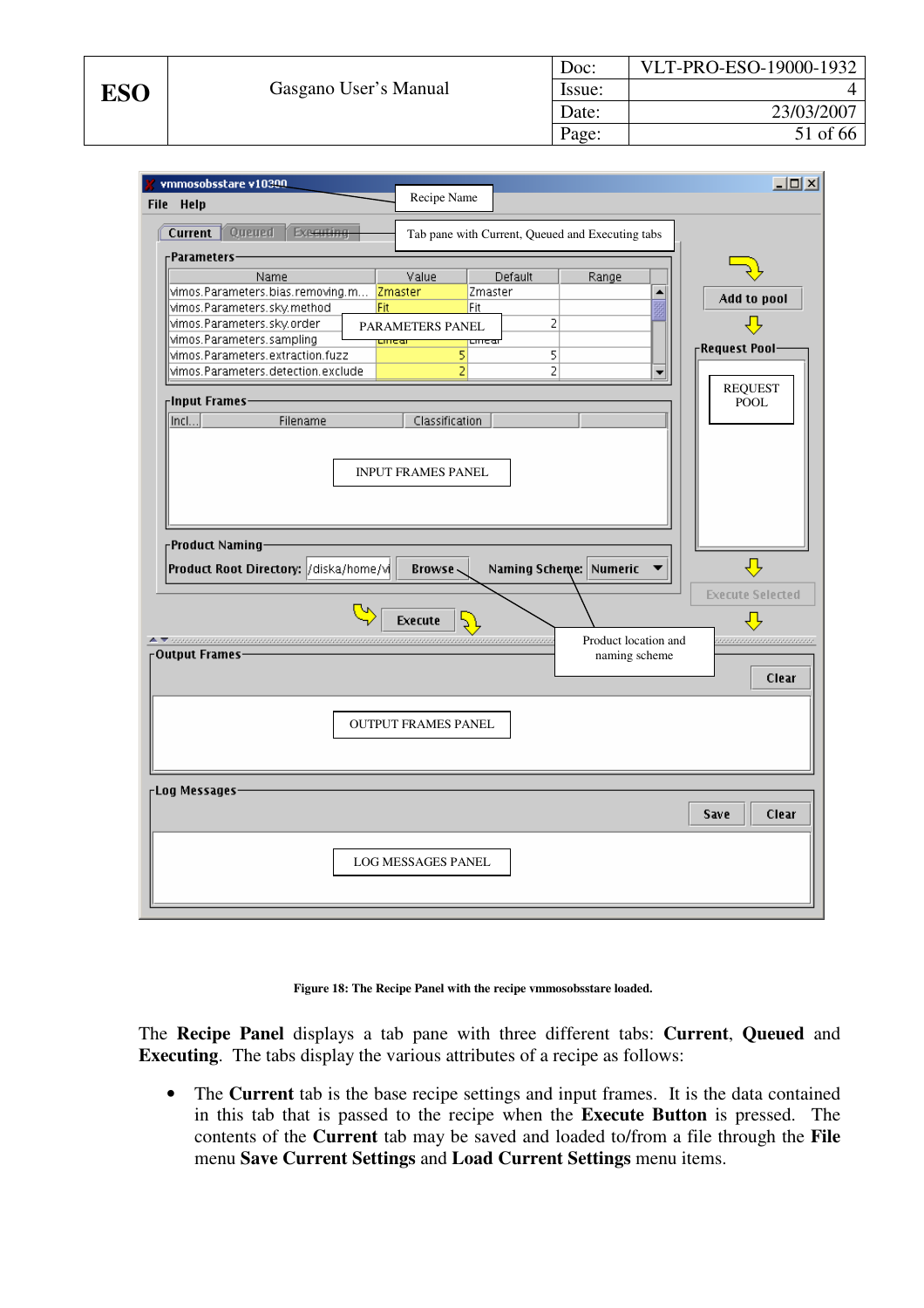- The **Queued** tab displays a selected request from the **Request Pool**. When a request in the **Request Pool** is selected, it is loaded into the **Queued** tab and displayed.
- ' To switch from the Queued tab to the Current tab, simply press **Current** on the tab pane. The opposite is also true. Note that if the Request Pool is empty the Queued tab will be disabled.
- The **Executing** tab is automatically displayed when a recipe is executing. It shows the recipe parameters and input frames in a panel that does not permit editing. Once execution completes, the **Executing** tab will be replaced by the **Current** tab.

### **6.3 Parameters Panel**

The **Parameters** panel contains the set of user settable recipe input parameters. Cells in the yellow column labelled "Value" maybe edited as required. The **Default** column contains the default value as specified by the recipe. Tools tips for cells in the Parameters panel provide a short description of the input panel.

For details on the meaning and impact of a parameter on recipe execution, please consult the recipe documentation.

#### **6.4 Input Frames Panel**

The **Input Frames** panel contains the set of input frames that will be used by the recipe. An input frame consists of a file and a classification. The type and number of input frames required by a recipe is described in the recipe documentation.

The classification is taken from the file classification as it appears in Gasgano. Modification to the file classification can be made directly by clicking and editing the yellow **Classification** cell of input frame.

The Input Frames panel provides **Locate** and **Display** buttons for locating an input frame within the *Gasgano* **Navigation Window**, and sending the input frame to an external viewer.

#### **6.5 Product Naming Panel**

The **Product Naming** panel contains settings for the product files generated by the recipe. The settings are: the **product root directory**, which determines the location of the product file, and the **naming scheme**. The **product root directory** is by default set to the current working directory. If in the .gasganorc file a property PRODUCT\_DIR is defined and set to a valid directory, then its value is used as default for **product root directory** instead of the current working directory**.**

The naming scheme is a simple means to rename the product files. Available naming schemes are:

> • **Numeric:** This scheme appends a four-digit number to the end of all product files, starting at 0000 and increasing. If a file of the desired name already exists in the product directory, the index is increased to the next number. This scheme insures that product files resulting from multiple runs of the recipe do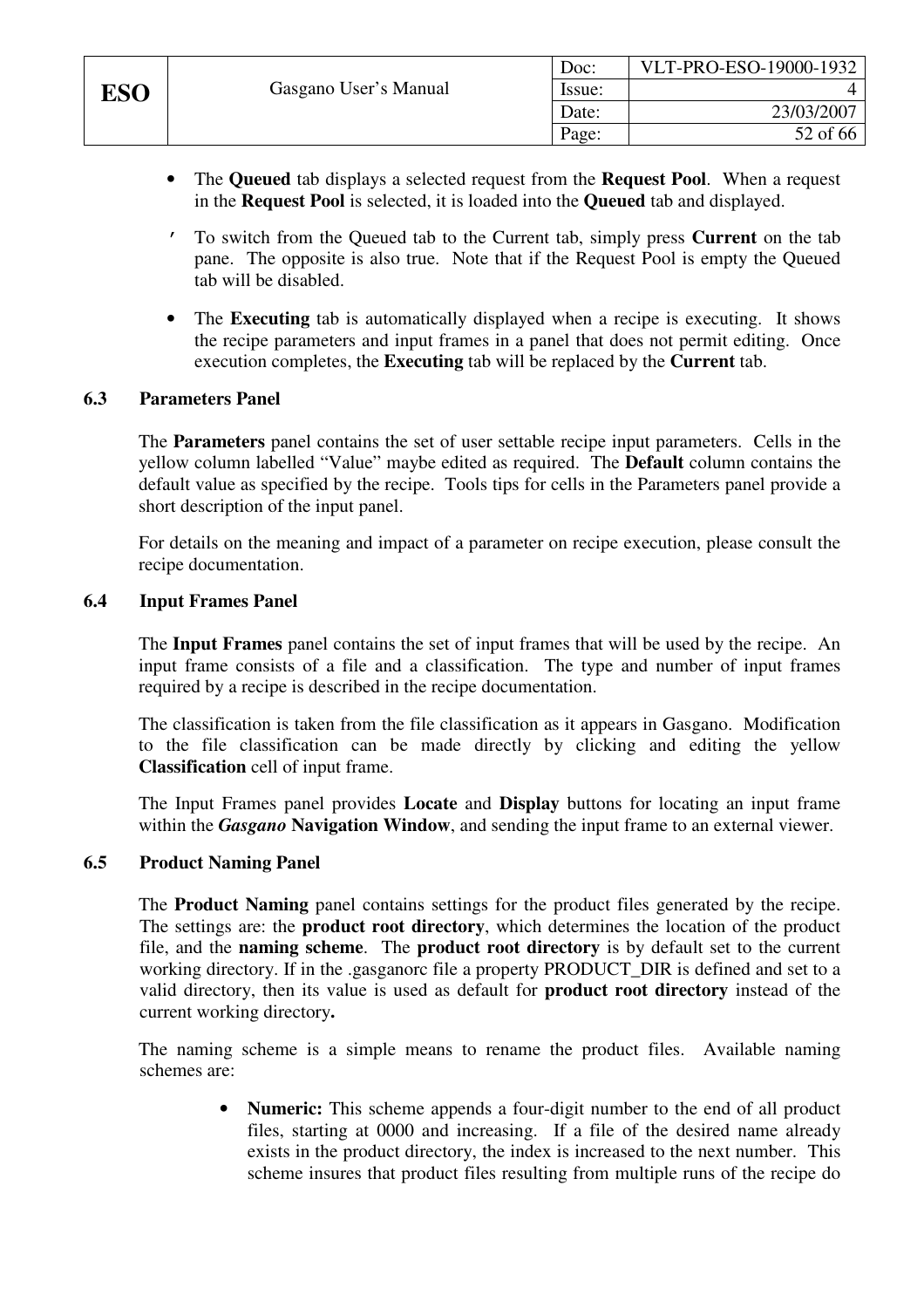not over-write each other.

• **Overwrite:** This scheme performs no product file renaming and thus multiple runs of a recipe will result in overwriting the product file set on each run.

# **6.6 Output Frames Panel**

The Output Frames panel contains the full set of products for each run of the recipe.

As with the Input Frames panel, the Output Frames panel provides **Locate** and **Display** buttons for locating a frame within the *Gasgano* **Navigation Window**, and sending the frame to an external viewer.

The Clear button will empty the list of product frames displayed. The product files are not actually deleted from the file system. The **Recipe Panel** (or in fact the *Gasgano* application) provide no means of removing files from the file system.

' Frames displayed in the Output Frames panel may be added to other Recipe Panels using *Drag and Drop* (see below).

### **6.7 Log Message Panel**

All messages generated by the recipe are logged in the **Log Message** panel. In addition, prior to executing the recipe, the full set of input parameters and input frames are written to the **Log Message** panel.

As the execution of a recipe proceeds, new messages will be logged to the window indicating the progress of the recipe.

Upon completion of the recipe execution, the set of products will be listed along with the final status of the recipe execution. If any error messages were logged during execution, the status will be FAILED.

The **Log Message** panel may be cleared using the **Clear** button, alternatively the logs may be saved to a text file using the **Save** button.

' The full logs of each recipe execution are saved automatically in the designated product directory. These log files are named as follows: <recipe>\_<execution date>.log. For example the log file: *vmimobsstare\_2004-03-02\_13:45:48.log* would contain the results of the execution of the vmimobsstare recipe from March  $2<sup>nd</sup>$  2004, 13:45:48.

#### **6.8 Adding frames to the Recipe Panel**

Files may be added to the input frames panel in a number of ways:

• *Drag and Drop* from the **Navigation Window**: by selecting one or more files in the Navigation Window and pressing (and holding) the left mouse button you can drag the selected files from the Navigation Window to the Recipe Panel. Once the mouse cursor is over to the **Input Frames** panel the mouse button is released. The selected files will be added to the input frames list along with their classification.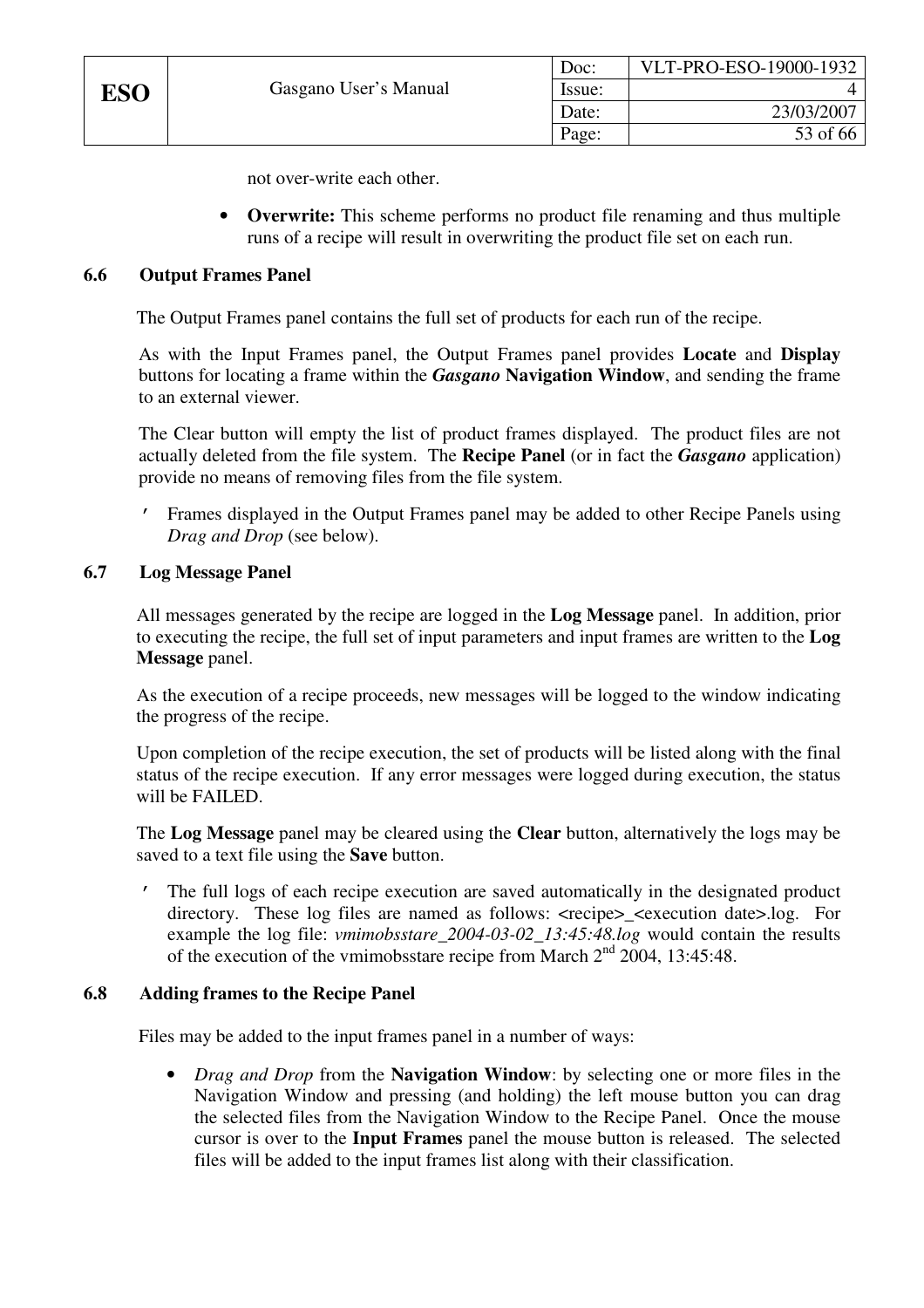|     |                       | Doc:   | VLT-PRO-ESO-19000-1932 |
|-----|-----------------------|--------|------------------------|
| ESO | Gasgano User's Manual | Issue: |                        |
|     |                       | Date:  | 23/03/2007             |
|     |                       | Page:  | 54 of 66               |

- Through the **Selected Files** menu: by selecting one or more files in the Navigation Window and then clicking the **To Recipe** item under **Selected Files** menu, the set of open Recipe Panels will be displayed, along with the option to open a new recipe. By selecting one of the existing Recipe Panels the selected files will be added to the input frame set of the selected Recipe Panel. Recipe Panels are listed under the To Recipe menu with the same names as appears in the title bar of the Recipe Panel. In Figure 18, above, this would be: "vmimflatsky v10300".
- ' The **Selected Files** menu can be displayed by pressing the *right* mouse button on the Navigation Window once a file selection is made. The popup menu displayed is identical to the Selected Files menu in the menu bar.
- ' When multiple **Recipe Panels** are open, frames may be taken from one Recipe Panel and added to another using *Drag and Drop*. Again, select the desired input or product frame from one **Recipe Panel**, click and hold the left mouse button and drag the selection into the **Input Frames** panel of another **Recipe Panel**.

# **6.9 Executing Recipes**

Recipes can be executed in one of two ways through the Recipe Panel:

- 1. Using the **Execute** button execute the recipe using current parameters and input frames.
- 2. Using the **Request Pool** build a pool of possibly different recipe execution requests and execute a selection of these requests in batch.

The **Execute** button and **Request Pool** are detailed in the following sections.

#### **6.10 Using the Execute Button**

The **Execute** button executes the recipe using the current parameters and input frames. The parameters and input frames will be displayed on the **Executing** tab during the execution and the Recipe Panel can not be used until the recipe execution completes. All logs and products are added to the **Output Frames** and **Log Messages** panels during execution.

The typical steps in using the Execute button are as follows:

- 1. Open the required Recipe Panel
- 2. Add the set of input frames.
- 3. Set the required parameters
- 4. Set the product directory
- 5. Press the **Execute** button
- 6. Review logs and products
- 7. Repeat if required, modifying parameter, input frame, and product settings.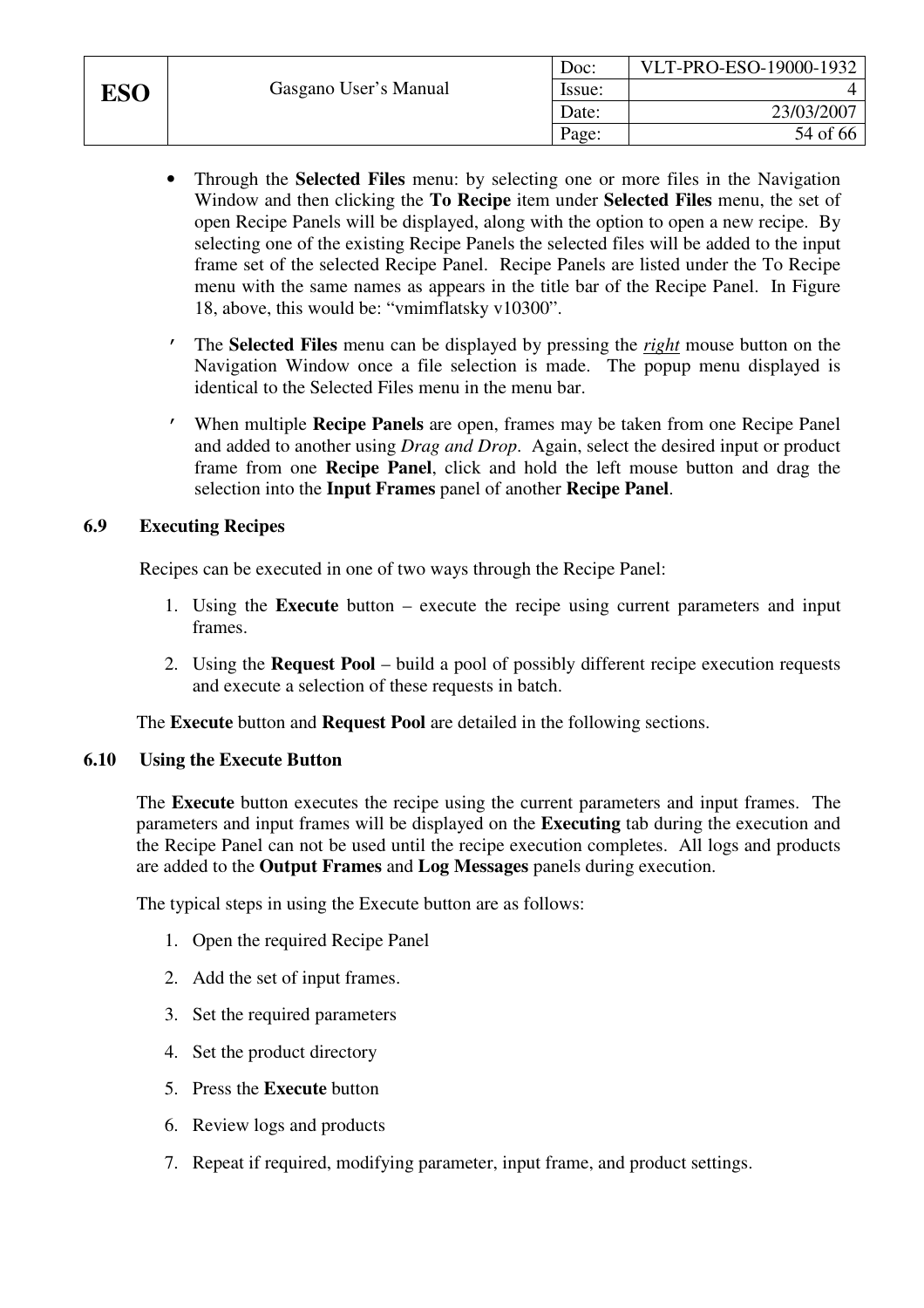|     |                       | Doc:   | VLT-PRO-ESO-19000-1932 |
|-----|-----------------------|--------|------------------------|
| ESO | Gasgano User's Manual | Issue: |                        |
|     |                       | Date:  | 23/03/2007             |
|     |                       | Page:  | 55 of 66               |

# **6.11 Using the Request Pool**

The **Request Pool** offers a means to build and edit a set of recipe execution requests, add the requests to a pool, and execute some or all of the pool in batch mode.

The **Request Pool** and its main controls are shown in the figure below.



**Figure 19: The** Request Pool **showing three requests, with** Request 3 **selected.** 

# **6.12 Adding Frames directly to the Request Pool**

In addition to adding frames to the Input Frames panel of a Recipe Panel, frames may also be added directly to the **Request Pool**. When this is performed, the parameters and input frames of Recipe Panel are combined with the frames selected in the **Navigation Window** and the resulting combination is added as a new request in the **Request Pool**.

Frames may be added to the Request Pool in a number of ways:

- *Drag and Drop* from the **Navigation Window**: by selecting one or more files in the Navigation Window and pressing (and holding) the left mouse button you can drag the selected files from the Navigation Window to the Recipe Panel. Once the mouse cursor is over to the **Request Pool** panel the mouse button is released. The selected files will be combined with the current input frame set and parameter settings to create a new request in the **Request Pool**.
- Through the **Selected Files** menu: Frames may be added from the *Gasgano* **Navigation Window** directly into the **Request Pool** of an open **Recipe Panel** through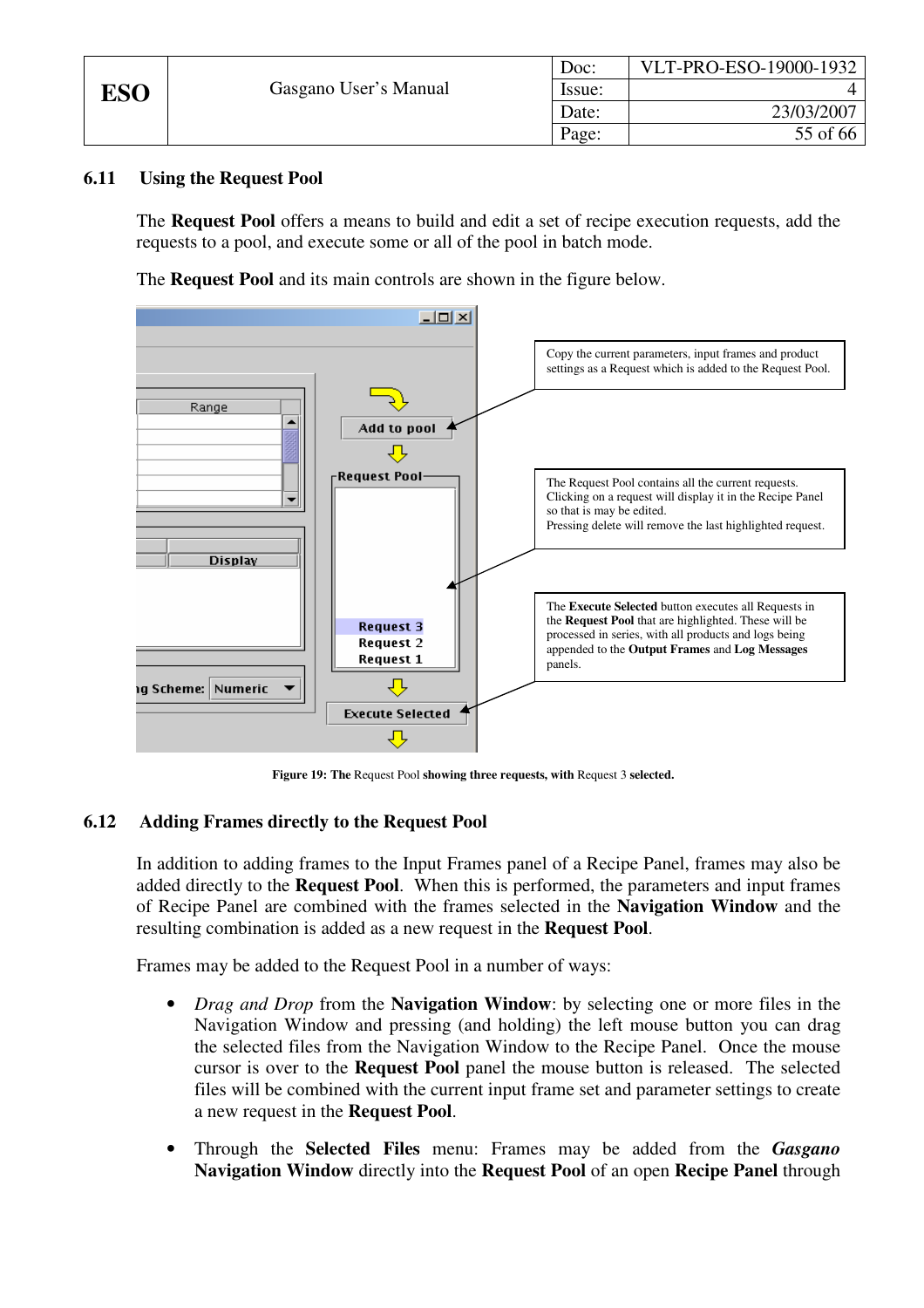the **To Recipe Request Pool** menu under the **Selected Files** menu.

- ' The **Selected Files** menu can be displayed by pressing the *right* mouse button on the Navigation Window once a file selection is made. The popup menu displayed is identical to the Selected Files menu in the menu bar.
- When multiple **Recipe Panels** are open, frames may be taken from one Recipe Panel and added to another using *Drag and Drop*. Again, select the desired input or product frame from one **Recipe Panel**, click and hold the left mouse button and drag the selection into the **Request Pool** of another **Recipe Panel**.

# **6.13 Using the Execute Selected button**

Once a set of requests has been built and added to the **Request Pool** they may be selected and executed using the **Execute Selected** button.

All products and logs are appended to the **Output Frames** and **Log Messages** panel.

' It is advisable to use the **Numeric** Naming Scheme (on the **Product Naming** panel) so that products from the multiple request execution do not overwrite each other.

The typical steps in using the **Request Pool** are as follows:

- 1. Open the required Recipe Panel
- 2. Add the set of base Input Frames and edit Parameters as required
- 3. Press Add to Pool button to copy the input frames and parameters to the pool
- 4. Edit the input frames and parameters
- 5. Repeat steps 3 and 4 as required
- 6. Select one or more of the requests in the **Request Pool**
- 7. Press **Execute Selected** button
- 8. Review logs and products

# **6.14 Saving and Loading Settings**

The settings of the **Current** tab may be saved to (an XML) file using the **Load Current Settings** and **Save Current Settings** menu item under the **File** menu of the Recipe Panel.

When saving the settings, the recipe, input frames, parameters, and product settings are saved (at user discretion) and may be reloaded later.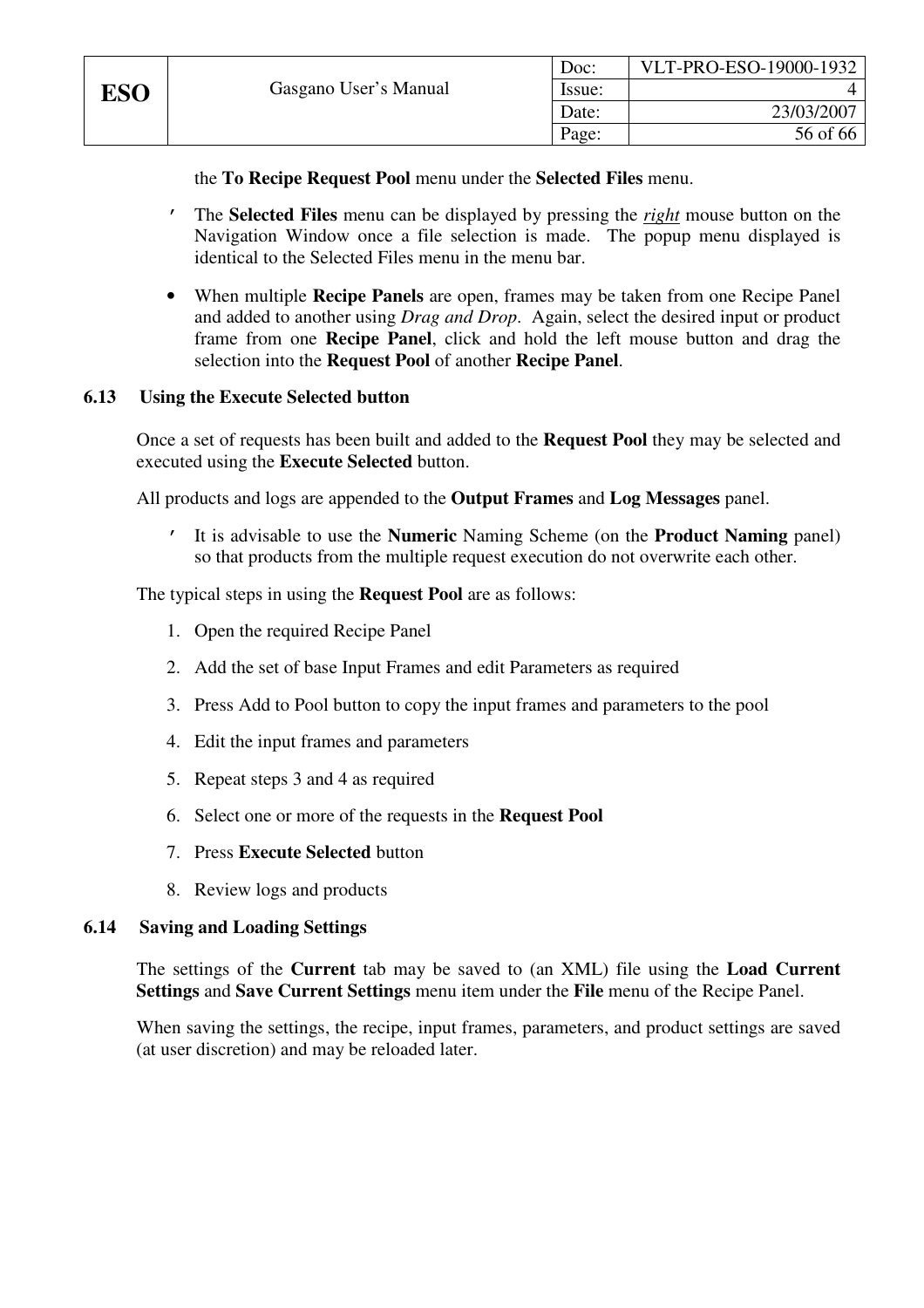

# **7. QUICK REFERENCE GUIDE**

#### **7.1 Summary of Inputs**

#### Table 1: Keyboard shortcuts

| <b>SHORTCUT</b> | <b>ACTION</b>                                         |
|-----------------|-------------------------------------------------------|
| $CTRL+q$        | Quit Gasgano                                          |
| $CTRL+r$        | Open keyword list editor                              |
| $CTRL + s$      | Toggle open/close the Script Board                    |
| $CTRL+c$        | Copy selected text to the Clipboard                   |
| $CTRL+v$        | Paste content of the Clipboard to text<br>input field |

#### Table 2: Navigation Panel Mouse actions

| <b>BUTTON</b>    | <b>CONTEXT</b>                                            | <b>ACTION</b>                                                                             |
|------------------|-----------------------------------------------------------|-------------------------------------------------------------------------------------------|
| Left click       | Navigation panel, on nodes,<br>folder icons, folder lines | Expand or collapse the corresponding item,<br>showing or hiding its sub-components        |
| Left click       | Navigation panel, on files                                | Select the file, highlight the file and display<br>it in the File Detail Panel            |
| Right click      | Navigation panel, on file.                                | Displays the <b>Selected Files</b> popup menu                                             |
| Ctrl-Left click  | Navigation panel, on files                                | Multiple selection of non contiguous files                                                |
| Shift-Left click | Navigation panel, on files                                | Multiple selection of contiguous files<br>selection (first file must be already selected) |

#### **7.2 Keywords**

*Gasgano* uses keywords for expressions, classification, and display and report generation. There are no keyword-dictionaries or defined keyword-sets in *Gasgano;* therefore entries of non-existent or bad keyword names will not be detected. For example a FITS file report requiring the PIPPO keyword to be printed will not produce an error. The column in the resulting report will be left blank.

ESO Hierarchical keywords can be expressed in both full (e.g.: HIERARCH ESO TEL AIRM START) and dot (e.g.: TEL.AIRM.START) notation. While *Gasgano* supports both forms of notation for data entry, typically the dot notation is used for display purposes.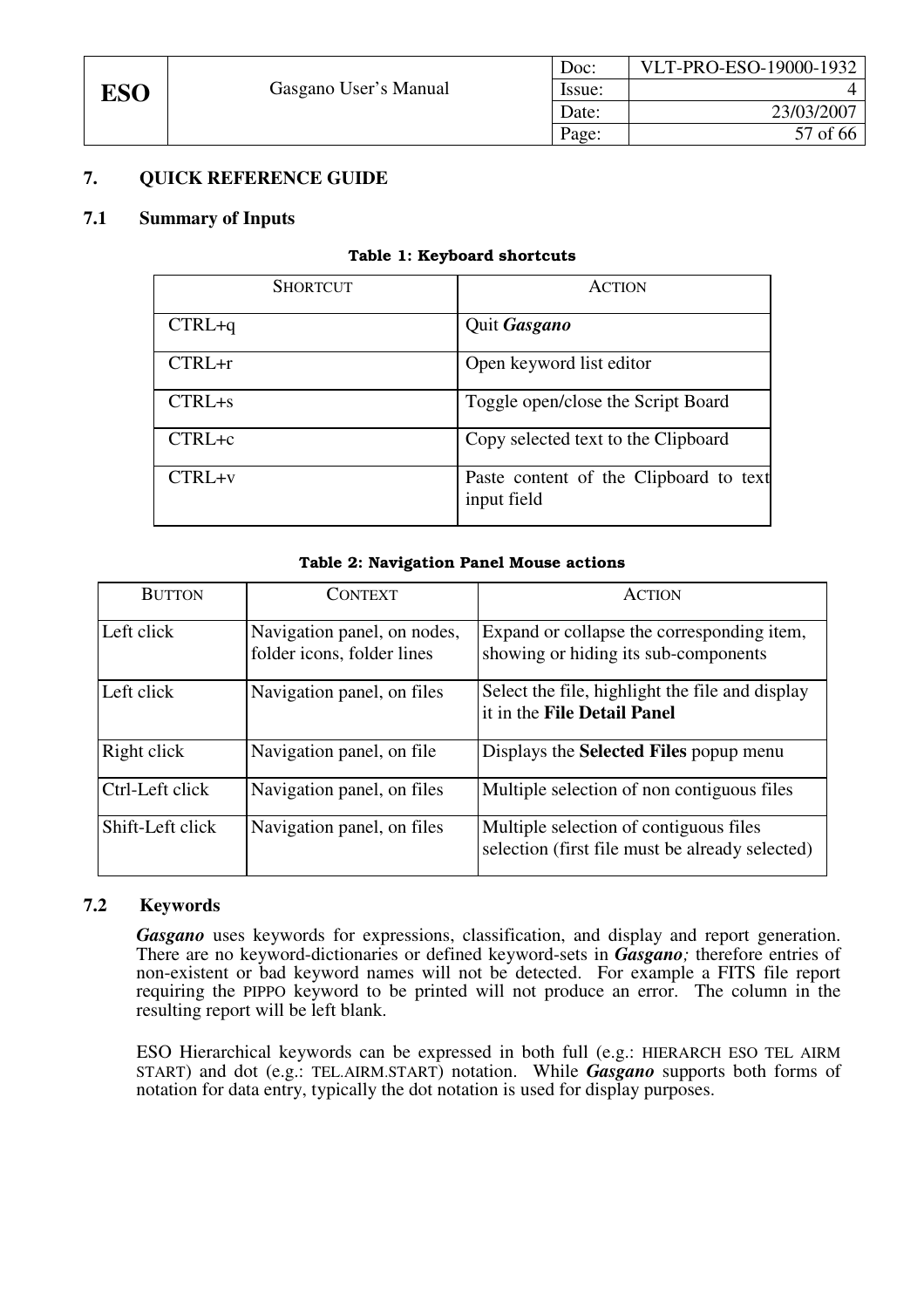|            |                       | Doc:   | VLT-PRO-ESO-19000-1932 |
|------------|-----------------------|--------|------------------------|
| <b>ESO</b> | Gasgano User's Manual | Issue: |                        |
|            |                       | Date:  | 23/03/2007             |
|            |                       | Page:  | 58 of 66               |

# **7.3 Meta Keywords**

*Gasgano* defines internally a number of keywords that are used within the application but are not read from a FITS file header. These keywords are called Meta Keywords.

The Meta Keywords currently in use in *Gasgano* are the following:

- ♦ CLASSIFICATION: a keyword representing the FITS file Classification, as defined by means of the classification rules.
- ♦ FILE\_PATH: a keyword representing the full path of the data file on disk.
- ♦ PIPE\_PRODUCT: a keyword indicating if the file is a raw frame or pipeline product. A raw frame will have a PIPE\_PRODUCT value of "F" while a pipeline product file will have a PIPE\_PRODUCT\_value of "T".

### **7.4 Keyword Expressions**

This section discusses the use of keyword expressions in *Gasgano*. Keyword expressions are used to classify FITS data files and filter the data file set.

Keyword expressions return a Boolean value. They are a combination of Operands and Operators.

Operands have three different types: character strings, numbers and keywords.

- ♦ Keywords are represented as the names of the keyword and return either a Float or a String value.
- ♦ Strings are represented as characters enclosed in double quotes (e.g. "SKY"). A String cannot return a Float value.
- $\bullet$  Floats are numeric values, (12, 0.1, 45.67, etc.). Floats can not return a String value.

Supported Operators are listed in Table 3 (where LHS = Left Hand Side; RHS = Right Hand Side).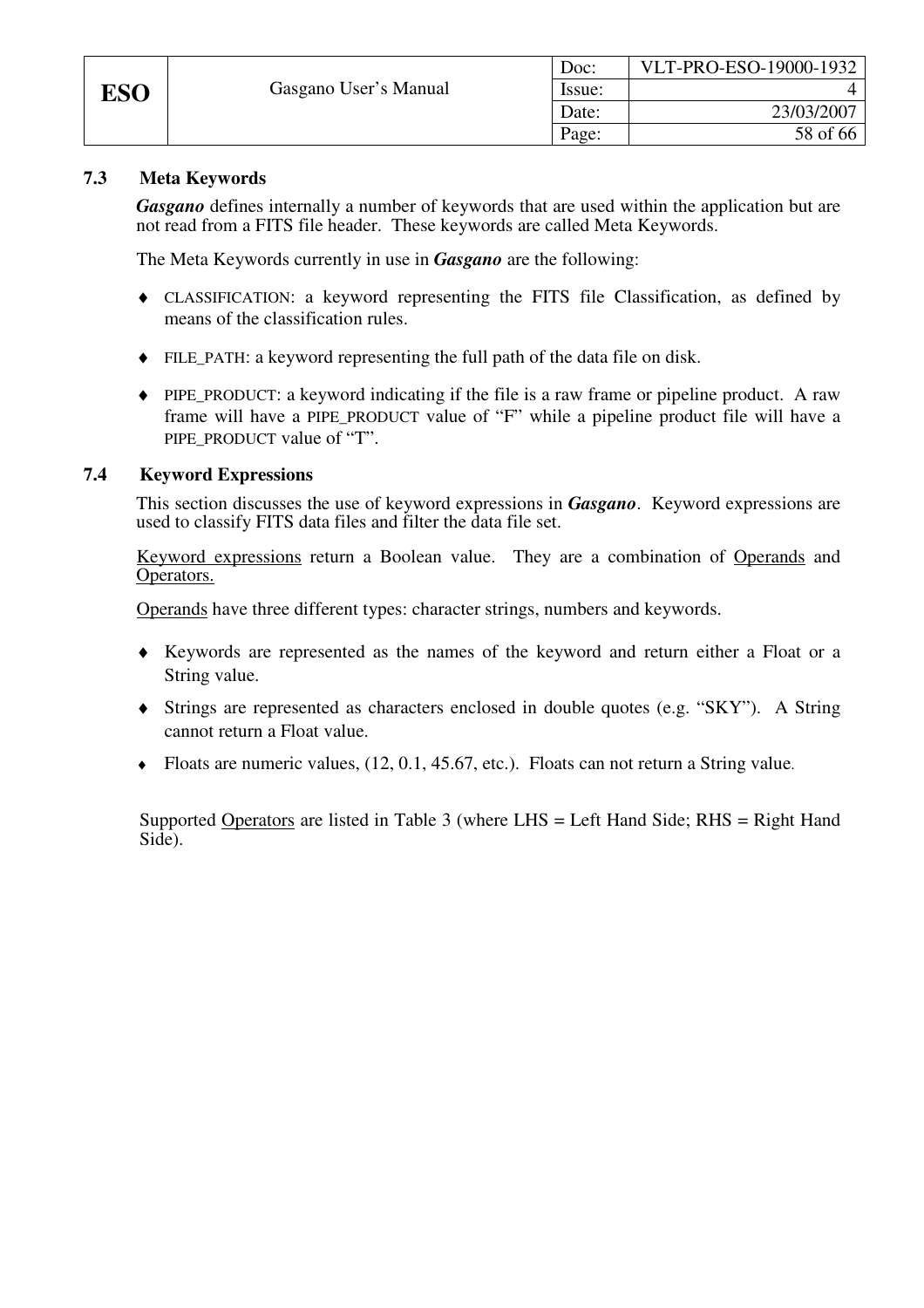#### Table 3: Keyword expression operators

| <b>OPERATOR</b> | <b>DESCRIPTION</b>                                                                                                                                                                                                                                                                              |
|-----------------|-------------------------------------------------------------------------------------------------------------------------------------------------------------------------------------------------------------------------------------------------------------------------------------------------|
| <b>AND</b>      | Boolean operator which evaluates to <b>true</b> if and only if all of its (two or<br>more) sub-expressions evaluate to true.                                                                                                                                                                    |
| <b>OR</b>       | Boolean operator that evaluates to true if one of its two or more sub-<br>expressions evaluates to true.                                                                                                                                                                                        |
| $=$             | Returns true if the LHS equals the RHS.                                                                                                                                                                                                                                                         |
| $!=$            | Returns <b>false</b> if the LHS equals the RHS.                                                                                                                                                                                                                                                 |
| $\geq$          | Returns true if the LHS is greater than the RHS.                                                                                                                                                                                                                                                |
| $>=$            | Returns true if the LHS is greater or equal to the RHS.                                                                                                                                                                                                                                         |
| $\prec$         | Returns true if the LHS is less than the RHS.                                                                                                                                                                                                                                                   |
| $\leq$          | Returns true if the LHS is less than or equal to the RHS.                                                                                                                                                                                                                                       |
| Like            | Performs a string comparison where the RHS must be a string operand.<br>The RHS may contain '*' characters which are treated as wild cards when<br>matching with the LHS.<br>Note: Only the "*" wild card is valid, there are no other wild card<br>operators available with the Like operator. |
| NotLike         | As for Like but the opposite result is returned upon evaluation.                                                                                                                                                                                                                                |

# **7.5 Keyword Expression Classes**

A keyword expression is a tree structure with AND and OR operators as nodes and comparison operators  $(=, >, <,$  Like, etc) as leaves of the tree structure. Evaluation of the expression involves evaluation of each of its leaves and nodes in a depth first traversal until a result for the root node is determined.

The nodes of the tree are either AND or OR operators containing two or more branches. The leaves of the nodes must be comparison operators  $(=, !=, <, etc.).$  Each comparison operator contains a RHS (Right Hand Side value) and LHS (Left Hand Side value) and an operator.

Comparison operators may be evaluated as Float objects or String objects depending on the values of operands. A comparison will be evaluated using Float objects only if all operands return a valid Float value. Failing this, the comparison is tried using String objects. If comparison using Floats or Strings is not possible, the expression will fail to evaluate.

Figure 20 shows a couple of simple expressions and their string representations.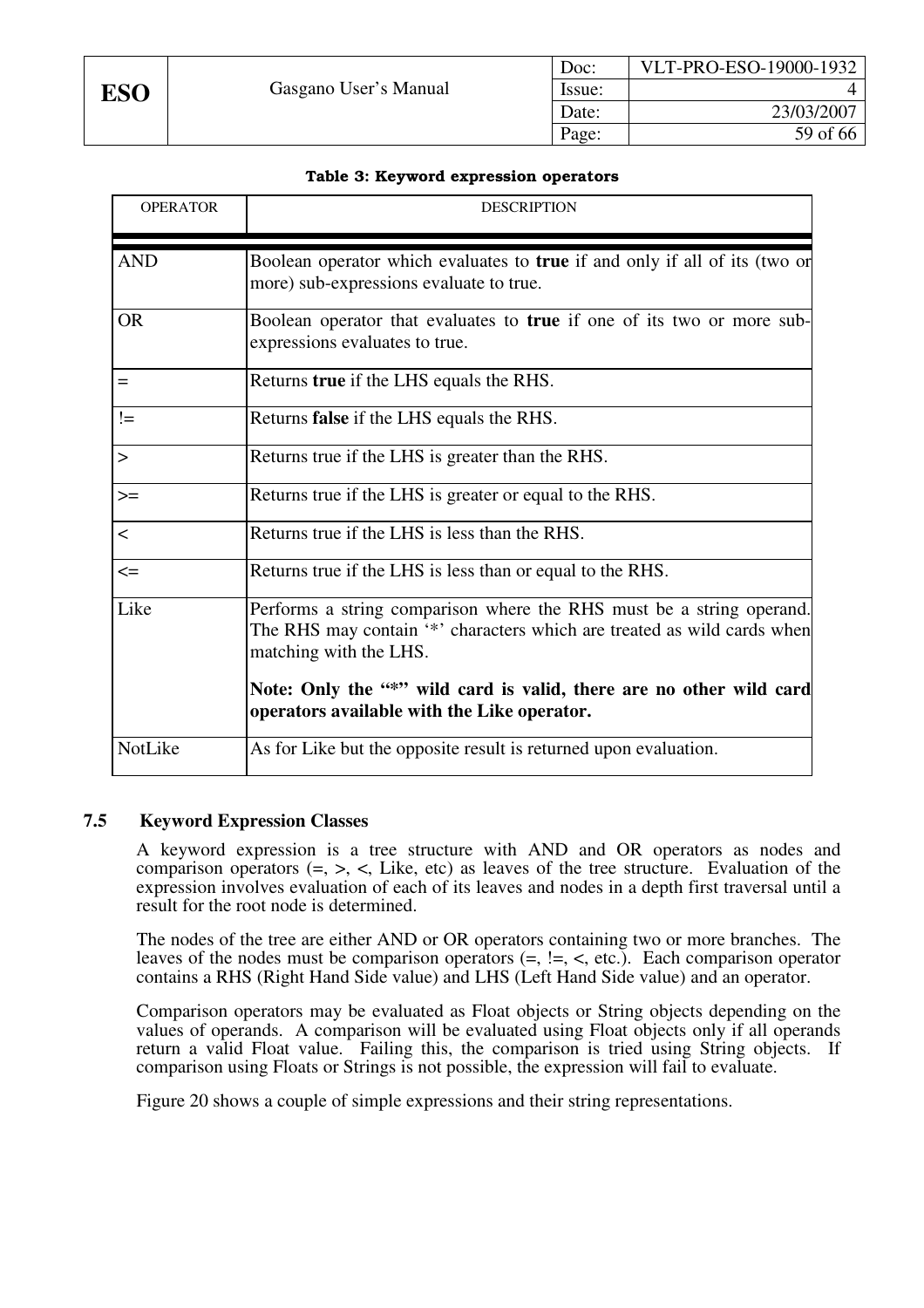| Doc:   | VLT-PRO-ESO-19000-1932 |
|--------|------------------------|
| Issue: |                        |
| Date:  | 23/03/2007             |
| Page:  | 60 of 66               |



**Figure 20: Expression Tree Examples**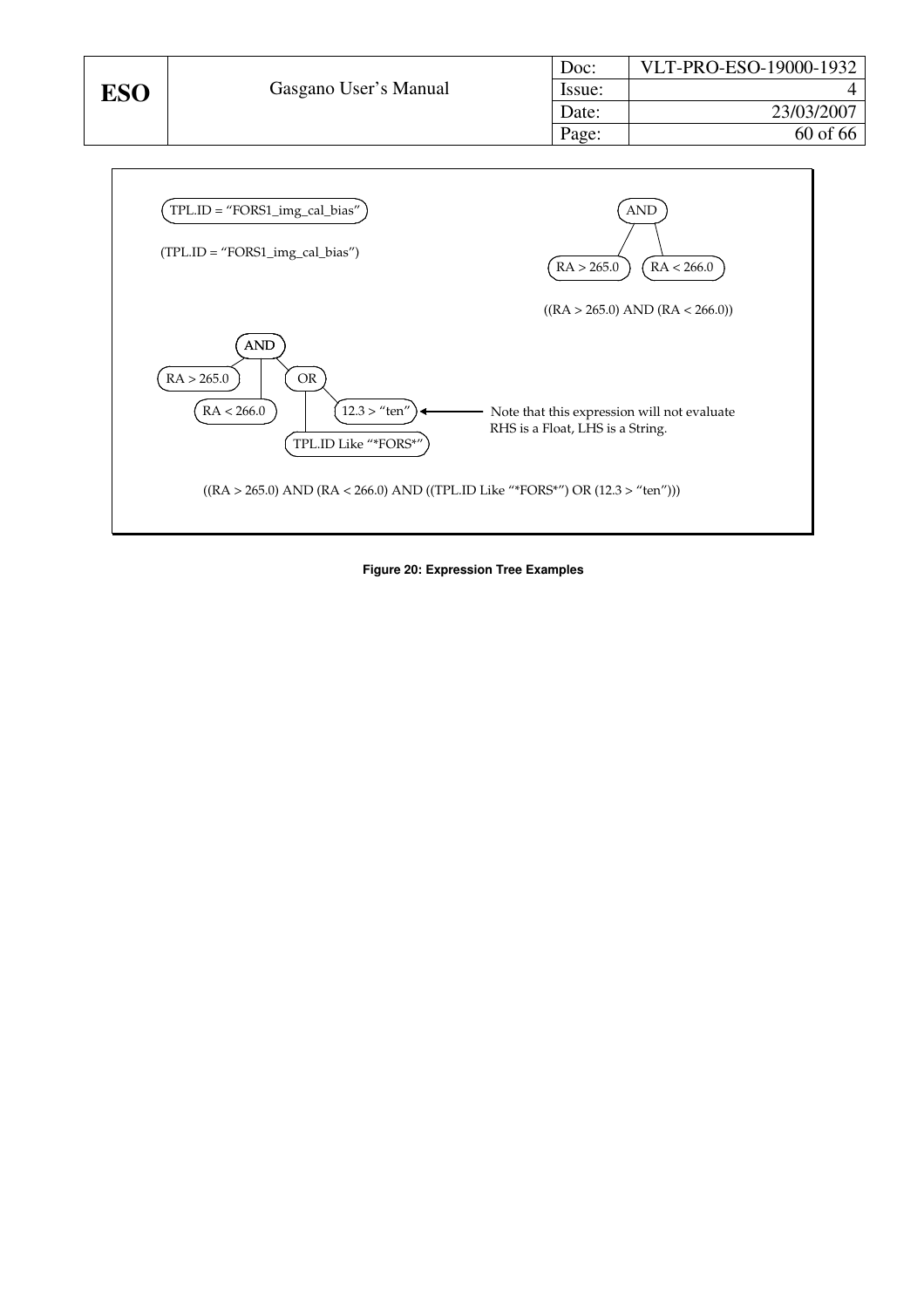# **APPENDIX A – SYSTEM REQUIREMENTS**

#### **System definition and requirements**

Software requirements: supported platforms are Linux RedHat 9, Scientific Linux, HP-UX 11.0, as well as Solaris 5.8. For viewing fits files, image display software such as skycat or ds9 is needed.

External Viewer: *Gasgano* comes with some example scripts to assist the user in connecting **Gasgano** with an external viewer. The example scripts, located under The example scripts, located under \${HOME}/gasgano/bin, are:

- § load\_ds9: run ds9 as the FITS viewer
- § load\_rtd: run rtd to display FITS viewer

The scripts may require some editing to run. In order to test and modify the scripts, they may be run passing the paths to a FITS file as the first command line argument, for example:

\${HOME}/gasgano/bin/load\_ds9 /data1/vimos/vmbias.fits

CPL Recipes: To run **CPL recipes** within *Gasgano* the CPL core libraries must be installed and be available in the library path when running *Gasgano*. The LD\_LIBRARY\_PATH environment variable must include the directory paths of all CPL core libraries.

To ensure that the required libraries are in the library path the following command can be run:

```
ldd ${HOME}/gasgano/lib/libjavacpl.so
```
The output of the command should indicate that all required libraries **except the libjava.so** are located. If any libraries **other than libjava.so** are lists as "not found", the LD\_LIBRARY\_PATH environment variable needs to be corrected.

The following is an example of correct output for the ldd command, indicating that all required CPL core libraries have been located:

```
 libltdl.so.3 => /usr/lib/libltdl.so.3 
 libcplui.so.0 => /home/theuser/cpl/lib/libcplui.so.0 
 libjava.so => not found 
 libc.so.6 => /lib/tls/libc.so.6 
 libdl.so.2 => /lib/libdl.so.2 
 libcplcore.so.0=>/home/theuser/cpl/lib/libcplcore.so.0 
 libqfits.so => /home/theuser/cpl/qfits/lib/libqfits.so 
 libcext.so.0 => /home/theuser/cpl/lib/libcext.so.0 
 libm.so.6 => /lib/tls/libm.so.6 
 libnsl.so.1 => /lib/libnsl.so.1
```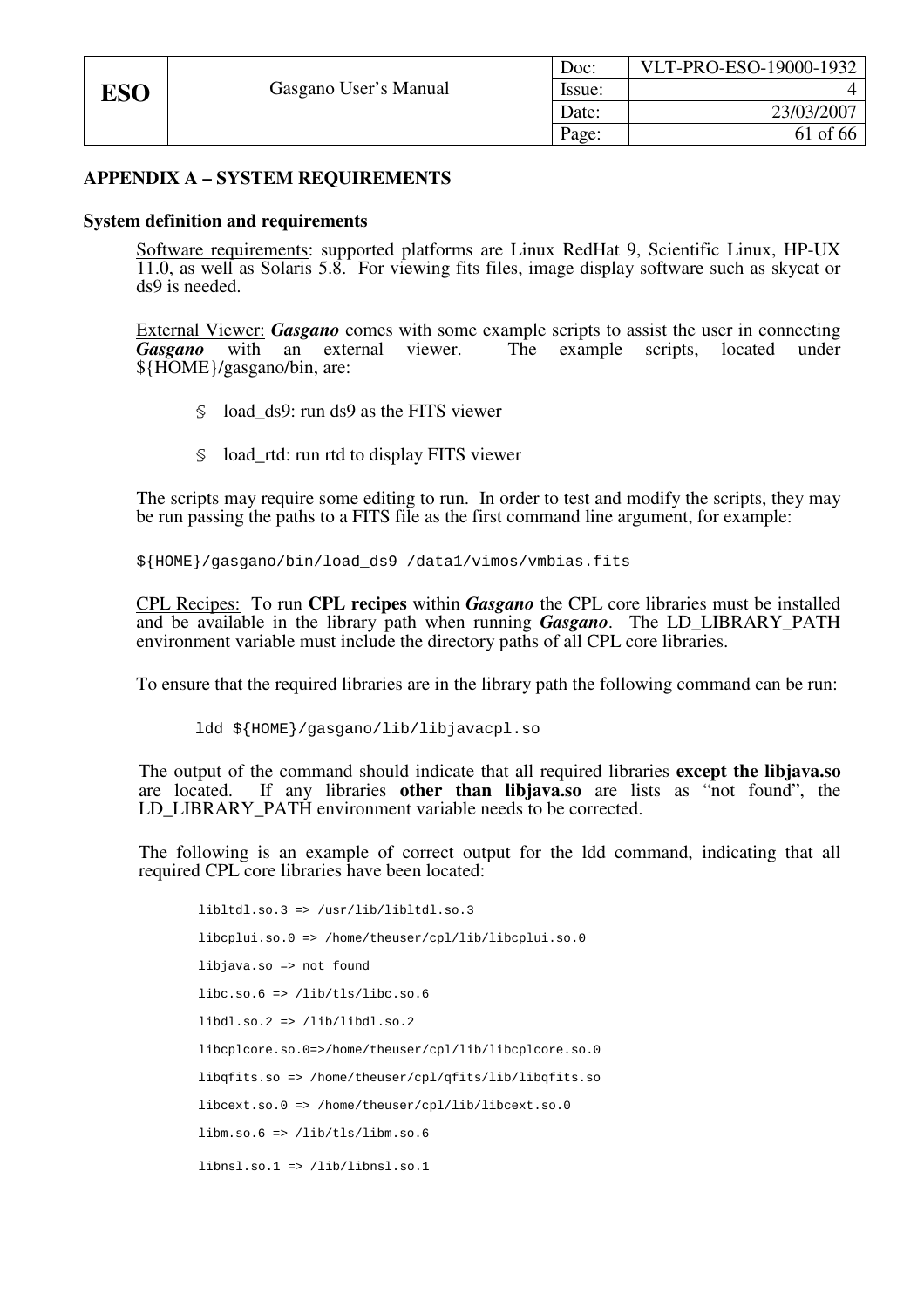```
 /lib/ld-linux.so.2 => /lib/ld-linux.so.2
```
The following is an example of typical output when the CPL core libraries were not located:

```
 libltdl.so.3 => /usr/lib/libltdl.so.3 
 libcplui.so.0 => not found 
 libjava.so => not found 
 libc.so.6 => /lib/tls/libc.so.6 
 libdl.so.2 => /lib/libdl.so.2 
 /lib/ld-linux.so.2 => /lib/ld-linux.so.2
```
Hardware Requirements: *Gasgano* requires at least 100 Mb of RAM (depending upon data set size and usage). It is advisable to run it on machines with not less than 512MB RAM. If visualised on a remote X11 terminal, make sure that at least 48 MBs of memory is available.

Processor speed becomes an issue only when accessing large numbers of compressed fits files.

#### **Downloading** *Gasgano*

*Gasgano* can be downloaded from the dedicated Web page, located at:

http://www.eso.org/gasgano.

Installation instructions are also posted on this web page.

Contact the User Support Group (usg-help@eso.org) if you need assistance.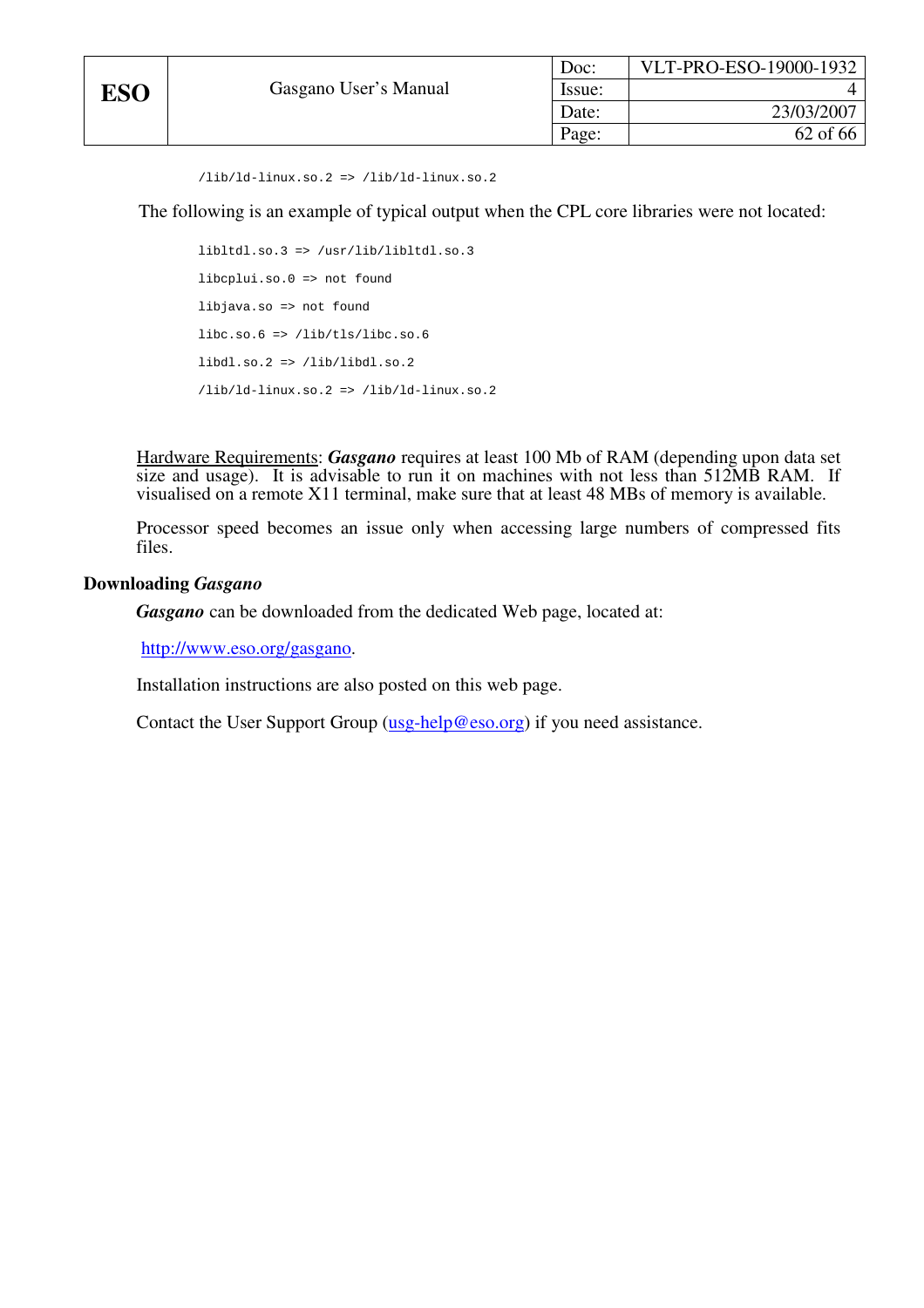# **APPENDIX B - .GASGANORC DEFAULT SETTINGS**

Printout of a default .gasganorc, note that not all properties are relevant to this version of Gasgano. Key properties are explained in the table below.

# Gasgano Application Properties # Date: Tue Jun 08 15:16:55 MEST 2004 AUTO\_DISPLAY=false CLASSRULE\_FILE=gasgano/config/VLT.rul COMPONENT\_FONT=Dialog:14 CUBE TO VIEWER= DATA\_FILES= DBOBS\_DISPLAY\_COLUMNS=CLASSIFICATION:RA:DEC:TPL.EXPNO:TPL.NEXP DBOBS\_DISPLAY\_COLUMNS\_SIZE=0:0:0:0:0 DBOBS\_INSTRUMENT=All DBOBS\_INSTRUMENTS=ISAAC;FORS1;FORS2;UVES;VIMOS;CONICA;EFOSC;CES;SUSI;SOFI;EMMI;WFI;VINCI;MIDI DBOBS\_PERIOD=66 DBOBS\_REQUIRED=false DBOBS\_SERVER\_ID= DBOBS\_SERVER\_URL= DBOBS\_USERID= DB\_SERVER\_URL= DB\_USER\_NAME=qc DISPLAY\_COLUMNS=CLASSIFICATION:TPL.ID:ORIGFILE:TPL.EXPNO:TPL.NEXP DISPLAY\_COLUMNS\_SIZE=0:0:0:0:0 FILTER\_FILE=gasgano/config/filter.rul FITS\_TO\_VIEWER= FRAME\_BOUNDS=8,100,920,650 INSTRUMENT\_GROUPING=ISAAC=;FORS1=;FORS2=;UVES=;VIMOS=;CONICA=;EFOSC=;CES=;SUSI=;SOFI=;EMMI=;WFI=;VI NCI=;MIDI=; KEYWORDLIST\_DIR=gasgano/keywords MENU\_CUSTOM1= MENU\_CUSTOM1\_LBL=Custom Menu1 MENU\_CUSTOM2= MENU\_CUSTOM2\_LBL=Custom Menu2 MENU\_CUSTOM3= MENU\_CUSTOM3\_LBL=Custom Menu3 MENU\_CUSTOM4= MENU\_CUSTOM4\_LBL=Custom Menu4 MENU\_RETRIEVE=dpclient -renameschema ARCFILE -outpath MJD\_SORTING=false OBSTATUS\_MAPPING=P:Partially defined D:Defined Q:queued for scheduling I:Initiated S:Started p:Paused during execution A:Aborted X:Executed R:Reduced C:Completed L:released K:Cancelled OB\_STATUS\_FROM\_DB\_REQUIRED=false PRINTER\_NAME=lp PRINT\_FONT=Monospaced:16 PRINT\_ORIENTATION=P RADEC\_CONVERSION=true SCRIPTS\_DIR=gasgano/scripts SHORTEN\_FILES\_PATH=true SHORT\_FILENAME=true SHOW\_EXTENSIONS=true TEXTFILE\_EXTENSIONS=ascii;paf;longlog;log TFITS\_TO\_VIEWER= UPDATE\_TIMER=0 VERBOSE LEVEL=0

The following table lists the key properties found in the .gasganorc file along with their meaning and location.

| <b>Property Name</b>  | <b>Preference Edit Location</b>                                          | <b>Meaning</b>                       |
|-----------------------|--------------------------------------------------------------------------|--------------------------------------|
| <b>AUTO DISPLAY</b>   | File Detail Panel for fits file: <b>Auto</b> Send files to external view |                                      |
|                       | <b>Display</b> checkbox                                                  | automatically when selected in the   |
|                       |                                                                          | <b>Navigation Panel</b>              |
| <b>CLASSRULE FILE</b> | Preferences, Data tab:                                                   | Location of the classification rules |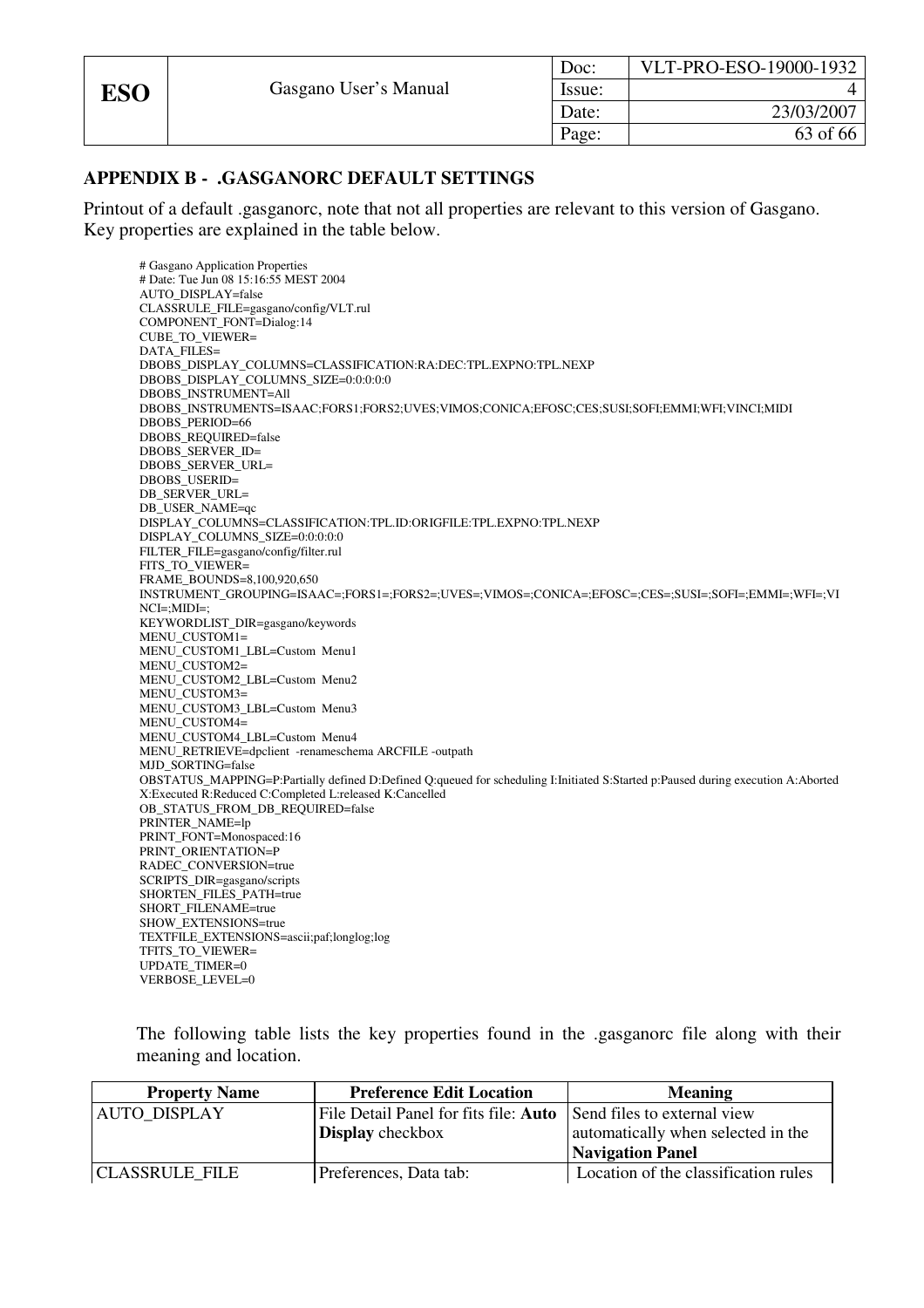|            |                       | Doc:   | VLT-PRO-ESO-19000-1932 |
|------------|-----------------------|--------|------------------------|
| <b>ESO</b> | Gasgano User's Manual | Issue: |                        |
|            |                       | Date:  | 23/03/2007             |
|            |                       | Page:  | 64 of 66               |

|                            | <b>Classification Rule file</b>    |                                                                 |
|----------------------------|------------------------------------|-----------------------------------------------------------------|
| COMPONENT_FONT             | Edit .gasganorc file directly      | Java font and size for display of file                          |
|                            |                                    | entries in the Navigation Panel                                 |
| <b>CUBE_TO_VIEWER</b>      | Preferences, File Display &        | Path to external viewer of cubes                                |
|                            | Grouping tab: Cube Viewer          | (display of multiple fits files as cube)                        |
| <b>CUBE_VIEWER_TYPE</b>    | Preferences, File Display &        | Type of viewer specified in                                     |
|                            | Grouping tab: Cube Viewer Type     | <b>CUBE_TO_VIEWER</b>                                           |
| <b>DATA_FILES</b>          | Preferences, Data tab: Data        | List of all data files and directories                          |
|                            | <b>Directories and Files</b>       | of data files to be read in on start of                         |
|                            |                                    | application.                                                    |
| DISPLAY_COLUMNS            | Preferences, File Display &        | List of keywords to be displayed in                             |
|                            | Grouping tab: File System -        | the table columns of the Navigation                             |
|                            | <b>Displayed Keywords Data</b>     | Panel                                                           |
| <b>FILTER_FILE</b>         | Preferences, Data tab: Filter Rule | Location of file of filters used to                             |
|                            | file                               | filter the data set (File->Filter Files)                        |
| FITS_TO_VIEWER             | Preferences, File Display &        | Path to external viewer of fits files                           |
|                            | Grouping tab: Fits Viewer          |                                                                 |
| FITS_VIEWER_TYPE           | Preferences, File Display &        | Type of viewer specified in                                     |
|                            | Grouping tab: Fits Viewer Type     | FITS_TO_VIEWER                                                  |
| <b>INSTRUMENT_GROUPING</b> | Preferences, File Display &        | List of instrument and keyword $(s)$                            |
|                            | Grouping tab: Instrument Specific  | couples for defining keyword based                              |
|                            | <b>Grouping</b>                    | file grouping on a per instrument                               |
|                            |                                    | basis                                                           |
| KEYWORDLIST_DIR            | Preferences, Data tab: Keyword     | Default directory location for                                  |
|                            | <b>List directory</b>              | loading keyword lists                                           |
| MJD_SORTING                | Preferences, File Display &        | Turn on or off file display sorting by                          |
|                            | Grouping tab: sort by MJD          | MJD keyword. If off file sorting is                             |
|                            |                                    | alphabetical (true or false)                                    |
| PRINTER_NAME               | Preferences, File Display &        | The name of the default printer used                            |
|                            | Grouping tab: Printer Name         | when printing a text report                                     |
| PRINTER_FONT               | Preferences, File Display &        | Java font and size used printing text                           |
|                            | Grouping tab: Printer Font         | reports                                                         |
| PRINT_ORIENTATION          | Preferences, File Display &        | Print text reports as Landscape or                              |
|                            | Grouping tab: Printer orientation  | Portrait ( $P$ or $L$ )                                         |
| RADEC CONVERSION           | Preferences, File Display &        | Display RA and DEC keyword                                      |
|                            | Grouping tab: convert RA/DEC       | values as sexagesimal or decimal                                |
|                            |                                    | notation (true for sexagesimal                                  |
|                            |                                    | <i>false</i> for decimal notation)                              |
| <b>RECIPE_SET</b>          | Preferences, Recipe Configuration  | List of CPL recipe library paths and                            |
|                            |                                    | recipe name loaded and made                                     |
|                            |                                    | available in Gasgano                                            |
| <b>SCRIPTS_DIR</b>         | Preferences, Data tab: Scripts     | Default location of scripts presented                           |
|                            | directory                          | in the Script Board. This directory                             |
|                            |                                    |                                                                 |
|                            |                                    | may contain sub-directories with<br>instrument names containing |
|                            |                                    | instrument specific scripts                                     |
|                            |                                    |                                                                 |
| SHORTEN_FILE_PATHS         | Preferences, Data tab: shorten     | Short path names to selected files, if                          |
|                            | data file paths for commands       | they have a command path. See<br>RUNNING EXTERNAL               |
|                            |                                    | <b>EXECUTABLES</b> for details. (true                           |
|                            |                                    |                                                                 |
| SHORT_FILENAME             | Preferences, File Display &        | or <i>false</i> )<br>Display files in the Navigation Panel      |
|                            |                                    |                                                                 |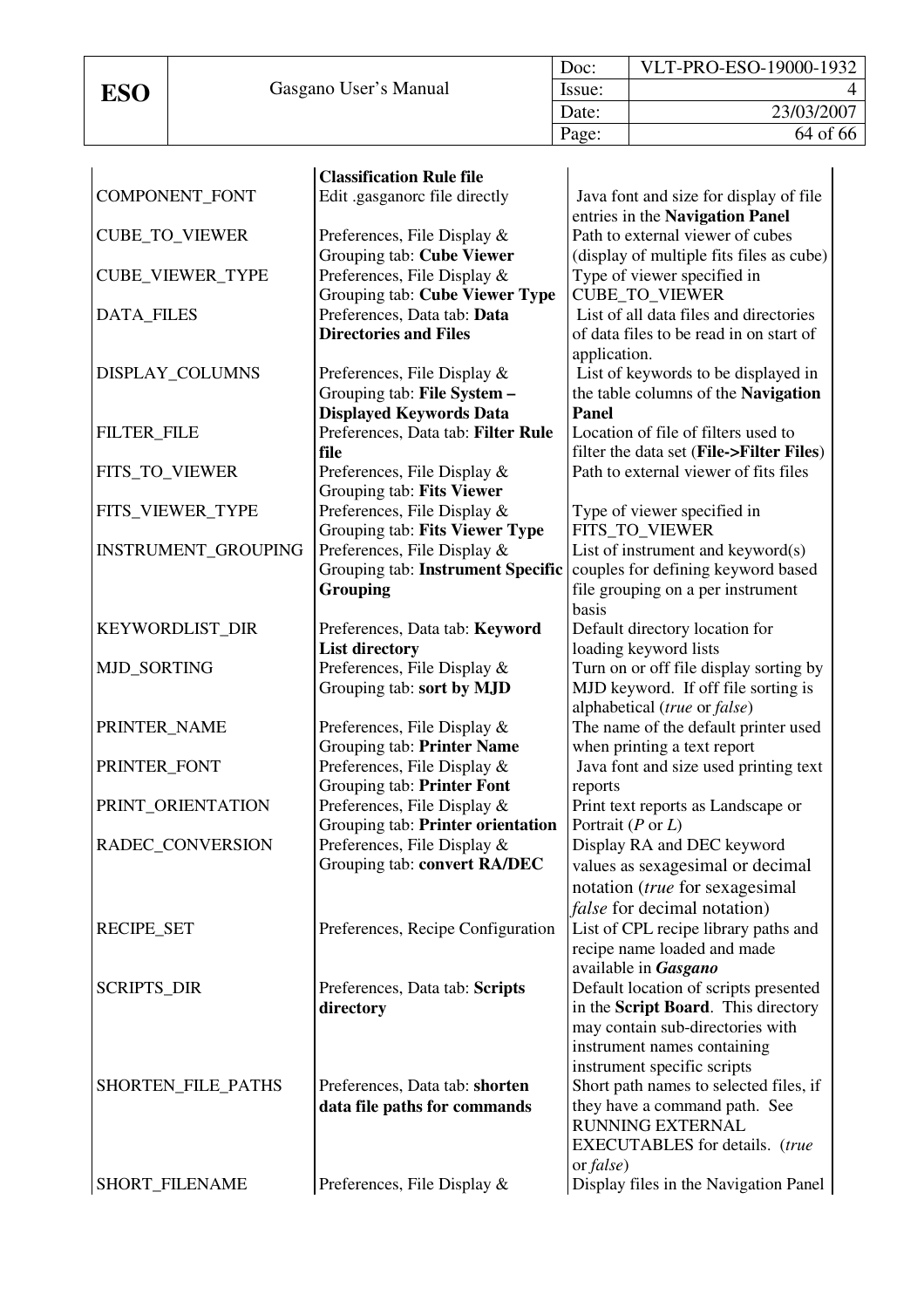|     |                       | Doc:   | VLT-PRO-ESO-19000-1932 |
|-----|-----------------------|--------|------------------------|
| ESO | Gasgano User's Manual | Issue: |                        |
|     |                       | Date:  | 23/03/2007             |
|     |                       | Page:  | 65 of 66               |

|                            | Grouping tab: truncate filenames | with full path ( <i>false</i> ) or file name |
|----------------------------|----------------------------------|----------------------------------------------|
|                            |                                  | alone ( <i>true</i> )                        |
| <b>TEXTFILE_EXTENSIONS</b> | Preferences, Data tab: Textfile  | List of file extensions indicating text      |
|                            | <b>Extensions</b>                | files that are to be read by Gasgano         |
| TFITS_TO_VIEWER            | Preferences, File Display $\&$   | Path to external viewer of tfits files       |
|                            | Grouping tab: Tfits Viewer       |                                              |
| TFITS_VIEWER_TYPE          | Preferences, File Display &      | Type of viewer specified in                  |
|                            | Grouping tab: Tfits Viewer Type  | TFITS TO VIEWER                              |
| <b>UPDATE_TIMER</b>        | Preferences, Data tab: Automatic | Time (in minutes) between refresh of         |
|                            | <b>Filesystem Refresh</b>        | the data file set to synchronize the         |
|                            |                                  | Gasgano data file set with the file          |
|                            |                                  | system. 0 means no auto refresh              |
| <b>VERBOSE_LEVEL</b>       | Preferences, Data tab: Verbose   | Controls debug output to stdout. $\theta$    |
|                            | Level                            | indicates not output to stdout. If           |
|                            |                                  | non-zero, Gasgano should be run              |
|                            |                                  | with "-debug" command line                   |
|                            |                                  | parameter                                    |